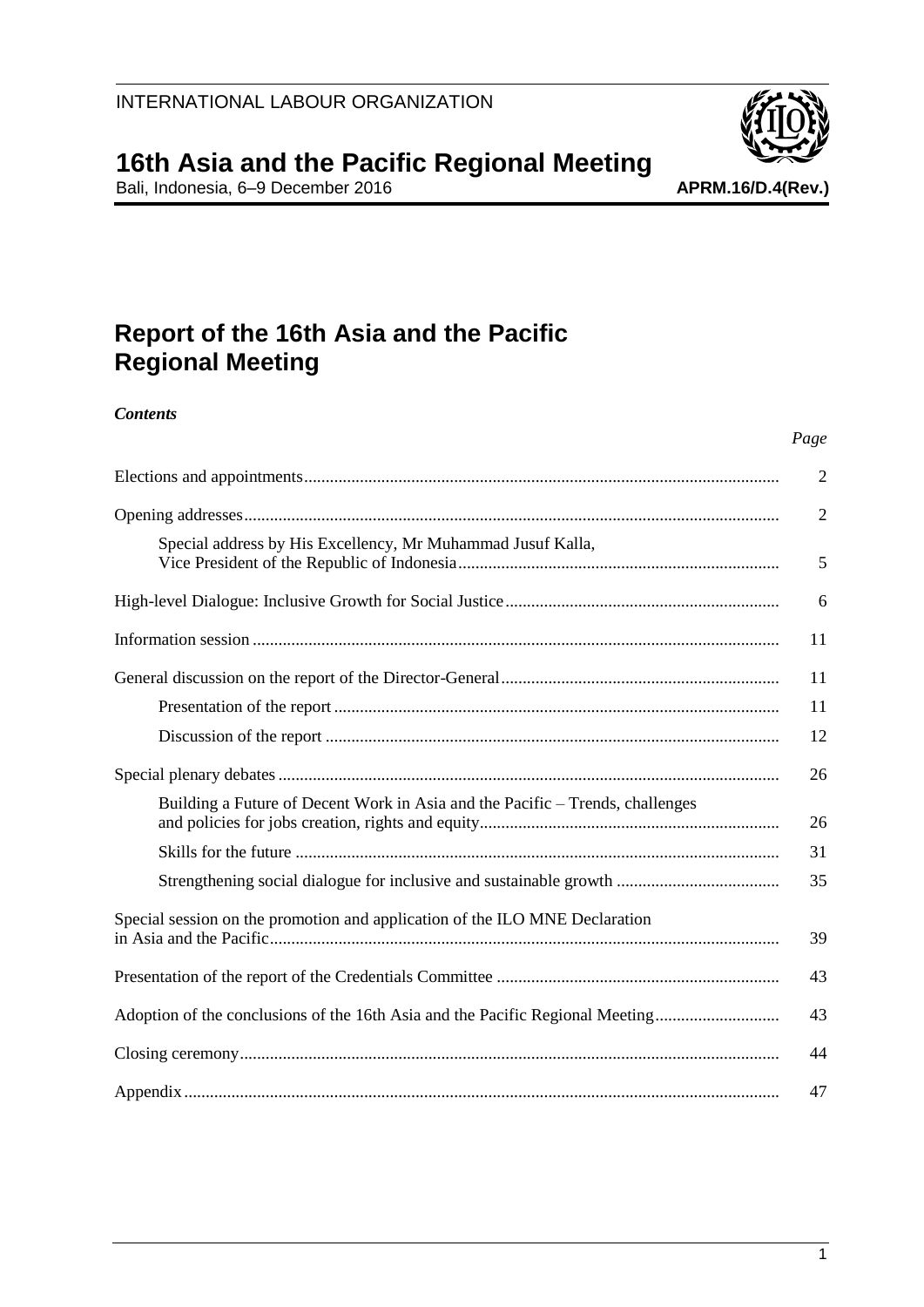## <span id="page-1-0"></span>**Elections and appointments**

- **1.** The 16th Asia and the Pacific Regional Meeting (APRM) of the ILO was held in Bali, Indonesia, from 6 to 9 December 2016.
- **2.** On behalf of the Government group, a Government representative of the Islamic Republic of Iran [M] put forward a candidate for the position of Chairperson of the Regional Meeting, and the Meeting unanimously elected Mr Hanif Dhakiri, Minister of Manpower, Indonesia, to this post. The Meeting unanimously elected Mr Jameel Humaidan, Minister of Labour and Social Development, Bahrain, as Government Vice-Chairperson, Mr Hariyandi Sukamdani, Employers' Association of Indonesia (DPN APINDO), as Employer Vice-Chairperson and Mr Naoto Ohmi, General Secretary of the Japanese Trade Union Confederation, as Worker Vice-Chairperson.
- **3.** In accordance with the *Rules for Regional Meetings*, 2008 (the *Rules*), the Meeting appointed the members of its Credentials Committee as follows: Mr Ramin Behzad (Government, Islamic Republic of Iran), Mr Dick Grozier (Employer, Australia), and Ms Mary Kiah Eng Liew (Worker, Singapore).
- **4.** The Meeting established a drafting committee to prepare the conclusions of the Meeting, composed of five Government representatives, five Employer representatives and five Worker representatives, with the following members:

| Government representatives: | Mr Jody Anderson (Australia), Mr Bin Hao (China),<br>Mr Maruli Apul Hasoloan (Indonesia), Mr Tomoaki<br>Katsuda (Japan), Mr Mahmood Al-Saddiqi (Qatar).                                                                |
|-----------------------------|------------------------------------------------------------------------------------------------------------------------------------------------------------------------------------------------------------------------|
| Employer representatives:   | Mr Shamsuddin Bardan (Malaysia); Mr Philip O'Reily<br>(New Zealand); Mr Dong-Eung Lee (Republic of<br>Korea); Ms Lama Abdulaziz Al-sulaiman (Saudi<br>Arabia); Mr Mudiyanselage Kanishka L Weerasinghe<br>(Sri Lanka). |
| Worker representatives:     | Mr Hasan Alhalwachi (Bahrain), Mr Felix Anthony<br>(Fiji); Ms Sandagran Solomon Joseph Pitchay<br>(Malaysia), Mr Richard Wagstaff (New Zealand); Ms<br>Mary Kiah Eng Liew (Singapore).                                 |

**5.** The Meeting suspended the application of certain provisions of the *Rules*, in accordance with article  $8<sup>1</sup>$ 

*(The Regional Meeting observed a minute of silence to pay tribute to the memory of His Majesty, late King Bhumibol Adulyadej of Thailand, who had died on 13 October 2016.)*

## <span id="page-1-1"></span>**Opening addresses**

**6.** *The Chairperson* welcomed the Vice President of the Republic of Indonesia and thanked him for honouring the Meeting with his presence. Five years previously, the 15th APRM

<sup>1</sup> Article 11 of the *Rules* was suspended with regard to the functioning of the Drafting Committee on the conclusions of the Meeting, in order to allow it to fulfil its function efficiently and decide on its own modalities, and article 10 on the right to speak was suspended with regard to the organization of the High-Level Dialogue on Inclusive Growth for Social Justice, the special plenary debates and the special session on the Promotion and application of the ILO Tripartite Declaration of Principles concerning Multinational Enterprises and Social Policy (MNE Declaration) in Asia and the Pacific, to allow greater flexibility in the organization of their work.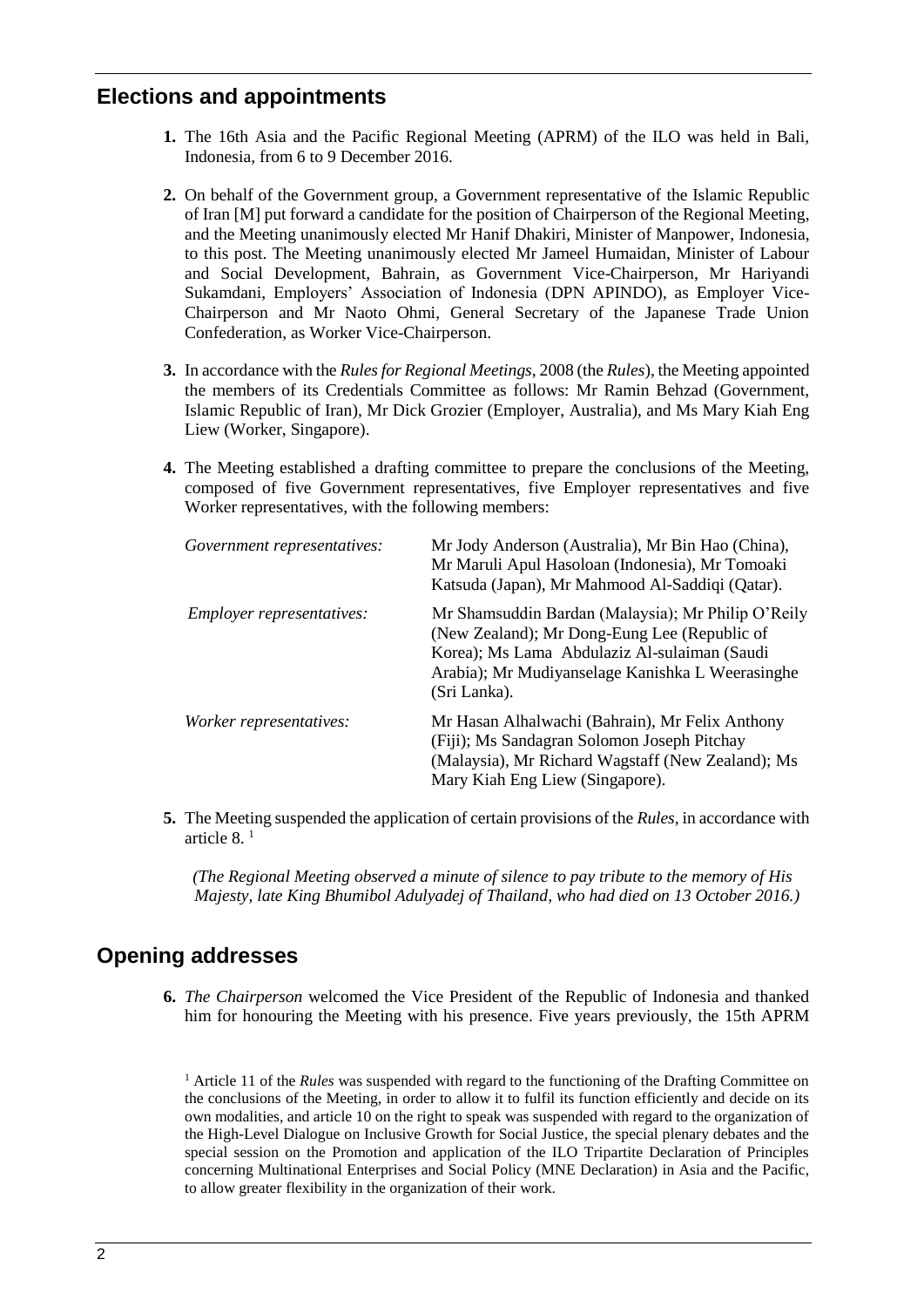(Kyoto, Japan, 2011) had made recommendations aimed at fostering balanced and sustainable development and growth. New and complex global challenges, including climate change, had arisen, and there was a need to discuss a global strategy collectively. The conclusions of the 16th APRM should be in line with the sustainable development goals (SDGs), especially SDG 8 on decent work and economic growth. He invited the Meeting to focus on inclusive growth.

- **7.** He noted that the topics included on the programme were all relevant, pointing particularly to inclusive growth with social justice, fair migration, the future of decent work in Asia and the Pacific, skills for the future, multinational enterprises and social policies and social dialogue. He hoped that the beautiful setting of Bali would give energy to the Meeting, and enable it to hold productive discussions and adopt relevant conclusions. He counted on the support of the three groups to work together in the spirit that characterizes the ILO – that of consensus.
- **8.** *The Director-General* of the ILO welcomed the delegations to the Meeting. By launching the Asia-Pacific Decent Work Decade at the 14th APRM (Busan, Republic of Korea, 2006), the constituents had committed themselves to a concerted and sustained effort to realize decent work for all. Ten years on, it was time to review progress and map the next steps at a national and regional level. But the world was increasingly marked by doubt in the ability of policy makers to deliver credible answers to key problems. The United Nations 2030 Agenda for Sustainable Development (2030 Agenda) aimed to eliminate poverty and reduce inequality by 2030. Decent work was woven into the fabric of the 17 SDGs included in the Agenda, and in particular into SDG 8, specifically focused on the ILO's mission. The ILO had launched the Future of Work Initiative with the ambition to better equip itself, as it passed its centenary, to continue promoting its mandate of social justice for stability and peace. This initiative took account of the changes underway in the world of work, at the heart of which was technology. Societies were becoming increasingly unequal and perceived as moving away from the ideals enshrined in the ILO's mandate, with millions feeling excluded from the benefits of globalization.
- **9.** *The Director-General* pointed out that the Asia and the Pacific region potentially stood to profit hugely from globalization, but the sustainability of globalization depended upon it becoming more inclusive. This was particularly true in the region, where much remained to be done for social progress to match recent economic success. The report before the Meeting invited constituents to further strengthen their commitment to decent work for all by putting forward a programme of action that would pave the way to strong, inclusive, balanced and sustained growth for the people of the region. The Meeting should therefore begin with an honest assessment of past achievements and the obstacles yet to overcome, while paying particular attention to vulnerable groups. The region's economic dynamism had not been fully translated into social progress. Despite each country's individual priorities, constituents needed to focus on certain common trends and challenges: how to maintain the engine of global economic growth; enterprise sustainability; an ageing population; youth unemployment; the construction of systems for fair migration; extreme weather events and climate change; among others. Likewise, the rate of ratification of the eight ILO core Conventions remained very low in the region, with only 14 out of 47 member States having ratified all eight. That was no doubt connected with the weakness of social dialogue and limitations on collective bargaining that persisted in many countries. The 2030 Agenda committed the international community to "leave no one behind". The ILO's goal of "Decent Work for All" embodied that very principle. As constituents mapped priorities for making decent work a reality for women and men at the 16th APRM, the ILO would be standing ready to provide them with the support they needed.
- **10.** *The Employer Vice-Chairperson* stressed that the Meeting offered a critical opportunity to shape the region's world of work priorities. The Asia-Pacific and Arab states had made considerable economic progress despite the global slowdown. The region had immense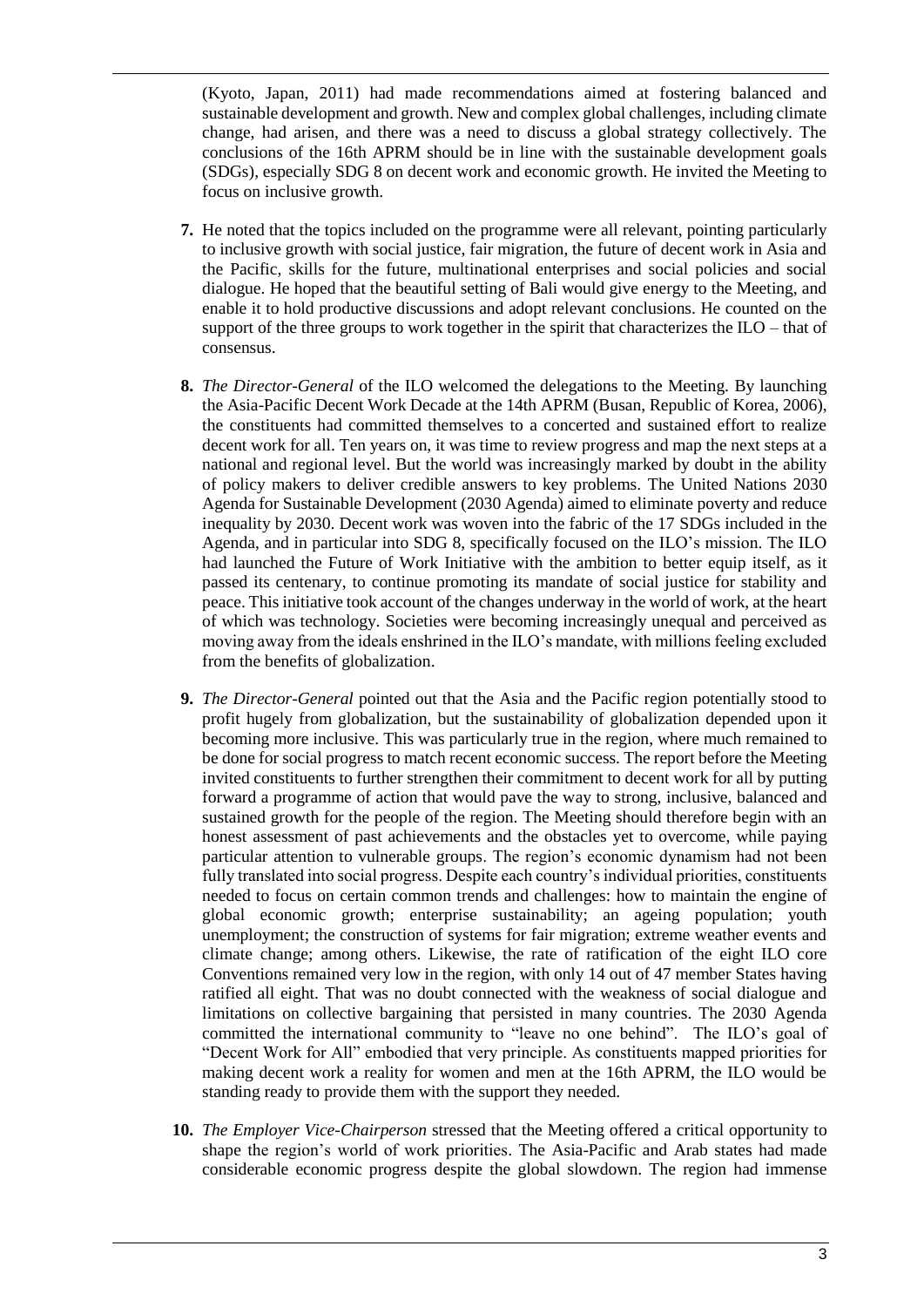potential deriving in part from its diversity, differing levels of development, the size of its economy, multitude of sectors, populations and demographic structures, as well as its geographic location, its cultures and traditional values. Among key issues, he highlighted enterprise development, skills for the future, fair migration and harmonious industrial relations. These were of great importance in an increasingly connected and competitive global environment. The Employers felt the Meeting was taking place at an important time, when geo-politics and disruptive technologies added layers of uncertainty to enterprise and the workplace. However, the 2030 Agenda provided an important opportunity for the private sector to contribute to economic growth and development.

- **11.** He asserted that concrete policies and actions should be established to provide a constructive and enabling environment for business, so the regions' emerging economies could overcome the middle-income trap and developing economies could invest in promising, value added and competitive sectors that offer sustained growth. Policies should focus on greater support to growing small and medium-sized enterprises (SMEs); better governance and improved property rights and respect for the rule of law; more efficient and effective labour market policies; and innovative social protection systems. Employers' organizations needed to be able to respond effectively to the rapidly changing nature of work with clear policy priorities to allow the private sector to retain its influence in key matters. The conclusions of the Meeting should be concise and action-oriented. The Employers' group pledged its continued collaboration with the ILO and other international partners.
- **12.** *The Worker spokesperson* called on the Regional Offices to focus their action in priority areas. Promoting respect for labour rights was paramount. The region had long placed too much emphasis on economic growth and productivity, overlooking the human and trade union rights situation. India was making arbitrary and draconian changes to its labour laws. Indonesia had seen a dramatic rise in violations of fundamental rights, where protests against changes to the minimum wage fixing system were countered with tear gas and water cannons, arrests and detentions. Likewise in South Korea, where criminal proceedings had been brought against trade union leaders of the Korean Confederation of Trade Unions (KCTU), and its President sentenced to five years' jail. Weakened employment conditions led to increased informality, already widespread in the region. Subcontracting was creating further informality in developed and developing countries and contributing to the rise of temporary and agency work and precarious self-employment. An International Trade Union Confederation (ITUC) 2016 survey listed seven of the ten countries with the worst labour abuse records as being in Asia and the Pacific. Priority should also be given to ratification of ILO Conventions, in particular the Freedom of Association and Protection of the Right to Organise Convention, 1948 (No. 87) and the Right to Organise and Collective Bargaining Convention, 1949 (No. 98). The conclusions of the Meeting should call on more countries to ratify these core Conventions before the next APRM. Industrial relations mechanisms must improve, especially collective bargaining, which was being eroded. Workers must have the right to form and join trade unions. Most countries in the region seriously restricted these rights, which were under attack by both governments and employers. Business-friendly economic policies designed to attract investment by promoting export processing zones (EPZs) placed restrictions on collective bargaining and on strike action. The group wanted more countries, including Bangladesh, to uphold trade union rights in the garment sector. The ILO should abandon corporate social responsibility (CSR) programmes, which could not replace unions.
- **13.** He pointed out that forced and child labour were both distressingly widespread in the region: they must be eradicated. Improving the rights of migrant workers was equally a priority. They were exploited, excluded and politically invisible. The conclusions of the Meeting should urge more countries to ratify the two ILO Conventions on migration. Countries should outlaw recruitment fees. Tackling inequality was a further priority. Income inequality remained high and in some countries was worsening. Productivity had increased, but wages had not. Another priority was women in leadership in business and in trade unions.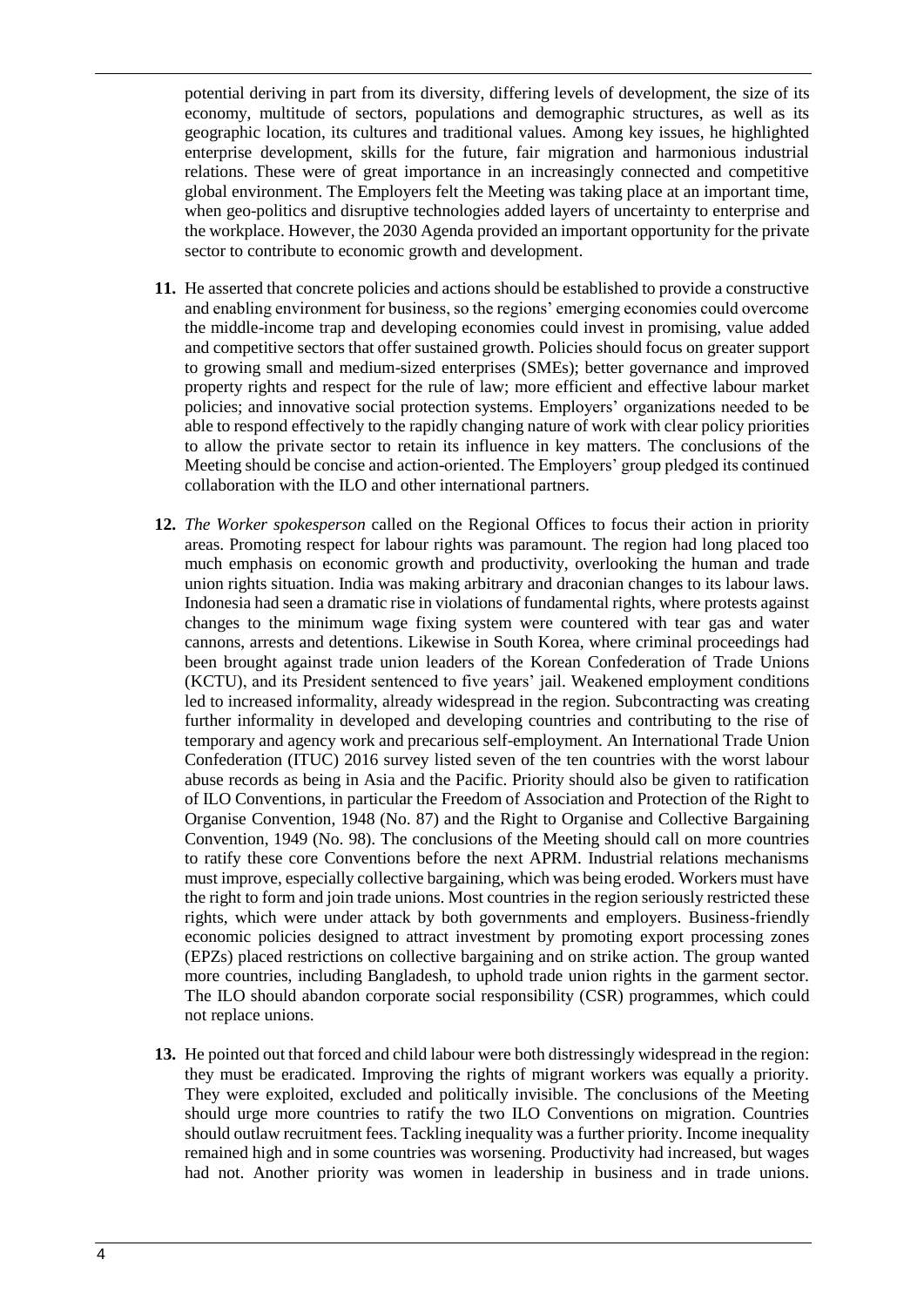Legislation and appropriate machinery should be established to encourage women's economic participation. The conclusions should include a goal for at least some countries to ratify, implement and respect the Maternity Protection Convention, 2000 (No. 183). Thus far, no country in the region had done so.

- **14.** He believed ILO action was rendered less effective by being too thinly spread over too wide a range of projects. Many IPEC projects had run in India, but the country had ratified neither the Minimum Age Convention, 1973 (No. 138), nor the Worst Forms of Child Labour Convention, 1999 (No. 182). Many projects had been launched in Bangladesh since the Rana Plaza accident, but union rights were still absent. Moreover, there was a lack of coordination between ILO units which must cease. The constituents were lost in a maze of competing projects and human and financial resources were divided, diminishing impact. Promotion of ratification should be an Office-wide initiative, not left only to the Bureau for Workers' Activities (ACTRAV). Occasionally projects did not fit logically with the ILO mandate.
- **15.** He noted that report contained no information saying what steps had been taken to implement the conclusions of the 15th APRM (Kyoto, 2011), which had called for a drive to ratify the core Conventions. It appeared that none had been taken. A "score card" should be established to show what had been done to implement the conclusions. Finally, ugly trends were becoming more common in the region: government corruption, racial discrimination, intolerance based on religion, race or ethnicity, military rule had increased over the past decade. The ILO constituents should unite to stop these trends. Trade unions and collective bargaining were fundamental to building an inclusive future with decent work in Asia and the Pacific.

#### <span id="page-4-0"></span>**Special address by His Excellency, Mr Muhammad Jusuf Kalla, Vice President of the Republic of Indonesia**

- **16.** *Vice President Muhammad Jusuf Kalla of the Republic of Indonesia* recognized the efforts made by the ILO to promote workers' welfare through tripartite consensus and harmony between the three groups. The ILO's values echoed those of the Republic of Indonesia, which sought to provide prosperity and social justice for its populations.
- **17.** At the 2015 Asia-Pacific Economic Cooperation (APEC) Forum, pessimism had been tempered with hope and optimism for the global economy. Difficult issues could be solved collectively: Workers and Employers had common interests, which they should work together to expand. Dialogue was the answer.
- **18.** Indonesia welcomed the Regional Meeting, which was taking place at a moment when the global economic slowdown had affected all countries, including China, America and European countries. Asia and the Pacific was no exception and the increase in unemployment was predictable. Indonesia had fared better than other countries, but it needed greater growth to create sufficient jobs. The common goal was to raise living standards for all through decent and productive work, increased income and greater attention to the environment.
- **19.** Over the past years, Indonesia had applied a minimum wage linked to inflation and gross domestic product (GDP). This formula was fair, as it did not reduce workers' purchasing power. It would be evaluated every five years. Enterprise required certainty to thrive. Where this did not exist, no jobs would be created. The aim in Asian countries was to combine competitiveness, productivity and decent work.
- **20.** The issue of increasing migration was critical in the region. There was a need for decent work for migrants, to prevent a lowering of working and employment conditions. To prevent competition for cheap labour arising from flows of migrants seeking employment, regional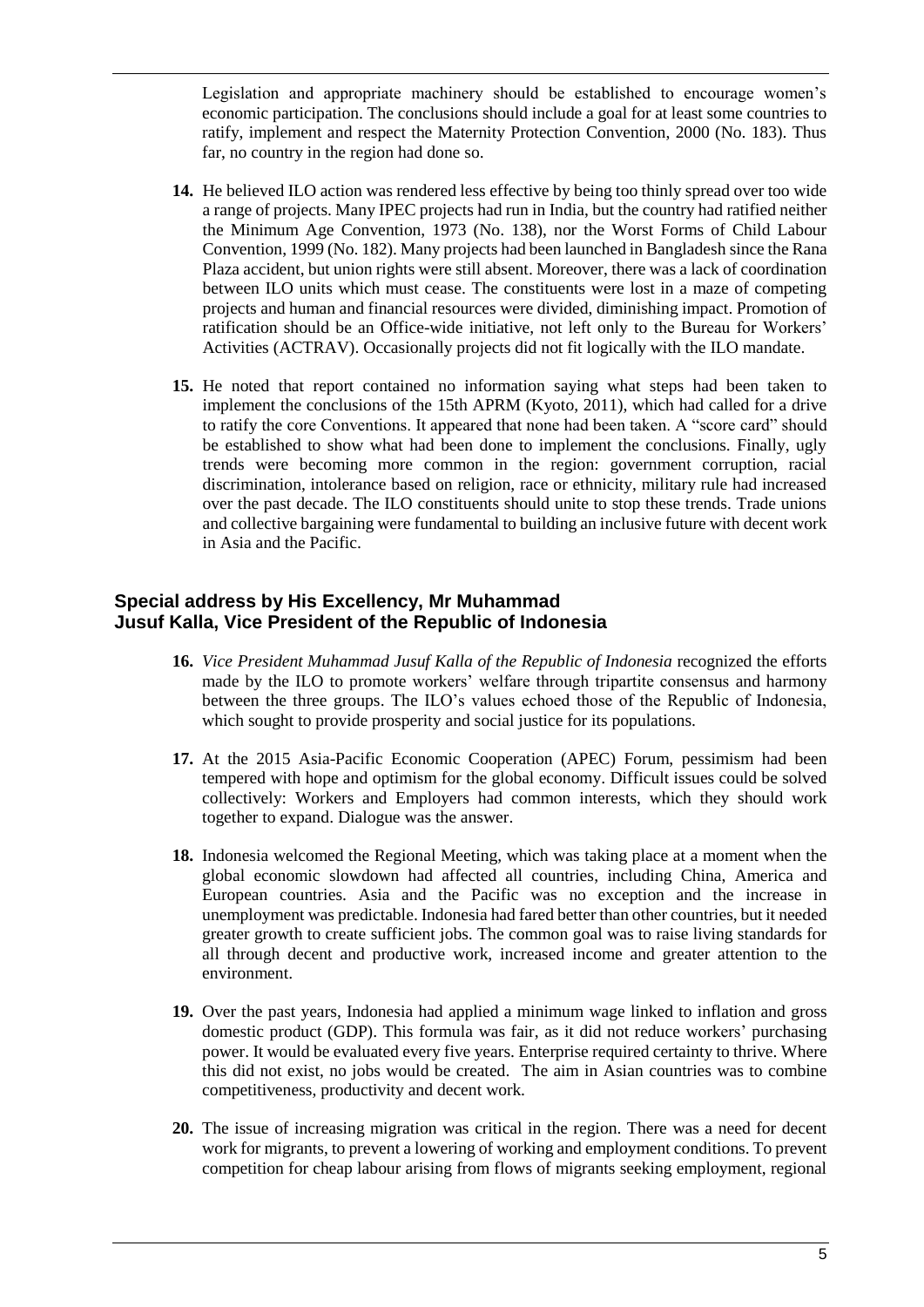and supra-regional cooperation should be engaged in order to install a possible regional minimum wage, and thus avoid a race to the bottom effect.

**21.** There was a need to unite efforts under the common goal of decent work, with respect for each country's specific situation. The challenge posed by technology needed to be faced by raising skill levels, through vocational training and education. If this did not happen, countries would be left behind. Tripartite dialogue was a powerful tool in mapping the way forward. Finally the Vice President hoped that the results and outcomes of the APRM would help regional economies to grow well. He wished all delegates an interesting and fruitful meeting that would enhance the cause of social justice and boost an economy that benefited all.

# <span id="page-5-0"></span>**High-level Dialogue: Inclusive Growth for Social Justice**

- **22.** The Regional Meeting held a high-level dialogue on the theme of Inclusive Growth for Social Justice. The dialogue was led by a tripartite panel, chaired by the Chairperson of the Meeting, and moderated by Ms Sharanjit Leyl, producer and presenter for BBC World News. The panel was composed as follows:
	- Mr Guy Ryder, ILO Director-General;
	- H.E. Sheikh Abdullah bin Nasser Al-Bakri, Minister of Manpower, Oman;
	- Ms Linda Kromjong, Secretary General, International Organisation of Employers (IOE);
	- Mr Felix Anthony, President, International Trade Union Confederation-Asia-Pacific (ITUC-AP);
	- Mr Vivek Puthucode, General Manager, Public Sector, Microsoft Asia-Pacific.
- **23.** *The Director-General* recalled that, on this subject, the ILO was an actor and not just an observer. Its role was not to preach its principles but rather translate the Organization's objectives into action. It was the joint responsibility of the ILO together with governments, employers and workers organizations to determine what could be done together to bring about inclusive growth for decent work. The contributions of each constituent towards achieving this goal need not be a zero sum game. Rather, there was an opportunity for winwin-win solutions despite obstacles ahead. It was the ILO's role to help constituents navigate these obstacles.
- **24.** *Mr Al-Bakri* referred to the vast challenges ahead for employment and productive opportunities in his country but insisted that efforts would reap dividends. Anyone seeking a job in Oman today could receive technical and vocational training and assistance to ensure the proper functioning of the labour market. He hoped that the dialogue and conclusions of the APRM would further serve these efforts.
- **25.** *Ms Kromjong* stated that sustainable enterprises were the answer to inclusive growth. There was a strong connection in this regard to SDG 8, which was about sustained, inclusive and sustainable economic growth, full and productive employment and decent work for all. Without sustainable businesses creating employment, the other SDGs would not be achievable. The IOE's 2015 Bahrain Declaration committed its support for the SDGs, its engagement with trade unions and other stakeholders in dialogue and negotiations, and to implement the UN Guiding Principles on Business and Human Rights and the ILO MNE Declaration for the achievement of social justice.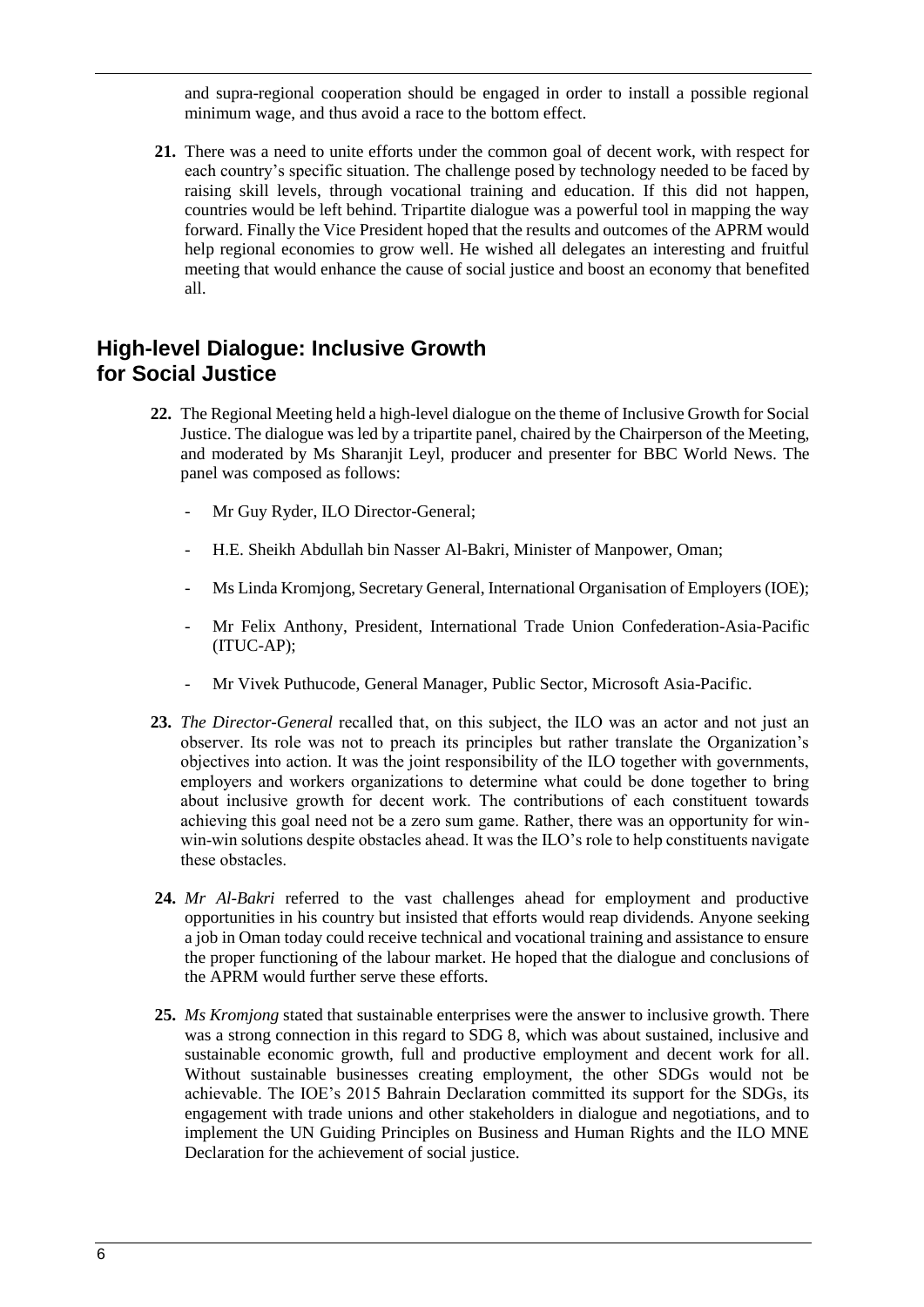- **26.** *Mr Anthony* called upon all member States to pursue social justice on the basis of the 2008 Declaration whose four objectives of employment, social protection, social dialogue and rights at work were inseparable, interrelated and mutually supportive. Promoting inclusive growth ensured that all segments of society got a fair share of economic growth and that no one was left behind. Social dialogue and tripartism were critical in this effort. In particular, only through freedom of association and the right to collective bargaining could genuinely inclusive growth be achieved.
- **27.** *Mr Puthucode* suggested that data was the new currency of the age. It had the power to transform how we interact, do business and develop sustainable societies. The question was how to unite our collective resources towards the achievement of the SDGs. Using technology, there were opportunities both for large enterprises and SMEs along with workers to contribute to realizing these goals. Technology did not determine our future, but could help us choose the right future.
- **28.** *Mr Al-Bakri*, in response to the Moderator's question as to why, despite Oman's solid economic growth, inequality persisted, said his Government was committed to putting in place appropriate regulations to reflect the interests of all parties. In the context of economic growth, the Government adopted laws to address the relationship between employers and workers, strengthen leave entitlements including maternity leave, regulate working hours and generally improve working conditions. Comprehensive efforts had ben made to stabilize Oman's labour market while attracting foreign investment. This was the basis for the next phase of development which would enable the country to take advantage of future opportunities in the world of work.
- **29.** *Ms Kromjong* agreed that a stable, reliable and predictable regulatory framework was necessary. Businesses also needed a stable political environment and sound labour market institutions. In this regard, the low ratification rate and weak implementation of ILO fundamental Conventions in the region was a concern for both global and domestic businesses. SMEs were the engine of economic growth, yet global supply chains received much of the attention though they employed only around 20 per cent of the region's workers. Eighty per cent of workers were in the domestic market, and many of these in the informal economy. There was therefore a need for policies to reflect and address this reality and to help small enterprises understand their business environment and legal obligations. To do so, SMEs needed tools to grow in a region with an evidently high spirit of creativity and entrepreneurship.
- **30.** *Mr Anthony* added that businesses needed stable industrial relations, which contributed to productivity. Social dialogue, the right to collective bargaining and freedom of association were essential in this regard. He shared the concern for the low ratification rates and weak implementation of ILO Conventions in the region. The ILO supervisory mechanisms remained crucial to ensure Governments respected their international obligations. However, violations of forced labour and child labour persisted in the region and the situation in some countries had deteriorated. International poverty thresholds no longer appeared a meaningful measure when many workers above the threshold struggled to make ends meet while working long hours in precarious jobs. In real terms, many workers were in fact worse off.
- **31.** *The Director-General* clarified that the World Bank threshold of US\$1.90 a day referred to extreme poverty and noted that 1 in 10 working people remained unable to move beyond the threshold. There was a need to reorient thinking about the aims of the Decent Work Agenda. The concept of a living wage had appeared in the ILO's 1919 Constitution but was being debated anew in many countries. The idea was that all working people should earn enough to support themselves and their families; this could be facilitated through wage and social protection policies.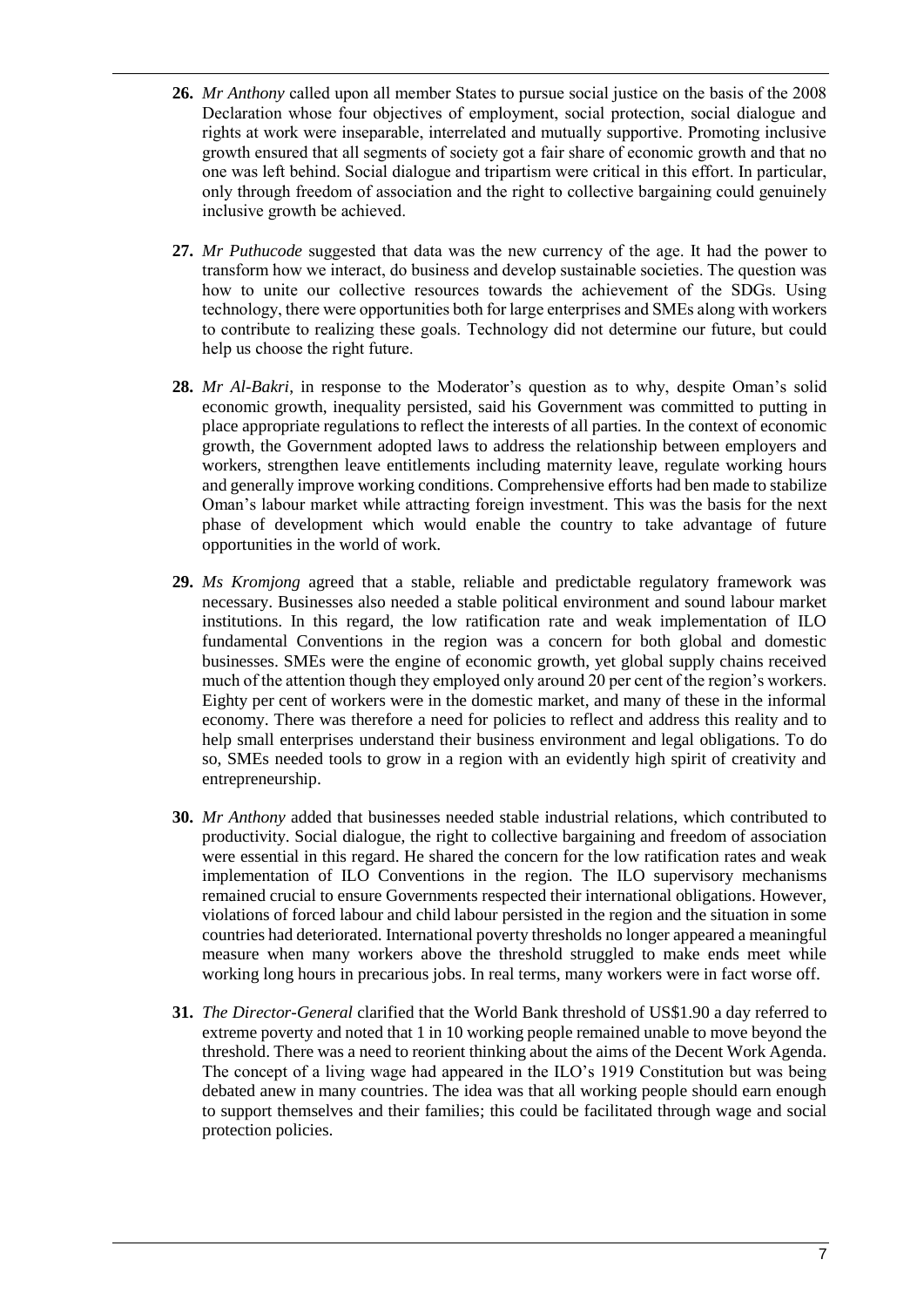- **32.** *Mr Puthucode*, when asked who was responsible for providing skills development for workers, said it was a shared responsibility between government and business. Governments needed to make these opportunities more accessible to workers and businesses needed to identify knowledge and skills in demand. The key was understanding the skills required by workers in the future and how skills development policies and programmes could address that need.
- **33.** *Mr Al-Bakri* viewed labour market stability as a magnet for attracting investment and jobs. He detailed innovations from his country such as the Scientific Council and Technology Oasis that encouraged youth skills development and self-employment, particularly in science and technology. These initiatives had contributed to an increase in SMEs from 78,000 to 168,000. At the same time, the Government extended social insurance protection to the informal economy together with business start-up incentives to help workers transition to the formal economy. He noted the important role of the social partners in developing these policies and programs.
- **34.** *The Director-General* noted the debate about the impact of the fourth industrial revolution on the world of work and whether the resulting net job creation and destruction would be positive or negative. While there was significant difference of opinion, technology alone would not determine our destiny. This depended on the policies adopted to manage technology for the greatest social benefit. Would the platform economy prove anecdotal or was it a precursor of the world of work to come, transforming the employment relationship into episodic commercial relationships with consequences for social protection and income distribution? Current political developments called into question the current model of globalization, which had greatly benefited the Asia and Pacific region. If this was a new historical rupture, countries in the region would need to look more to domestic markets and the role of social protection, minimum wages, and labour market institutions to ensure continued dynamism.
- **35.** *Mr Puthucode* agreed that technology alone was not the answer. However, the need to create millions of jobs in the region, the increasing cost of living, urbanization, ageing societies and changing career expectations of young people were all affected by technology. Governments and employers' and workers' organizations needed to understand where technology was headed and how it could be part of the solution to these challenges. Microsoft's Micro Youth Works platform connected aspiring youth with training needs and entrepreneurial opportunities. The use of data and ease of mobile communication could also help understand the actual living wage needs of workers. Technology further opened opportunities for the participation of women in the workforce and was a powerful tool for combating trafficking in persons and the worst forms of child labour.
- **36.** *Ms Kromjong* suggested that rather than viewing technology as disruptive, it should be embraced and made to work for us. The future of work was now. The difference with the current transformation was the speed of change in the world of work. This also meant a transformation in the need for certain skills particularly in the fields of science, technology, engineering and mathematics – reflecting a general trend from lower to higher skills. Technology also gave new opportunities to women, the disabled and elderly, especially through e-learning. There remained a need to encourage lifelong learning and adaptation, particularly among young people, to remain employable. Apprenticeships were another useful approach to ensure that people learned marketable skills. Moreover, flexible migration policies were needed so businesses had access to talented workers, wherever they might be.
- **37.** *Mr Anthony* agreed with the importance of skills development and apprenticeships. Singapore's initiative on lifelong learning was a successful strategy to help workers adjust to the changing world of work – particularly with the increase in informal work located outside of traditional workplaces.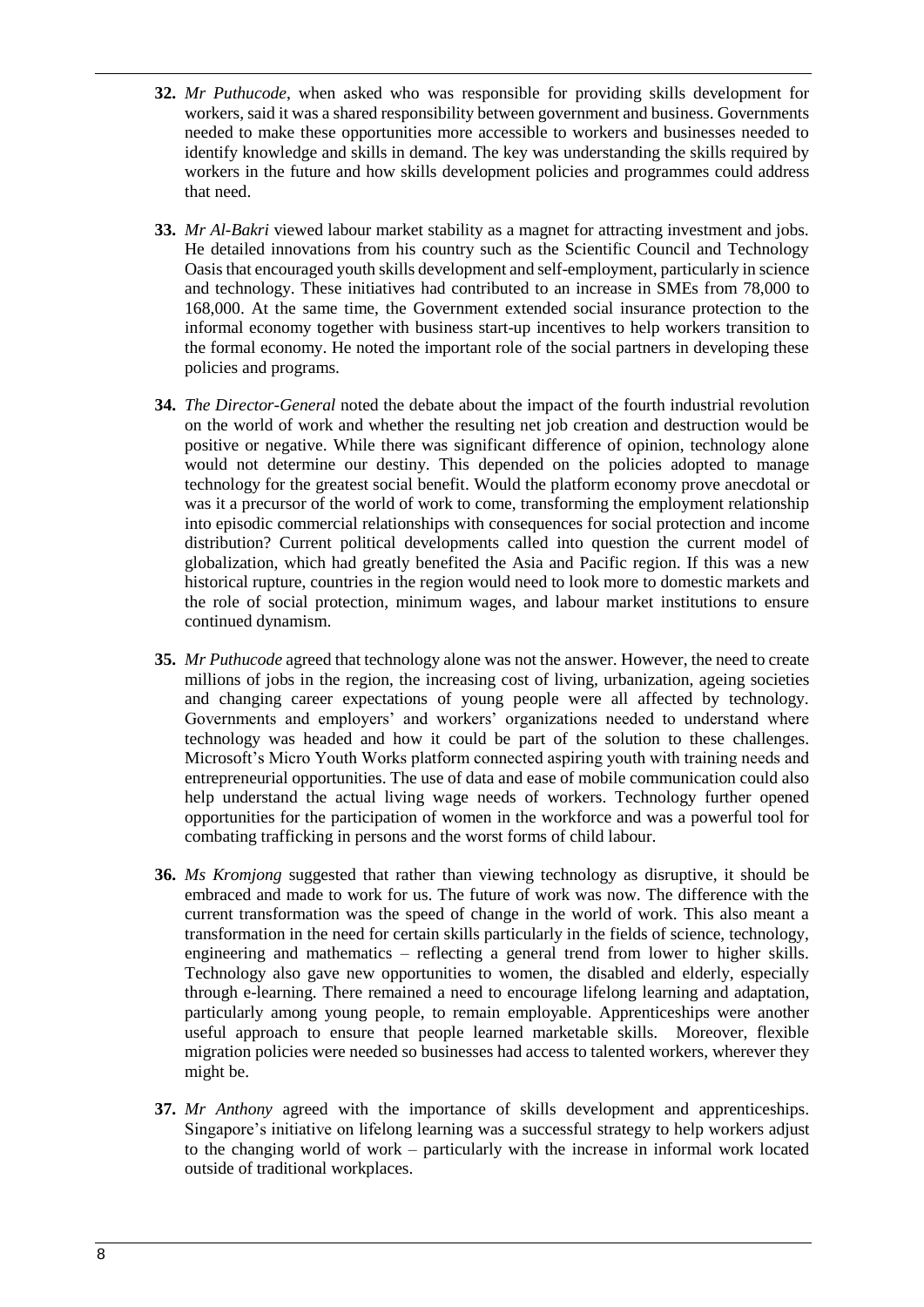- **38.** *Mr Puthucode* commended the Singapore initiative on adult education. Despite technological innovations, there was still a need for language, creativity and computational skills. However, many countries lacked a blueprint for building these skills. There was nonetheless a changing mindset towards fostering a learning culture as part of a broader social transformation. Inclusive growth also meant inclusiveness for the estimated 250 million people with physical or mental disabilities, and technology had a proven track record in helping these individuals live fulfilling lives.
- **39.** *Mr Anthony* drew attention to the working conditions of those who manufactured the technology used today. Workers who moved from rural to urban areas faced sometimes acute social challenges, leading to incidences of suicide in the electronics industry. Action should be taken to improve working conditions in the sector.
- **40.** *The Moderator* raised the issue of women as an untapped resource and highlighted the underrepresentation of women in wage and salaried jobs across the region compared with men.
- **41.** *Mr Al-Bakri* referred to the 2008 ILO Declaration on Social Justice for a Fair Globalization and the simultaneous evolution of information technology and need for skills development. Women and men had the same employment rights in the Arab States. This was particularly evident in the public sector where, in Oman, women represented 50 per cent of the workforce. In the private sector however, women only represented 22 per cent of workers. A 2040 Action Plan in partnership with the private sector in Oman aimed to further increase the presence of women in private enterprise. This included through information technology, which provided opportunities for remote work, improving access to the labour market for women and disabled workers.
- **42.** *Ms Kromjong* stressed that there were no excuses for limiting equality of opportunity for women in the labour market since women constituted 50 per cent of the productive population. This could be promoted even through small actions such as not participating in panels or management teams that only comprised men. The culture of gender equality needed to be set at the top.
- **43.** *Mr Anthony* aligned himself with the IOE statement and noted that improvements in gender equality could be made even within the APRM itself where the participation rate of women at the meeting was only 22 per cent.
- **44.** *Mr Puthucode* added the need for positive affirmation of women in the technology sector, especially if data was today's currency. Policy makers together with the private sector needed to consider meaningful ways to increase female enrolment in educational programs that taught skills for the technological age.
- **45.** *Mr Al-Bakri* pointed out that the participation of women was not only a matter of quantity, but also a matter of quality, and that emphasis should be placed on quality.
- **46.** *The Director-General* responded that the ILO had a target of 30 per cent participation for women in all its meetings. It was the responsibility of ILO member States to ensure a balance between men and women in their delegations. More significantly, the record in the region on women's participation in the labour market and pay equity was poor. Certain societal views limited the opportunities of women to obtain decent work. Meanwhile, the fundamental Conventions on gender equality and non-discrimination were among the most widely ratified ILO instruments. Despite this, the average gender pay gap in the region remained between 18 and 20 per cent. There was a need to address the structural inequalities and barriers that women faced over the course of their lives. Innovations were needed, including the use of new technology.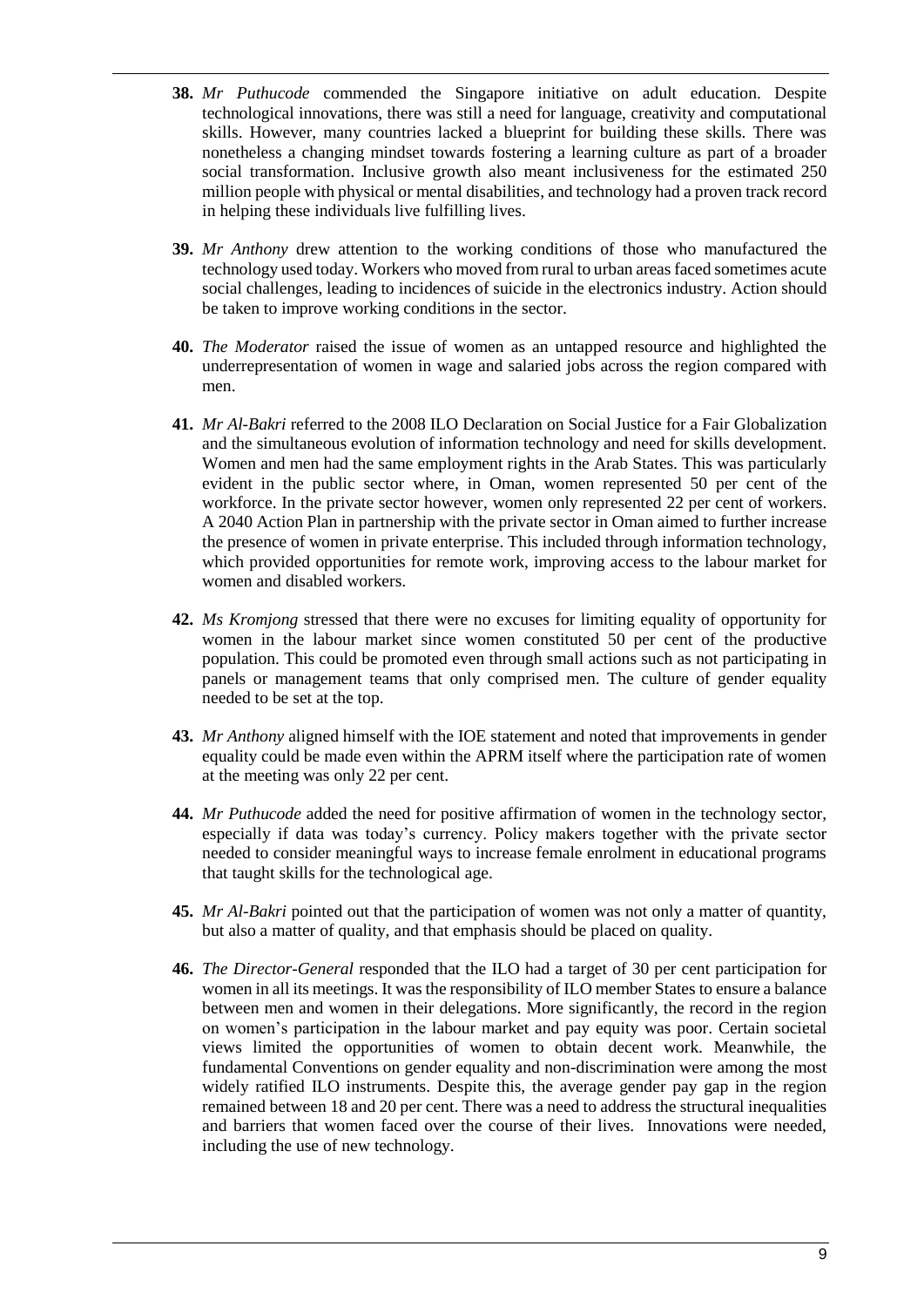- **47.** *A representative of the Hong Kong Confederation of Trade Unions,* upheld calls to focus on fundamental rights in the region, particularly freedom of association and the right to collective bargaining. The rhetoric often differed from the reality on the ground, where inequality and precarious employment were on the rise. The tendency in Hong Kong was for employers to make decisions about conditions of work without consulting workers. This was due to the absence of a legislative framework for collective bargaining. He asked if the focus on inclusive growth had displaced problems related to freedom of association and collective bargaining and if the ILO was prioritizing other areas where it was easier to make progress.
- **48.** *The Director-General* responded that attention to fundamental rights had not been forgotten and the Organization was not moving on to other things. The ILO supervisory machinery was one of the most effective in the UN system and the Committee on Freedom of Association had heard over 3000 cases. Freedom of association and collective bargaining remained both fundamental and enabling rights for inclusive growth. These rights defined the quality of the working lives of women and men and the ILO saw the promotion and protection of these rights as a core mandate.
- **49.** *Mr Anthony* recalled that ILO member States were obliged to respect, promote and realize the principles of the 1998 ILO Declaration. This was not being done in the region, which had also witnessed increases in trade union repression. There was a need for greater focus to promote and respect the core ILO Conventions, including through social dialogue.
- **50.** *A representative of the Confederation of Indonesian Trade Unions (KSPI)*, noted that governments in the region pursued economic development as a basis for measuring success yet inequality continued to worsen. Multinational corporations profited but there was limited redistribution to the workers. Despite earlier critiques of international thresholds for extreme poverty, the threshold in Indonesia was even lower at US\$1 per day. He asked what the ILO could do to address persistent income inequality in line with the 2030 SDGs.
- **51.** *The Director-General* noted these poverty thresholds were useful but not ideal. Many people lived just above the threshold and were vulnerable to falling back. Elsewhere, poverty was sometimes defined in relative terms, as a percentage of median income. The SDG to reduce inequality called for a focus on the poorest 40 per cent. The best way to address income inequality was through well-developed labour market institutions, including mechanisms for collective bargaining. Where collective bargaining was weak, much depended on minimum wage mechanisms. In this respect, he recalled the suggestion of the Indonesian Vice President for a regional minimum wage and its merit.
- **52.** *A Government delegate of Hong Kong, China* noted her Government's commitment to applying the principles of ILO Conventions Nos 87 and 98. The Government had striven to promote voluntary collective bargaining. Measures appropriate to local conditions had been taken to encourage and promote voluntary negotiation between employers and workers or their respective organizations. The Hong Kong SAR Government was fully supportive of social dialogue as was evidenced by the presence of its tripartite delegation, with employers' and workers' representatives of the Labour Advisory Board participating at the Regional Meeting and at the International Labour Conference.
- **53.** *Mr Anthony* noted that there was no enabling law requiring employers and unions to collectively bargain in Hong Kong, China. These laws needed to be in place because voluntary collective bargaining did not work.
- **54.** *The Minister of Labour of the Palestinian Authority,* noted that the Israeli occupation was destroying employment opportunities for the Palestinian people. Attempts had been made to adopt laws on labour rights and other issues, including social protection, but the Israeli occupation remained the main obstacle to progress. The Minister expressed his gratitude to the ILO for its assistance on many issues and called for further support.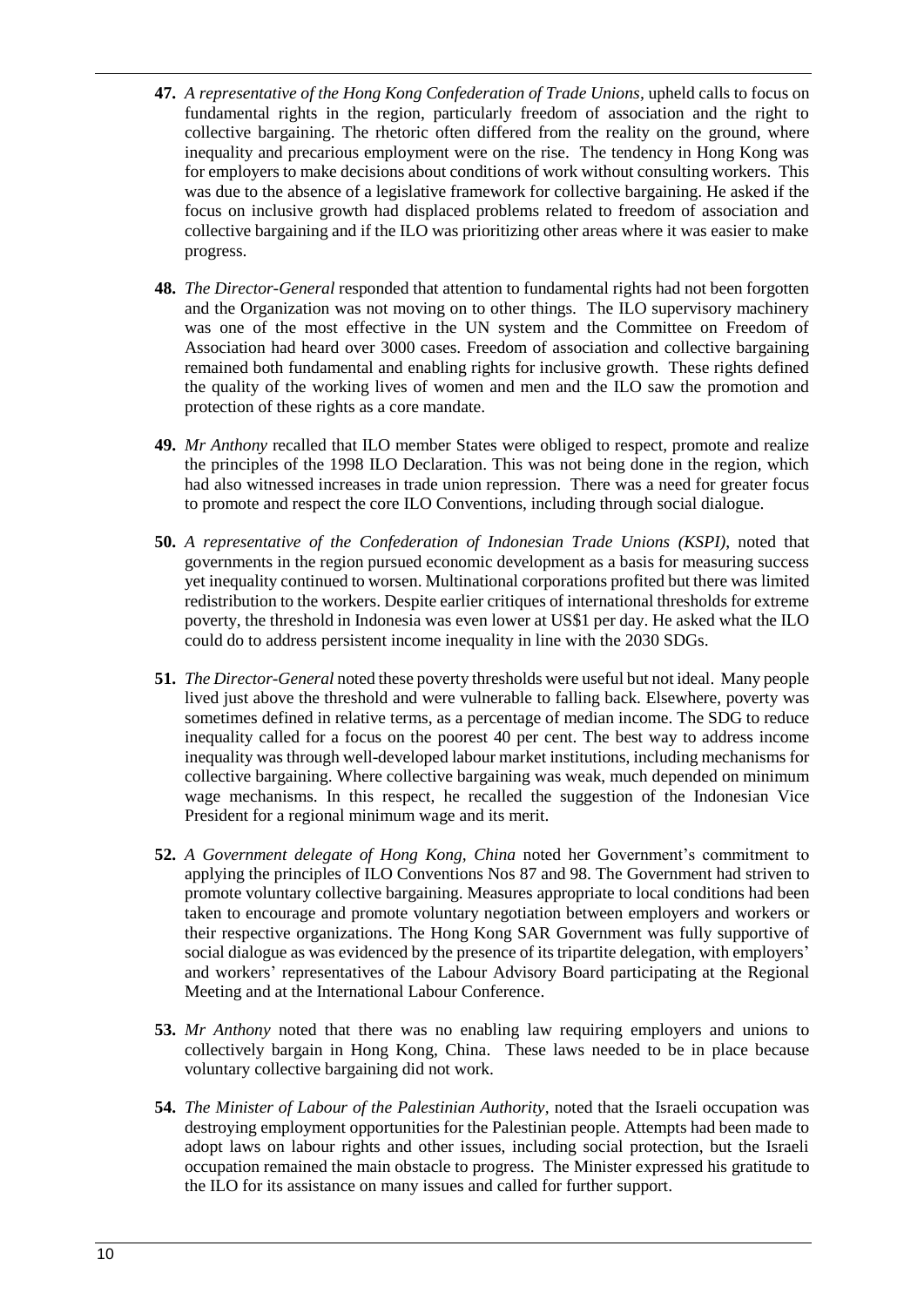- **55.** *The Director-General* welcomed the remarks of the Minister and reaffirmed the ILO's support to the Palestinian territories as shown by its annual fact finding mission to better understand the realities and needs of Palestinian people on the ground. He called on member States to join the ILO's effort in providing assistance.
- **56.** *The Moderator* asked the panelists in closing to share their overall perspective on inclusive growth looking to the future.
- **57.** *Mr Puthucode* said that seeing a visually impaired women receive an award for entrepreneurship was an optimistic sign of future trends.
- **58.** *Mr Anthony* noted that now was not the time for slogans but for achieving results in line with fundamental principles and rights at work since there remained huge decent work deficits in the region despite the achievements during the last Asia-Pacific Decent Work Decade.
- **59.** *Ms Kromjong* said that challenges remained but she was optimistic they could be overcome through creativity and entrepreneurship. What was needed was mature social dialogue between all the partners. The issue was not a lack of regulation but rather a lack of enforcement.
- **60.** *Mr Al-Bakri* noted his optimism and the need for continued social dialogue, skills development and vocational training to drive inclusive growth.
- **61.** *The Director-General* concluded that much depended on whether there would be action on the issues. There were already many examples of progress in past and difficult situations. He was reminded of the Bhopal tragedy 32 years previously, after which the ILO adopted the Prevention of Major Industrial Accidents Convention, 1993 (No. 174). Following the Rana Plaza collapse in Bangladesh in 2013, the ILO decided to act together with its partners to help the country develop measures to prevent future incidents through strengthened labour governance institutions. Now better policies and monitoring mechanisms were in place.

# <span id="page-10-0"></span>**Information session**

**62.** A summary of the information session on *Fair Migration with a Focus on Recruitment* session is given in Appendix I.

# <span id="page-10-1"></span>**General discussion on the report of the Director-General:** *Building an inclusive future with decent work: Towards sustainable development in Asia and the Pacific*

*(The Regional Meeting observed a minute of silence to pay tribute to the memory of the victims of the earthquake in the Northern Aceh Province of Indonesia.)*

## <span id="page-10-2"></span>**Presentation of the report**

**63.** *The ILO Regional Director for Asia and the Pacific* introduced the Director-General's report, *Building an Inclusive future with decent work: Towards sustainable development in Asia and the Pacific*. The report took stock of the region's experiences during the Asia-Pacific Decent Work Decade, analysing the megatrends affecting the world of work, and inviting the region to renew its commitment to an inclusive, prosperous and sustainable development paradigm of decent and productive work for all women and men. She pointed to the centrality of decent work in the 2030 Sustainable Development Agenda.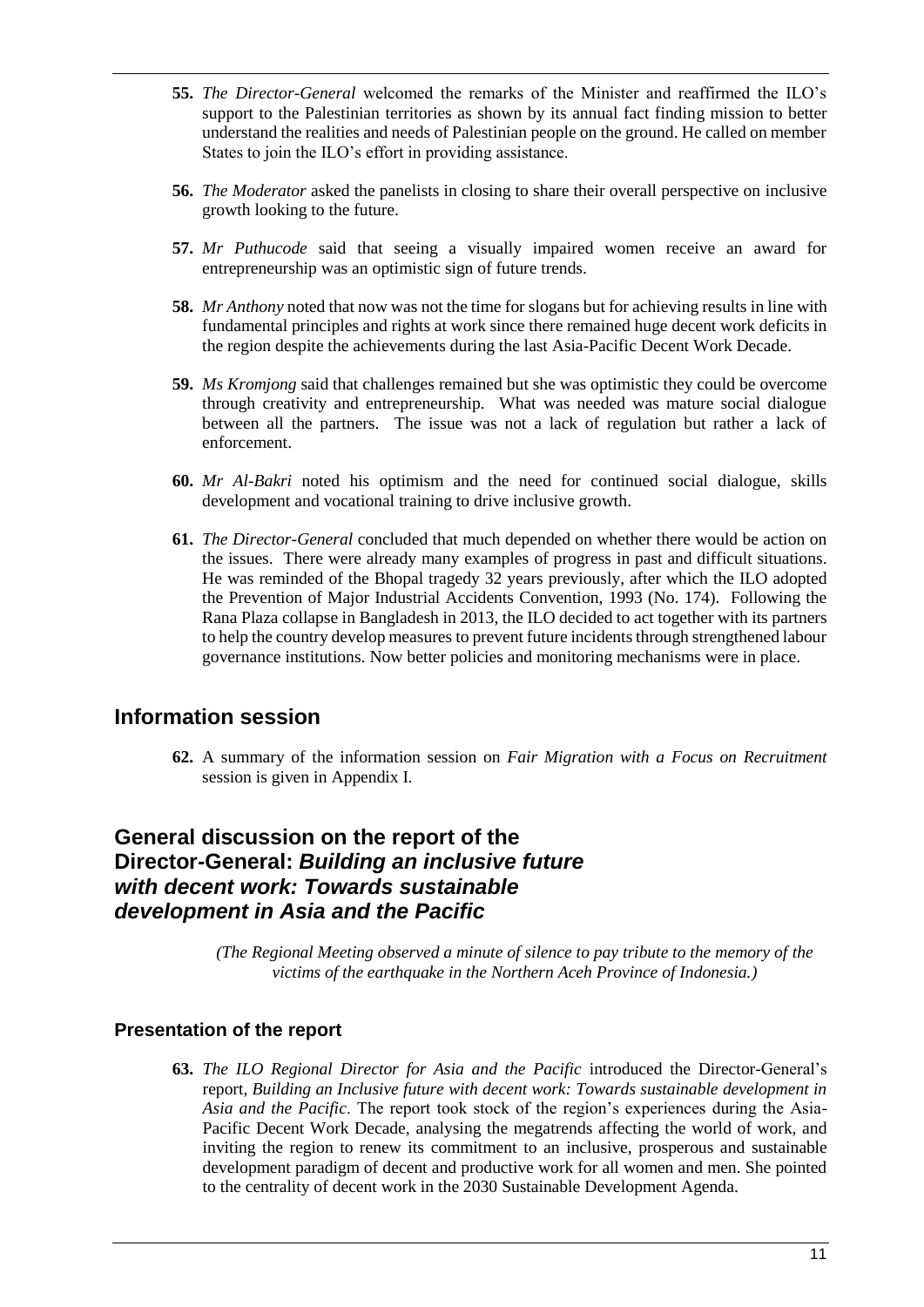- **64.** *The ILO Regional Director for the Arab States* reviewed key gains the region had achieved during the Asia-Pacific Decent Work Decade. These included 5.3 per cent productivity growth, 4.2 per cent real wage growth, 180 million people lifted out of poverty, 60 million workers out of vulnerable employment, and 50 per cent of workers attaining middle class status. However, challenges remained. 192 million workers remained in extreme poverty, 1 billion in vulnerable employment, only 43 per cent of women in the labour force compared to 79 per cent of men, 90 million unemployed, 78 million child labourers and 11 million workers in forced labour. The low ratification rate of ILO core Conventions was disappointing. Countries in the region spent less on social protection compared to the global average. Simply maintaining the status quo was not an option for the region. That would mean that 94 million workers would be out of work by 2030, while 249 million more jobs would be needed by then. If the gender gap were not addressed, the region could lose up to 4.7 per cent of additional economic output.
- **65.** *The ILO Regional Director for Asia and the Pacific* said the report showed that Decent Work Country Programmes (DWCPs) had been increasingly been used as the vehicle for the delivery of ILO support to member States. DWCPs were nationally owned programmes that focused on a limited number of country specific priorities that were developed and implemented with active participation of ILO's tripartite constituents, and supported by the expertise of our Decent Work Specialist Team. Progress towards attainment of the SDGs depended on how the world of work responded to current regional megatrends and external drivers: demographic shifts, increasing labour migration, rapid technological innovation, regional integration and just transition to a 'green' society. The report called for action to build an inclusive future with decent work in the region, based on ILO's founding principles and values. The key regional priorities included focusing on job-rich economic growth, improved labour market governance, robust and relevant labour market institutions, fair migration, a culture of effective social dialogue; and improved labour market information in order to monitor the progress and challenges of the 2030 Agenda.

## <span id="page-11-0"></span>**Discussion of the report**

- **66.** *The Employer spokesperson* recognized the remarkable economic success of the region, including significant poverty reduction. However, he emphasized the key remaining challenges, taking into consideration the continuous change driven by globalization, new technology and demands from society. New industries and occupations had emerged, yielding opportunities and benefits, while old ones declined, negatively impacting employment. Proliferation of flexible and diverse forms of work was a part of this new development, in response to the need for new production models and also for greater adaptability to customers' needs. It was therefore necessary to seek ways to promote growth of those forms of work, taking due account of both employers' and workers' needs.
- **67.** He said that the group was concerned that the report focused too much on risks rather than benefits of new technologies. The analysis should have gone further into ways to take advantage of new technologies and the preparation of the workforce for the jobs of tomorrow, without losing sight of national diversity and specific characteristics. There was great potential for economic growth and job creation, as regional integration increased: the young population was well-placed to ride the digital revolution.
- **68.** With reference to SDGs 8 and 9, the Employer spokesperson stressed that businesses could contribute to the enabling environment by being responsive to labour markets, by accessing women's potential through the promotion of flexible forms of work, and contributing to skill development by highlighting labour market needs, participating in the elaboration of labour market policies and regulations through national employers' organizations. It was also important to eliminate institutional corruption and to reduce bureaucratic red tape, as called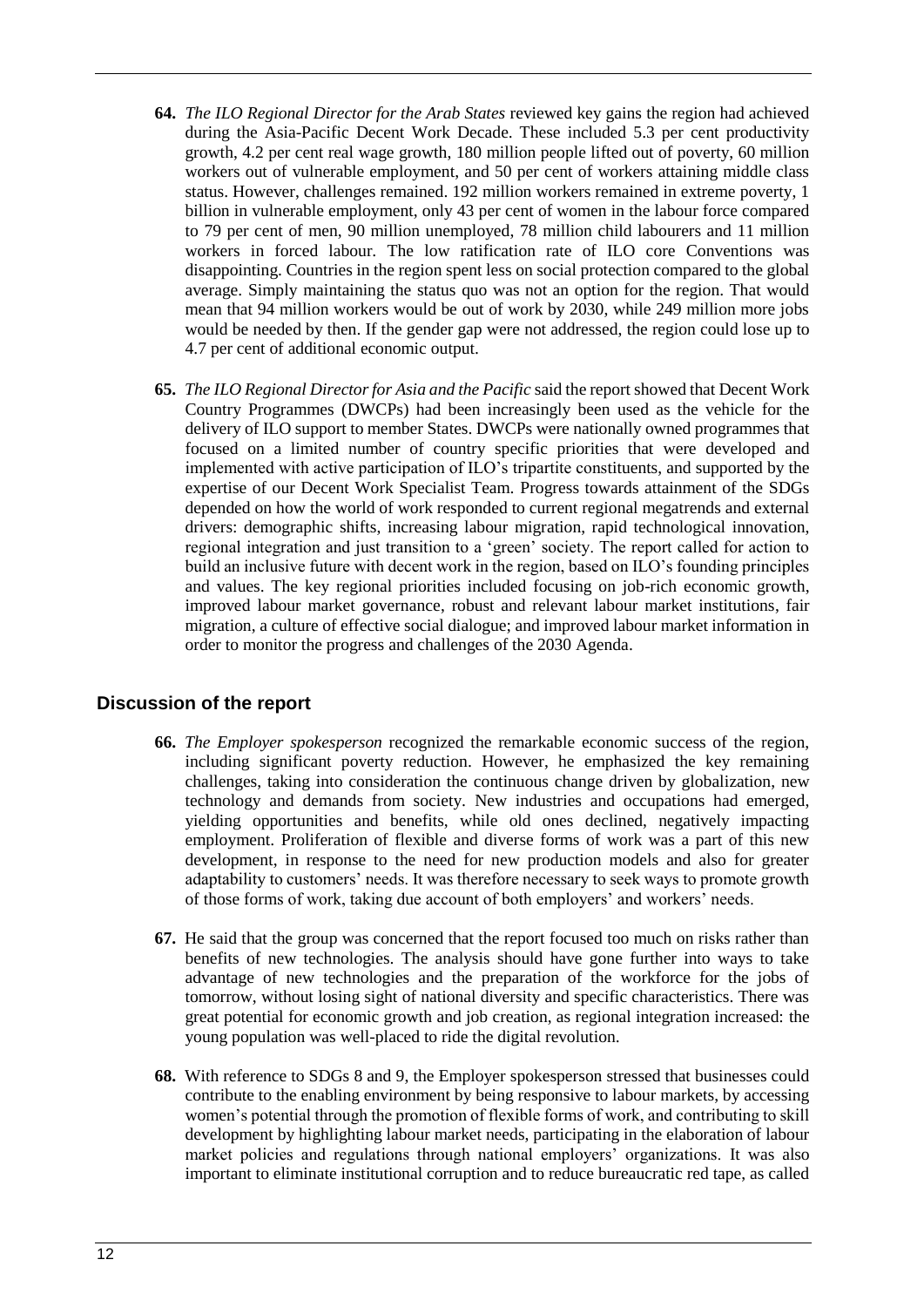for under SDG 16. Clear and consistent measures should be taken to address informality and migration. Without these, it would remain difficult for enterprises to hire or transfer skilled workers into their countries in a predictable and cost-effective way. The ILO should support its constituents on specific challenges, identified through evidence-based research, and such support should be up-to-date and reflect the differing realities within countries; the Organization should work to build the social partners' capacity, promoting synergy and policy coherence both internally and in collaboration with other agencies, such as the Asian Development Bank and World Bank. A less protectionist approach was required. The speaker welcomed the setting in motion of the Standards Review Mechanism and the updating of standards as foreseen in the 2008 Social Justice Declaration.

- **69.** *The Worker spokesperson* said the report should better analyse the growing obstacles facing unions in their activities, especially with regard to industrial relations practices and the lack of tripartite dialogue on labour issues. It failed to provide information on specific action taken by the ILO to implement the conclusions of the 15th APRM. This must not be repeated for the 16th APRM. Analysis was also insufficient as regards growing wage inequalities wage growth had not kept pace with labour productivity. Inadequate opportunity for collective bargaining had resulted in the declining labour share of income.
- **70.** He noted that wage increases had been mostly in the export industries, as in Cambodia, Indonesia and Viet Nam, where wages had risen following industrial action. In Bangladesh, the international focus on the garment industry following the Rana Plaza disaster and other tragedies, had lifted wages. In many Asia-Pacific countries, wage increases depended solely on the installation of minimum wages. Workers should be paid a living wage – an income that would provide a decent living and dignity for the workers and their families. The United Nations calculation of the poverty threshold set at US\$1.90 was unrealistic.
- **71.** He felt that the report paid insufficient attention to the lack of strong and independent trade unions. This lack made it impossible to bargain collectively with employers, and very difficult to participate in national policy development debates and influence changes to labour laws and other related matters. Achieving universal ratification of core Conventions by 2015 had been a policy measure adopted by the ILO. But no resources had been set aside for promoting such ratification, all action had been left entirely to ACTRAV. Unless the Office worked in a coordinated manner results would be slight. It was unclear whether any DWCPs set ratification as a priority, how priorities were decided, and whether they reflected the needs of constituents. Many technical cooperation programmes had taken place in Bangladesh but the right to organize was still not recognized.
- **72.** The group observed that the report contained no information on promoting tripartism at national level. In some countries which had ratified the Tripartite Consultation (International Labour Standards) Convention, 1976 (No. 144), tripartite meetings had not been held or had been abolished. In many countries, including India, unions were not involved in the process of law reform or other matters requiring tripartite involvement. This was a growing trend in the region.
- **73.** The group felt that certain good developments where ILO action had proved successful should have been reported. The cases of Myanmar and Fiji could have been highlighted as examples where the ILO machinery had proved effective. These cases could have been used to demonstrate the effectiveness of the ILO supervisory mechanisms and shown the significant role that unions and the ILO could play in safeguarding labour rights in a country.
- **74.** He stated that global supply chains accounted for 60 per cent of jobs in the region, but the working conditions and labour rights in these enterprises caused concern. To attract investment, governments, together with employers, had deliberately kept wages low. In many EPZs and special economic zones the right to form unions and bargain collectively was absent. Their workers were often women from poor rural sectors. Many were basically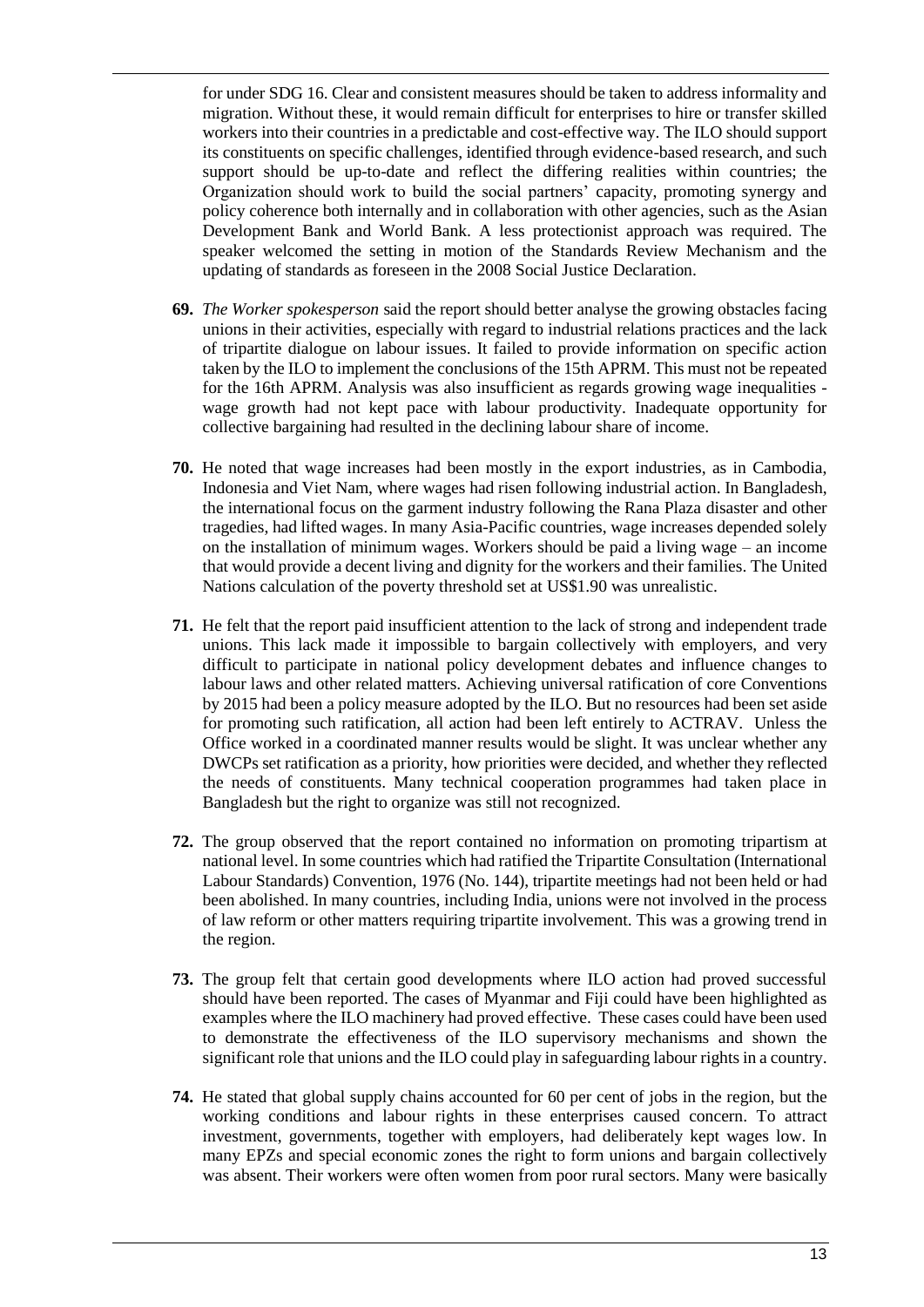informal workers as they lacked proper contracts. CSR initiatives were useful but could not replace the role of the unions. The ILO Better Work Programme which assisted workers and managers at enterprise level on labour management issues should not be engaged where there was no union presence.

- **75.** He noted that the report covered the issue of public private partnerships and the promotion of social dialogue in five paragraphs. The Workers' group required more information on the ILO PPP between H&M and Better Work. Migrant workers in most countries could not join unions and faced severe economic exploitation, social exclusion and political disenfranchisement. None of the migrant receiving countries had ratified the ILO migration instruments. The report pointed to the high number of workers in informality. Formal jobs were being made informal through subcontracting and recourse to other precarious employment conditions. A large number of rural workers worked in the informal sector. The right to organize and collective bargaining should be extended to rural agricultural workers. None of the countries in the region had ratified the Maternity Protection Convention, 2000 (No. 183). The group called for ratification and implementation of ILO social protection instruments. There was a lack of women in leadership positions in the labour management area; the ILO and constituents needed to work together to remedy this. In the section of the report stressing the need for adequate policies on job creation and skills training, it should be made clear that trade unions must be part of the planning process. In respect of labour inspection, the existing number of labour inspectors was inadequate, inspectors lacked training, did not have proper equipment and were poorly paid. In India recently the Government had introduced legislation allowing enterprises up to a certain size to selfinspect. This dangerous trend must be stopped.
- **76.** He said that a number of key ILO agendas had been absorbed into the SDGs. To achieve their aims it was important that the social partners were involved and participating at national level. This could only happen if unions were able to organize. The group appreciated the Director-General's future of work initiative. This would provide an excellent opportunity for member States, working together with unions and employers, to discuss the future of work and consider solutions that would assist national development and provide decent work. The region, and particularly the Pacific island countries, also had great concerns arising from climate change. Action and programmes to tackle climate change and promote green jobs should be taken.
- **77.** *The State Minister of Health, Labour and Welfare of Japan* drew attention to her country's efforts in addressing employment-related issues in post natural disaster situations. The research work undertaken by her Government had contributed significantly to the process of revision of the Employment (Transition from War to Peace) Recommendation, 1944 (No. 71). She confirmed her Government's strong commitment to addressing socio-economic challenges deriving from demographic factors. Japan had taken a number of connected policy measures, including the extension of retirement age, the extension of employment insurance to workers after the age of 65, the establishment of numerical targets for women at enterprise level and the expansion of childcare facilities. The Government also extended support to other member States in the region through an ILO technical cooperation programme focusing on the establishment of national social protection floors and the improvement of occupational safety and health systems in global supply chains.
- **78.** *The Minister of State for Manpower of Singapore* referred to the key messages in the report, which included achieving job-rich economic growth; promoting skills development and harnessing the power of tripartism. In addressing the challenges and opportunities offered by technological innovation the report took account of national context. Various policy initiatives had been launched in Singapore to promote technological transformation, skills forecasting and lifelong learning. In parallel, measures had been introduced to raise retirement age and make workplaces more age-friendly through technological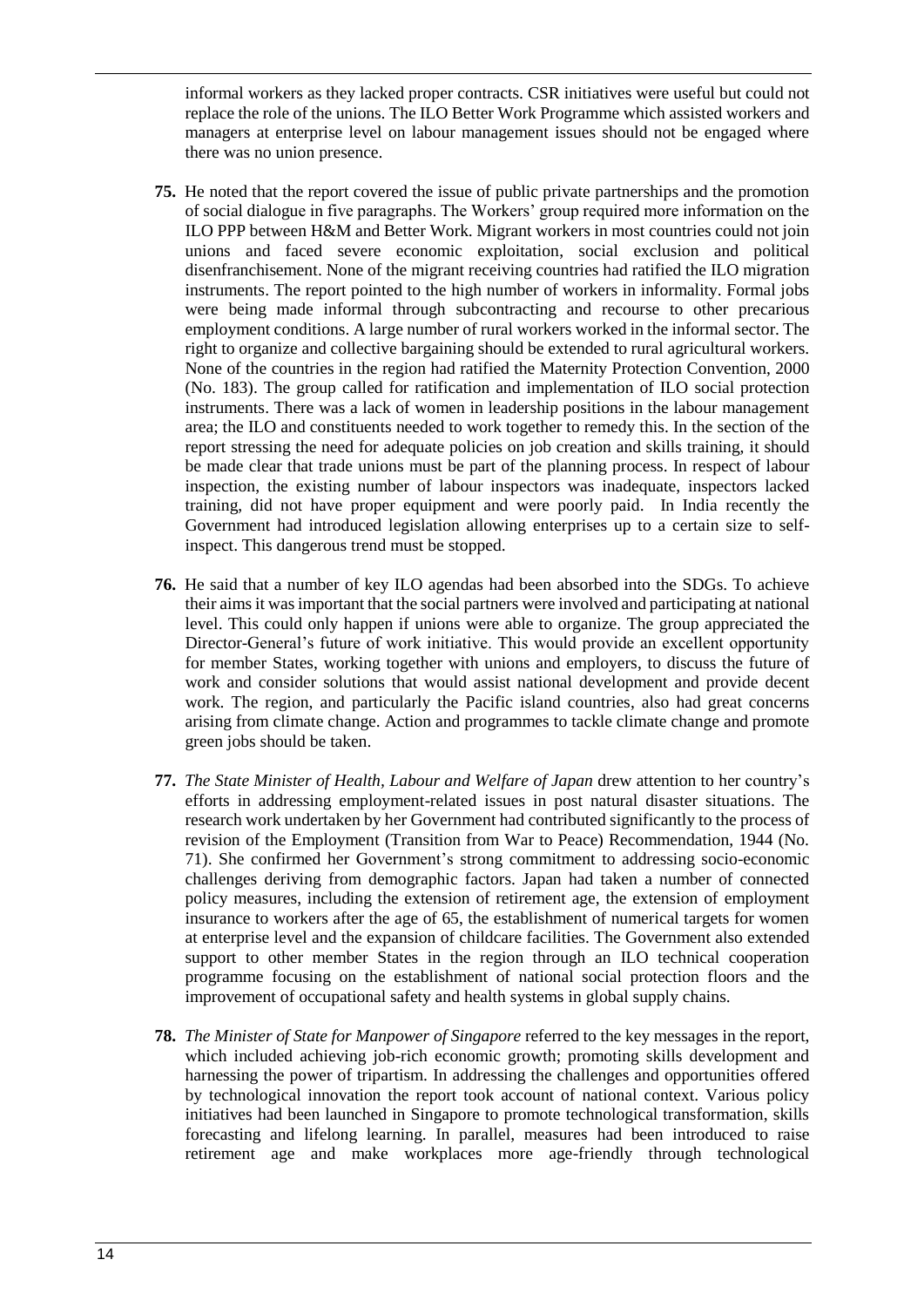improvements. Flexible working arrangements were also promoted. These policy innovations had benefited from tripartite consultations.

- **79.** *The Vice Minister of Human Resources and Social Security of China* emphasized that job promotion remained a key priority for China, supported by sound social protection measures. National efforts during the next five years would focus on promoting high quality employment on the basis of a harmonious labour relation system with Chinese characteristics. China had adopted the Declaration on Innovation and Inclusive Growth: Decent Work, Enhanced Employability and Adequate Job Opportunities, which prioritized the promotion of pro-employment strategies and the implementation of an entrepreneurship action plan; the formulation of an employability enhancement strategy; the promotion of wage increase mechanisms; and the introduction of universal social protection systems in keeping with national conditions.
- **80.** *The Minister of Cooperatives, Labour and Social Welfare of the Islamic Republic of Iran* noted the limited success in achieving sustainable social progress across the region. The ILO should promote its mandate and address more vigorously the inherent interaction between peace and work. Iran was a country characterized by fast-growing urbanization and an increasing number of refugees. The Government extended to all refugees a broad range of social services, including health and education, and recognized their contribution to the national economy. Iran had introduced several policy measures aimed at improving education levels which resulted in high-enrolment levels for female university students. Gender distribution of faculty members was also reaching parity levels. Social protection measures also included free universal health insurance coverage and cash subsidies to address the needs of disadvantaged families.
- **81.** *The Employer adviser and substitute delegate from Bahrain* highlighted forced migration, financial instability, introduction of new technologies unknown in parts of the region, such as alternative energy sources, as key challenges affecting industry. The Employers had taken a number of initiatives in Bahrain, including building strengthened research capacity; the introduction of measures aimed at extending health insurance coverage; including to migrant workers, the establishment of wage protection systems; and the creation of youth entrepreneurship initiatives.
- **82.** *The Minister of Employment and Labour of the Republic of Korea* highlighted some of the persisting challenges and opportunities faced by the Asia-Pacific region. Structural reform had been undertaken, which included the introduction of a new wage system based on performance, and a personnel management approach based on competency and performance. These measures were aimed at protecting the most vulnerable workers. Other advances included new online job-placement services, vocational training curricula which better reflected labour market needs and counselling services. Dedicated measures to improve women's labour force participation rates had also been introduced. Extending additional support to entrepreneurship initiatives, in line with G20 decisions, was of great importance.
- **83.** *The Worker delegate of Singapore* noted the impact of changes in the world of work, which affected workers' skills and required better coordinated policies. It was imperative to overcome skills mismatches, identify growth sectors, and organize tripartite consultations. It was necessary to identify industry's needs, seek investors, provide career guidance and relevant skills training. The new challenges of the world of work should be addressed through inclusive tripartite partnership: government should reinforce collaboration with the social partners.
- **84.** *The Minister of Administrative Development, Labour and Social Affairs of Qatar* said that job creation and decent work, along with the improvement of working conditions and social security, were major challenges in his country given the steep fall in oil prices. The Government was trying to overcome the negative impacts of this through time-bound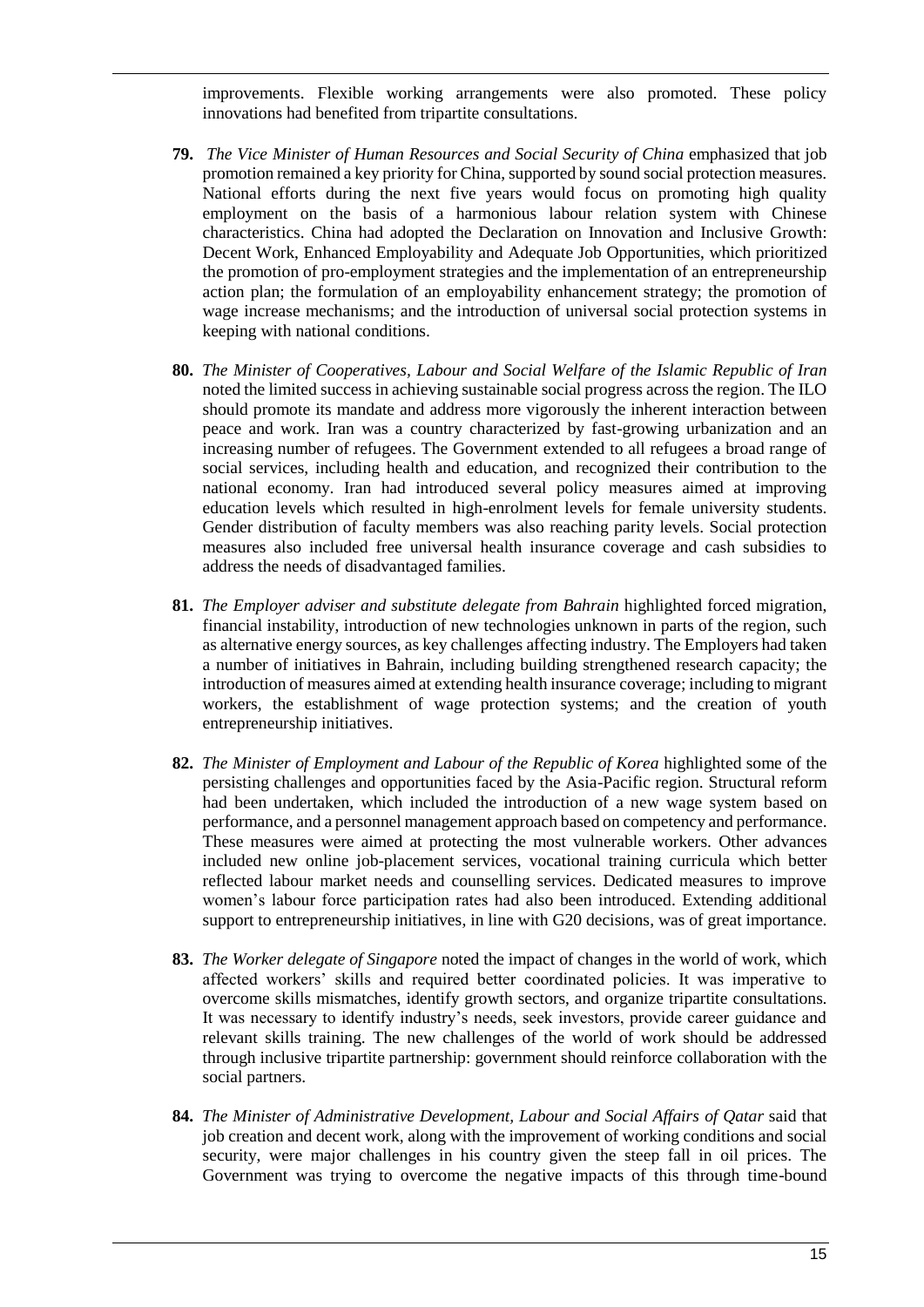strategic plans, such as Vision 2030 and the National Strategic Plan 2017-22. Qatar hosted a large number of labour migrants and was making efforts to improve their working conditions. These migrant workers remitted billions of dollars to their respective countries. Qatar was developing legislation aimed at making decent work a reality for migrant as well as for national workers.

- **85.** *The Minister of Labour of Thailand* said that unemployment was one of the key challenges his country faced, as did the rest of the region. Such challenges should be addressed through consultations. Good quality jobs brought income and promoted prosperity. However, labour market institutions needed to undergo reform as a prerequisite to quality jobs. Relevant education policies were required in order for prosperity to be truly inclusive.
- **86.** *A Government delegate of India* said that jobs, wages and social security were his Government's priorities. More jobs were needed across all sectors of the economy. Micro, small- and medium-sized enterprises-creation would be the key engine of growth. The Government had initiated various employment programmes such as the national rural employment guarantee scheme, reducing employers' social security contributions in order to generate employment, as well as the social security initiative for informal workers. The government was in the process of harmonizing and simplifying the labour laws, prohibiting child labour under the age of 14 years and promoting social dialogue.
- **87.** *The Employer delegate of Japan* noted that various strategies were required for Asia and the Pacific to continue on its path of growth with globalization and innovation. For globalization, inter-regional trade through Association of Southeast Asian Nations (ASEAN) Economic Community and Trans-Pacific Partnership (TPP) should be promoted. Strengthening governance would create an enabling business environment. Developing human resources in the relevant fields was important for innovation. It was thus essential that Japanese employers provided various forms of training, including on-the-job training and other in-house training to existing and future workers. The ILO should research global good practices and share these with the employers. Japanese employers were committed to job creation through tripartite consultation.
- **88.** *The Worker delegate of the Republic of Korea* supported the call for action to create jobs and better working conditions. Decent Work was central to achieving the SDGs, especially SDGs 8 and 9. South Korean workers were suffering at the hands of the Government, which did not respect international labour standards and ignored ILO recommendations. Peaceful demonstrations were met with water cannons. One worker had lost his life by being hit by a water cannon. Another union leader had been sentenced to five years' imprisonment.
- **89.** *The Worker delegate of China* stated that the world was facing many uncertainties, arising from complex geographical factors, conflicts, refugee crises, and climate change. If not addressed, these represented potential risks when coupled with profound economic and demographic changes. Worker organizations should advocate for stronger regional governance, a strengthened Asia-Pacific partnership and the implementation of the 2030 Agenda. Tripartism and social dialogue should be reinforced to generate employment and enhance social security for workers. China was developing the infrastructure to establish an Asia-Pacific Free Trade Zone. The Chinese trade unions were providing support to their members in the areas of capacity building, protection of workers' rights, overcoming the negative impact of structural reforms, raising skills levels, targeted poverty alleviation programmes and an online assistance programme.
- **90.** *The Employer delegate of India* stated that his country had to create a minimum of ten million jobs per year to cover existing unemployment and to cater for the new annual labour market entrants. These jobs could not be created in the organized sector alone. The country must therefore aim to create entrepreneurs and small enterprises that would generate this number of jobs. Small enterprises could go on to produce large numbers of jobs. It was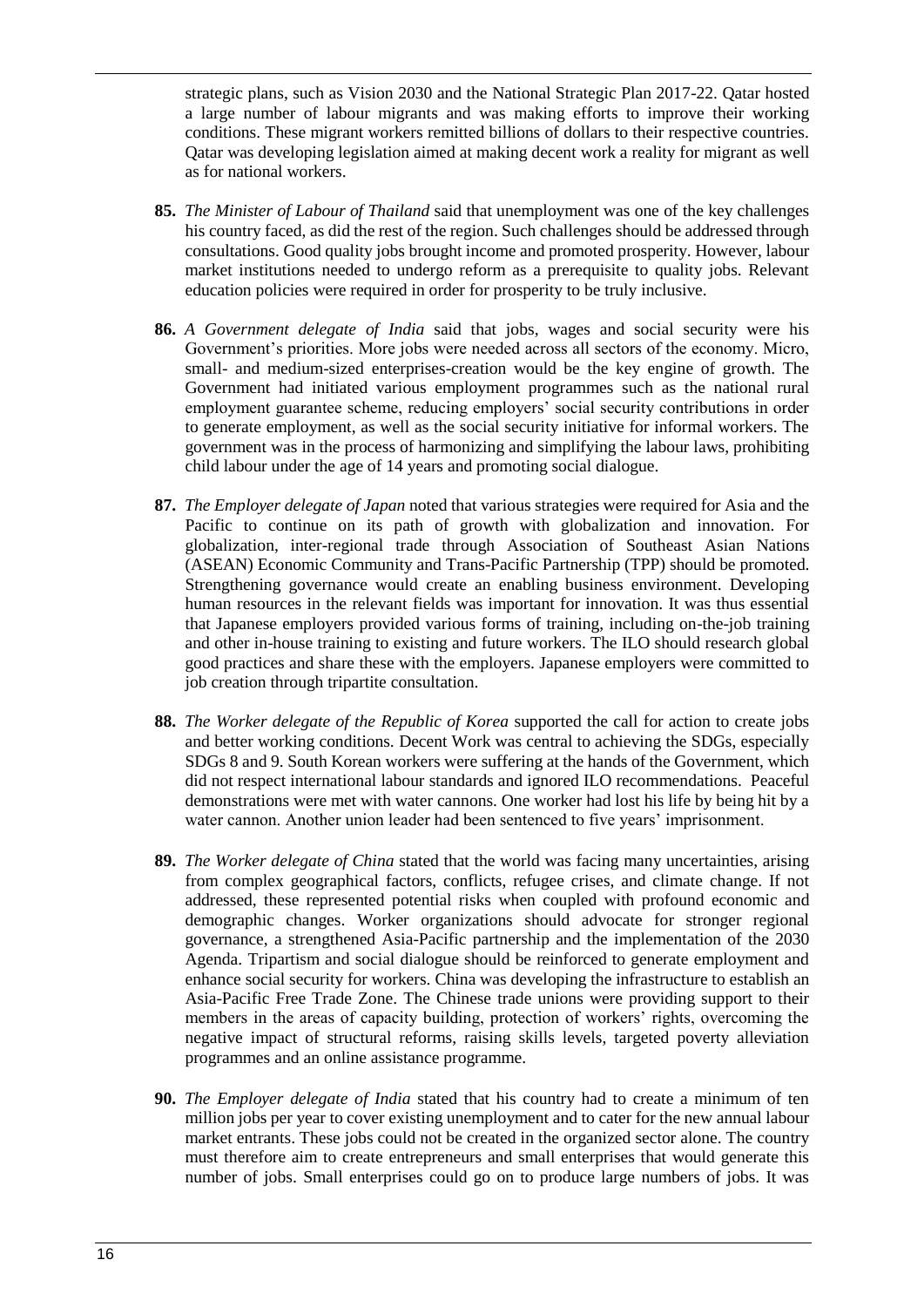important that young entrepreneurs were provided with the relevant market skills. In India, 1500 training institutes had been selected for upgrading in order to provide these skills. He noted an experience in Germany, where apprenticeships provided an alternative way of ensuring young people obtained the requisite skills. One possible path might be that of a joint apprenticeship programme in partnership with the employers, where government provided a stipend for the trainees.

- **91.** *The State Minister of Labour and Employment of Bangladesh* said that his country had achieved an average annual economic growth rate of 6 per cent during the Decent Work Decade. The country had learned lessons from such tragedies as the Rana Plaza disaster, and had amended the Labour Act, develop labour inspection machinery and improved occupational safety and health (OSH) at the workplace. The Government developed and adopted a national OSH policy and was currently developing a national action plan for its implementation. Various programmes had been launched including a social safety nets programme, group insurance schemes for informal workers and a social dialogue programme launched with ILO technical assistance. Skills development programmes for self- and wageemployment had also been successfully implemented.
- **92.** *A Government representative of the Philippines* said that his country was working to improve employment quality not only through measures which allowed businesses to remain competitive and lower their costs, but by fighting corruption and transforming its public institutions into honest, responsive and accessible services, accessible in particular to those most in need. According to leading global institutions, the country's economic outlook for the next 6 years was very strong. Nevertheless, inclusive growth would only come about through concrete measures aimed at tackling persistent youth unemployment, underemployment and vulnerable employment. The Government had established three priorities to achieve this: (1) curbing illegal forms of contractual work through the enforcement and strengthening of the existing legal framework; (2) promoting full and productive employment for all, including young people, women and low-skilled workers who were unemployed, underemployed or in vulnerable employment; (3) addressing the vulnerabilities of workers involuntarily displaced due to natural disasters, crises and other emergencies. The ILO should support regional cooperation on universal health coverage and social security, covering migrant workers. Lasting peace could only be attained by meeting the fundamental needs of every citizen. The Philippines was committed to achieving inclusive decent work and economic growth.
- **93.** *The Worker delegate of Thailand* recognized that the Government's committed public policy had brought about overall improvements in workplace conditions. Likewise, skills assessment initiatives had improved job satisfaction and the quality of goods produced. The labour administration was taking part in a number of projects, which proved tripartism was being upheld and there was awareness of the importance of sustainability. Stability and prosperity would bring about sustainable development of the domestic labour market, in line with King Bhumibol Adulyadej's philosophy. Thailand would contribute to building a future with decent work and sustainable development in Asia and the Pacific.
- **94.** *The Employer delegate of the Republic of Korea* noted the shift in labour markets in the region towards new technology and new forms of employment. Formal workers earned up to four times more than informal SME workers. Youth unemployment in Korea was at its highest since 1999 and conditions for workers were poor, involving excessive working time. These challenges must be addressed in pursuing inclusive growth. More attention should be paid to work in the services and agricultural sectors where technology had improved working conditions. The priority should be on the quality, not only the quantity of jobs. Labour market conditions should include equal opportunity, fair remuneration and redistribution. The seniority-based compensation system was outdated and detrimental to high-performing young workers. During labour market reform, employers should not seek to reduce labour costs, and trade unions should pursue the interests of all workers, not only their members. It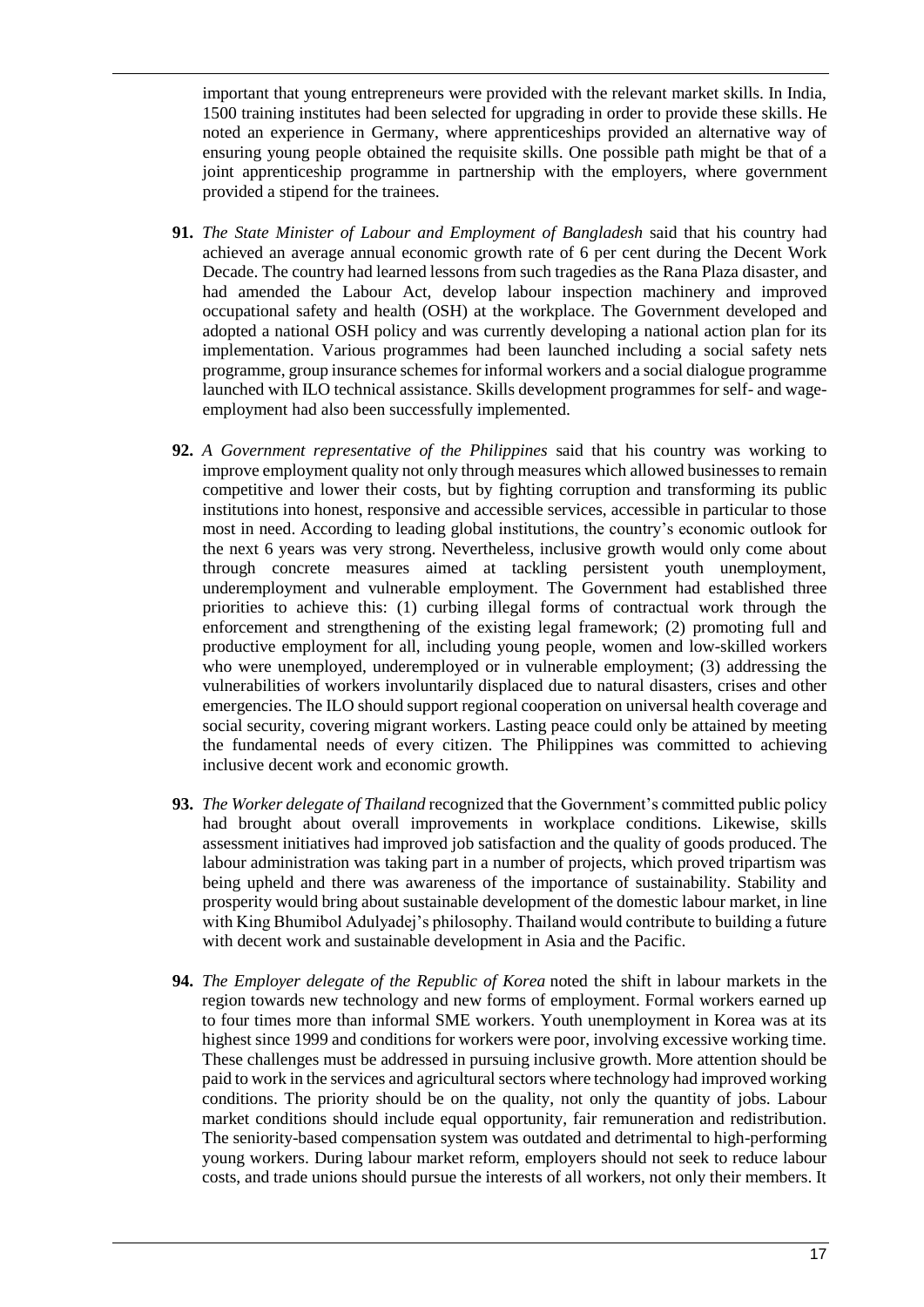was essential for employers to view job creation as the ultimate form of CSR. The ILO should make job creation a top priority, especially for young people.

- **95.** *The Minister of Labour and Social Welfare of the Lao People's Democratic Republic (PDR)* said that Lao PDR was pursuing economic growth with a focus on human resource development under its 8th Five-Year National Social-Economic Development Plan. The Ministry was promoting and protecting the rights of workers, promoting employment and strengthening its labour market information system under its own strategic five-year vision to 2030. The recently concluded Decent Work Country Programme (2011-2015) had covered skills development, employment promotion, entrepreneurship, social dialogue, industrial relations and labour market administration. The Government was studying the development of a strategy on social protection through social partnership with workers and employers and had recently signed a new Decent Work Country Programme (2017-2020). The recent Vientiane Declaration on Transition from Informal Employment to Formal Employment towards Decent Work Promotion in ASEAN showed the commitment of Lao PDR to implement the Transition from the Informal to the Formal Economy Recommendation, 2015 (No. 204) and to pursue the SDGs. ILO support to Lao PDR would be welcome in these efforts.
- **96.** *The Worker delegate of Bahrain* noted the need to increase the participation of women in the workforce. In Bahrain, women represented more than 30 per cent of the labour market, but greater efforts were needed to address discrimination in employment including through the ratification and implementation of the relevant ILO fundamental Conventions. Migrant workers accounted for 60 to 90 per cent of the workforce in Gulf Cooperation Council (GCC) countries; a system that guaranteed their rights without discrimination was needed and required a cross-country, cross-sectoral approach. Outsourcing and the shrinking share of permanent jobs resulted in unequal working conditions. He said that Bahrain had signed a DWCP in 2010, but had not taken the necessary measures implement it. The trade unions in Bahrain had called on the Government to accelerate efforts to deliver on its decent work agenda, especially since the country had all the necessary capacities and resources to do so.
- **97.** *The Minister of Human Resources of Malaysia* stated that inclusiveness, always a key principle for Malaysia, would remain so under the Eleventh Malaysia Plan (2016-2020), which concentrated on economic growth and increased distribution of national wealth. The plan aimed at improving labour market efficiency to accelerate growth, with an emphasis on increasing labour productivity and wages. This meant creating more high-skilled jobs by favouring investment in knowledge intensive fields and by reducing wage gaps to improve the wage share of GDP. Measures included regulatory reforms, integrated information systems and targeted programmes for youth and women to increase labour participation. Technical and Vocational Education and Training (TVET) was under review. It was projected that 60 per cent of the 1.5 million jobs created in the country by 2020 would require TVET skills and significant institutional investments were being made to meet this need and to ensure industry-relevant TVET services. Lifelong learning was vital to ensure continuous skills enhancement for those 15 years and above. The pioneer Recognition of Prior Learning programme would help also to ensure the recognition of workers' experience and expertise for certification.
- **98.** *The Minister of Labour and Employment of Nepal* noted the region's potential for achieving inclusive growth, sustainable development and eradicating poverty. This required strengthened partnerships to promote investment, technology transfer and innovation. Low productivity and informal work prevailed in many countries and concerted efforts were needed to create employment opportunities in both rural and urban areas. Transformation of jobs must be accompanied by transformation of skills. In predominantly agrarian Nepal, more jobs were necessary to ensure social justice and peace. Nepal's new Constitution laid the ground for the right to employment and fundamental labour rights. Additional legal and policy reforms had been adopted to help create more productive work, manage labour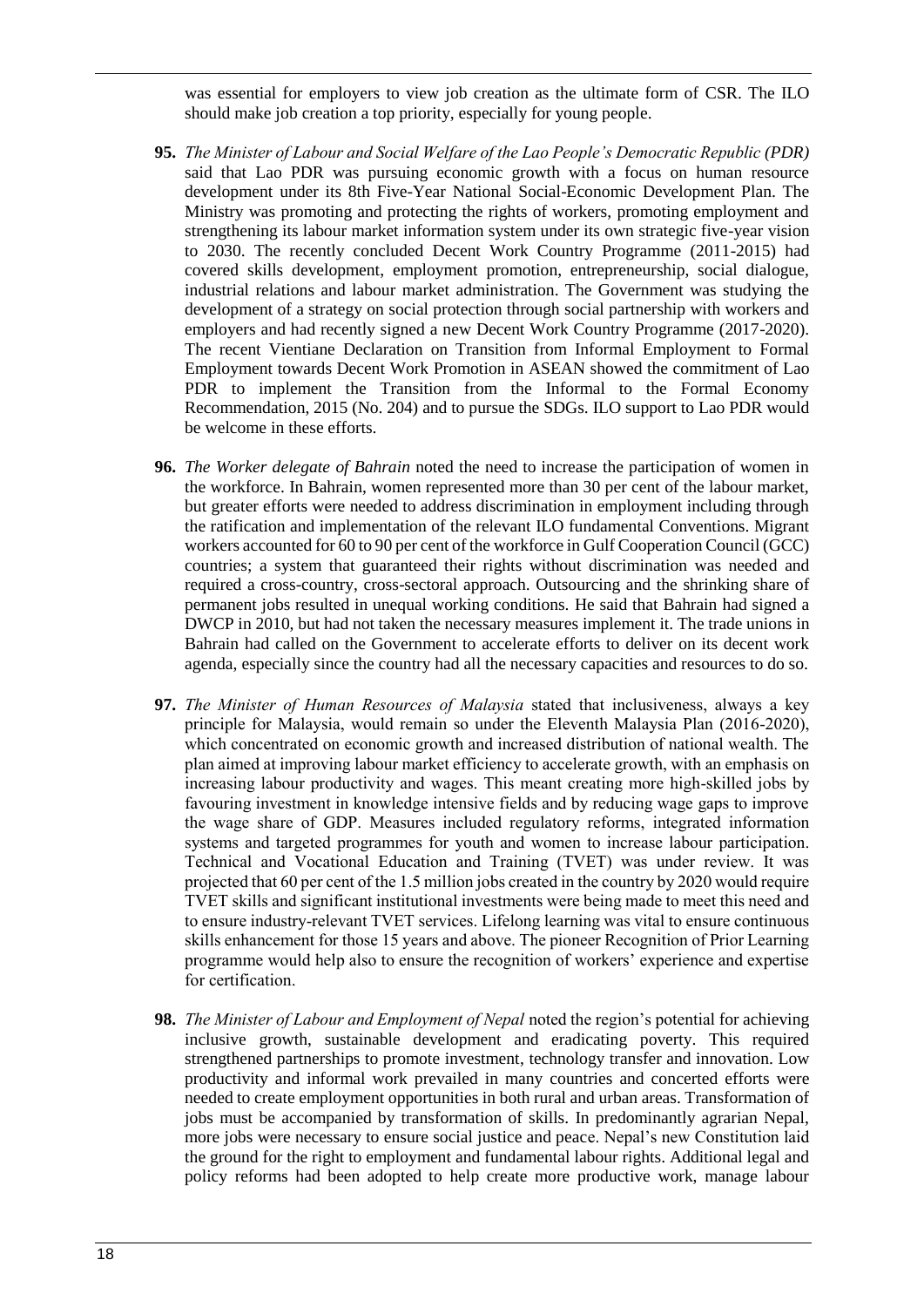migration, protect marginalized workers, and strengthen social dialogue. Many young workers left Nepal for employment and there was a need for orderly, humane and regular migration to ensure continued productive job opportunities. Regional consultative processes such as the Colombo Process and Abu Dhabi Dialogue were important platforms to shape mutual understanding and cooperation. The ILO should enlarge its support to Nepal to help it move faster towards stability and prosperity following the devastating 2015 earthquakes.

- **99.** *A Government delegate of Indonesia* said that decent work was a major driver towards achieving the SDGs. The Asia-Pacific region had a significant role in this regard but faced the challenges of ageing societies, technological change, economic integration and the greening of production. A number of initiatives were being carried out in Indonesia under its DWCP. This included building the capacity of employers and workers to realize harmonious industrial relations. Initiatives were in place to ensure social protection for all, including children, migrant and domestic workers. Job creation for inclusive growth was being pursued through various innovations to develop the skills of workers, especially women and young men, and to facilitate skills matching through an online labour market information system. The Government was working at the bilateral level on protection of migrant workers, issuing a moratorium on the placement of unskilled workers, as well as at the ASEAN level on instruments to protect the rights of migrant workers and their families. Indonesia supported the call for action in the Director-General's report. The ILO should develop its work in response to specific SDGs, taking account of national context.
- **100.** *The Minister of Labour of the Palestinian Authority* recalled the continued suffering of Palestinian workers and their families under Israeli occupation. Despite the Government's best efforts to bring about labour market reforms, unemployment and poverty were rising with 30 per cent of the workforce below the poverty threshold. Negative growth prevented the private sector from generating jobs. National priorities for 2017-2022 focused on various decent work priorities including implementing the Palestinian Fund for Employment and Social Protection to cover 900,000 workers; adopting regulations on trade union activities to ensure freedom of association and the right to organize; and a review of labour legislation to protect workers' rights in the areas of safety and health, cooperatives and minimum wages. The Government was committed to respecting international labour standards in law and practice and sought to strengthen partnerships with regional and international organizations to support these efforts.
- **101.** *The Employer delegate of China* said that his organization, the China Enterprise Confederation (CEC), was promoting innovation to accelerate business transformation and upgrading, including through international cooperation. Chinese companies needed to be leaders in developing SMEs in the supply chain. The CEC also worked to build harmonious industrial relations including through monitoring workplace relations during structural adjustment and advising the Government accordingly. There were 270 million rural migrants working in China's cities. These workers were a tremendous resource for Chinese businesses and their rights, including equal pay, needed to be protected. The CEC worked with its members to identify changes in the business environment and labour market to facilitate skills upgrading and optimize job creation. CSR was actively encouraged to fully respect the rights of workers and move to a green and low-carbon business strategy. The ILO should work further with constituents in the region to build more effective labour governance systems.
- **102.** *The Employer delegate of Thailand* said that businesses in Thailand needed to increase competitiveness through respect for decent work in the context of global trade. Thai companies were aware of the requirements of international buyers as a result of social auditing, including with respect to workers' rights. The Government was strengthening the legal framework to enhance SME competitiveness. The Government was also combating child labour and discrimination. More companies were providing childcare facilities to improve work opportunities for women as well accommodation for disabled workers. The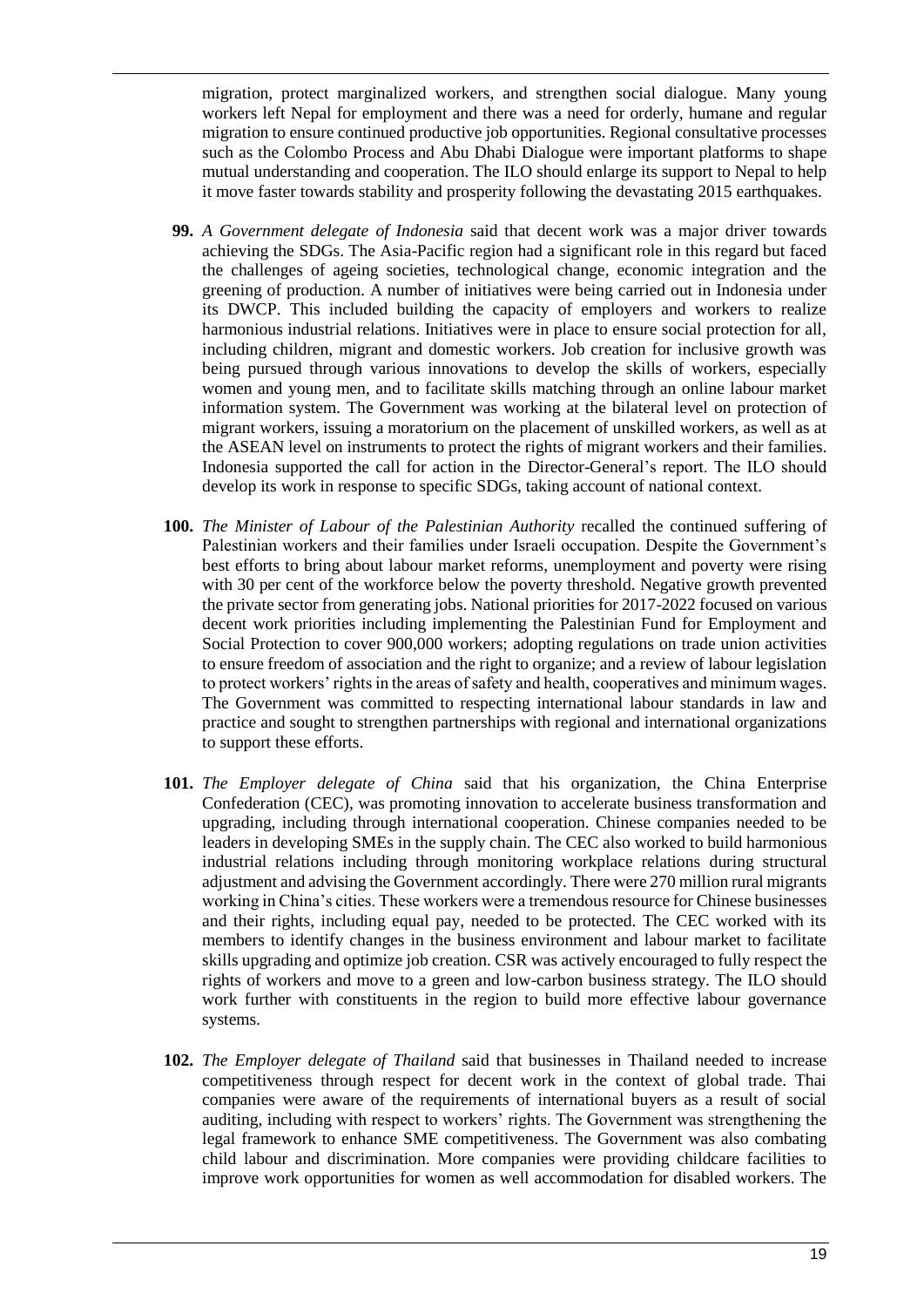Government was improving the management of migrant workers to prevent undocumented and precarious work. Labour shortages in the country compelled industries to join together in partnership to enhance quality service and productivity. Companies were also encouraged to develop industry standards for skills development to improve productivity and wages. This was essential to help prepare both companies and workers for the effects of the fourth industrial revolution.

- **103.** *The Worker delegate of the Philippines*, admitting that while Asia and the Pacific was perhaps the factory of the world, it was also a region of glaring decent work deficits, with growing recourse to non-standard forms of work, while the economic benefits of high growth rates were not widely shared. Competitiveness alone was insufficient. Multinational enterprises (MNEs) needed to be held accountable for labour violations in global supply chains. A set of policy imperatives was needed to address these deficits, including in the Philippines. Investment incentives must be linked to quality jobs and trade agreements tied to international labour standards. Labour law compliance should be strengthened and exploitative work arrangements such as contract labour ended. The Labour Relations (Public Service) Convention, 1978 (No. 151) should be ratified and the rights of migrant workers protected. Anti-trade union crimes, including murders and abductions, must not go unpunished.
- **104.** *A Government representative of Jordan* suggested that the aggregate data for the region in the Director-General's report did not help to evaluate the needs of the different countries. The region could have been more helpfully divided for data purposes according to levels of development or implementation of international labour standards. Jordan delivered a number of achievements under its latest DWCP (2012-2017). It had adopted a new law on social protection covering self-employed workers, and was the first Middle East country to provide maternity protection and ratify the Social Security (Minimum Standards) Convention, 1952 (No. 102). It had extended child labour protection. The large number of Syrian refugees in the country, who competed with nationals for already limited job opportunities, posed a serious challenge. Efforts were also being made to improve the participation of, and equal pay for, women workers.
- **105.** *A Worker substitute delegate of India* noted that contract labour and migrant labour posed significant challenges to trade unions. While the Director-General's report spoke of job and wage increases in the region, there was minimal increase in low-skilled job opportunities where wages and working conditions remained poor and informality high. Progress had been made, but the situation for many workers was harsh and the informal sector could not organize. The poor thus became poorer, endangering social stability. Labour migration occurred from rural to urban areas, between States in India and between countries. This led to registration and social security entitlement problems. A separate law was needed to address the decent work deficits of migrant workers. But implementation was key and in this regard, implementation of labour standards with respect to migrant workers had failed in recent years.
- **106.** *The Worker delegate of Japan* noted the progress made during the Asia-Pacific Decent Work Decade, referring to Fiji and Myanmar as examples of democratization progress. However, many challenges remained, including growing inequality, gender inequality, and a low ratification rate of ILO standards, as well as a number of emerging challenges, such as natural disasters, refugee crises and migration-related issues. Constructive industrial relations must be established through social dialogue to unleash the full potential of the region. Sound industrial relations were indispensable for maintaining and expanding quality employment and fair distribution of profit. The growth of MNEs, which made use of supply chains made the promotion of social dialogue more important. The ratification and full implementation of core ILO Conventions would be critical to achieve this.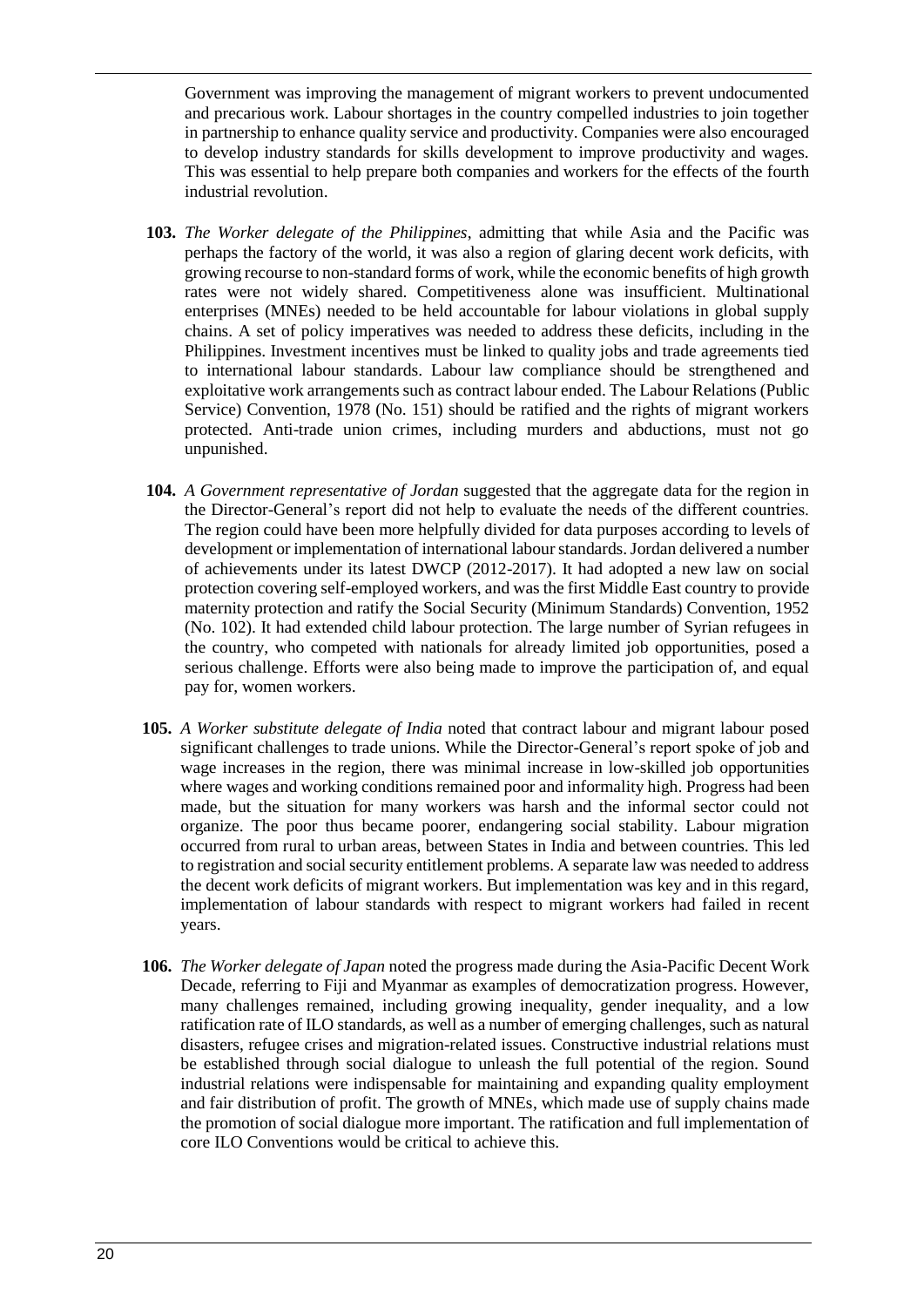- **107.** *A Government delegate of Australia* said that the changes in the world of work brought about opportunities and challenges. Common challenges included the rapid spread of technology and globalization. It was important to prepare for shifts in demand, in order to take advantage of future of work opportunities, promote skills development and decent work, and adapt policy frameworks to help workers transit into new jobs. Australia had established the National Innovation and Science Agenda to help businesses take opportunities arising from technological and scientific progress. Academia and industries should collaborate on youth education and training. Increasing women and youth participation in the labour market was key to growth. The Government had begun implementation of the Youth Jobs PaTH based on a "Prepare, Trial, Hire" scheme to help young job seekers. It was also supporting women's economic security through paid work, world-class education for women, addressing gender pay gaps, violence against women, promoting women in management and leadership positions. It had prioritized gender in its development programme. Australia had been supporting the ILO Better Work Programme, and this had improved conditions for women workers. She highlighted the importance of the ILO Future of Work Initiative, the SDGs and the important role not only of the Government but also the social partners, private sector and civil society to achieve these global initiatives.
- **108.** *The Minister for Employment, Productivity and Industrial Relations of Fiji* emphasized that Fiji continued to face many challenges in realizing decent work, particularly in providing quality jobs. He agreed with the Report that decent work was a means of ensuring success of many of the SDGs. Full and productive employment and decent work in Fiji were linked to job creation and youth employment. Fiji had made concerted efforts to reform education, with the establishment of Fiji Higher Education Commission, the development of technical colleges and education focused on lifelong learning. Fiji had prepared its first National Employment policy, to be implemented in 2017. It had reviewed its labour law to ensure conformity with ILO Conventions and had ratified eight core Conventions. The national minimum wage was introduced in 2014 and was reviewed in 2015. To generate jobs, Fiji gave priority to micro-, small and medium-sized enterprises and provided financial grants to start-up businesses. Climate change and its impact was of great concern to Fiji. In 2017, Fiji would be Chair of the Presidency of COP 23 on the global climate summit.
- **109.** *The Minister for Labour and Industrial Relations of Papua New Guinea* said that effective labour market institutions were critical to achieving decent work and reducing inequalities. Papua New Guinea was addressing this challenge through its Decent Work Country Programme 2013-2017, focusing on labour reforms in the area of industrial relations employment relations and workers' compensation, protection and safety. The National Employment Policy was under preparation through tripartite consultations and the national minimum wage was in place to provide a minimum safety net. The ILO should consider looking into a "real living national minimum wage" as a possible guiding principle in wage setting. The country continued to implement its National Action Plan on child labour in collaboration with the social partners, the private sector and civil society. Papua New Guinea had ratified the eight ILO core Conventions.
- **110.** *The Worker delegate of Indonesia* said that trade unions and civil society groups had been at the forefront in promoting freedom of association in Indonesia. ILO Convention No. 144, ratified by the Government, together with the core Conventions were the foundation for social dialogue. Indonesia was implementing a better social protection system, which guaranteed access to health, social insurance, and old age pensions. Indonesian migrant workers were suffering from unfair practices, vulnerable working conditions, exclusion, sexual violence and, in some countries, risked the death penalty. Receiving countries should provide social protection to migrant workers in line with ILO Recommendation No. 202. The Presidential Decree on minimum wage setting in Indonesia bypassed the tripartite mechanism—this was a set-back to the right to collective bargaining in the country. Nonstandard forms of employment were on the rise in global supply chains; this undermined job security and the rights of workers to freedom of association.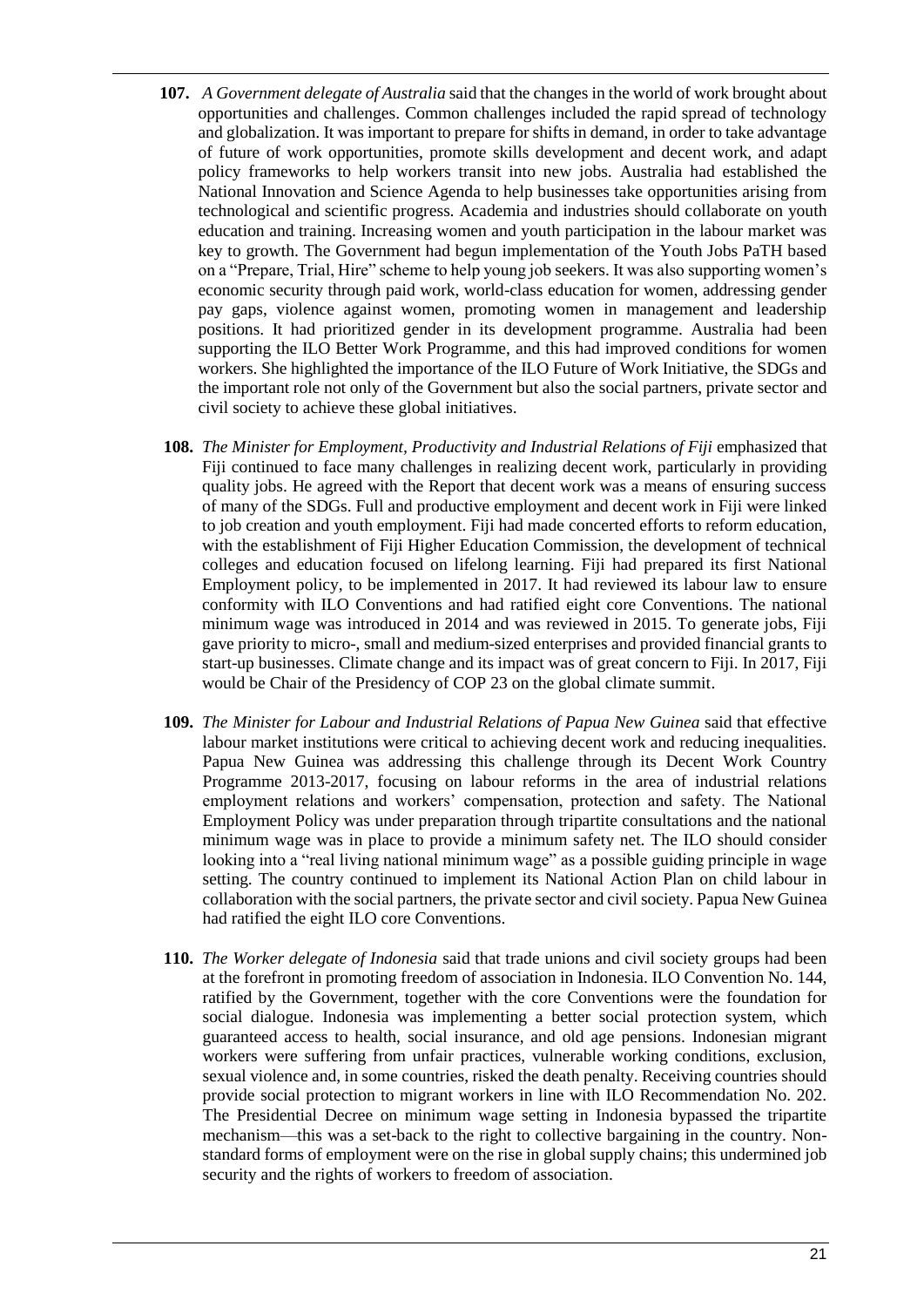- **111.** *The Employer delegate of Indonesia* mentioned the democratic reforms currently taking place in his country, coupled with economic development and growth. These were at the heart of national policies. More attention had been given to human and workers' rights, particularly freedom of association. Social security advances were a national tripartite achievement. There had been improvement in the quality of services and rehabilitation of infrastructures. Employers were hampered by heavy regulatory compliance mechanisms that did not allow for flexibility in hiring and firing. They supported the right to freedom of association but this right needed to be exercised in a peaceful manner. This had not been the case during the most recent demonstrations. The labour law should be brought into harmony with the social security law. For the future it would be necessary to continue work on resource development, including skills development, TVET reform, apprenticeship enhancement and vocational training certifications. Indonesia needed to create three million jobs while the current absorption was for only 1.4 million jobs. Increasing productivity and investments, and promoting collective bargaining were the priorities.
- **112.** *The Vice Minister of Labour, Invalids and Social Affairs of Viet Nam* emphasized that, as the country had become more integrated into the regional and global economy, promoting decent work, active participation in the global supply chain, balancing economic growth, social justice and sustainable development had become important pillars of Viet Nam policies and vision. There had been recent national reforms in the field of Labour Code, Employment Law, Social Insurance Law, Professional Education, Children's Law, and the Occupational Safety Act. All of these legal instruments were revised and promulgated in consultation with tripartite partners. An exhaustive set of measures had been adopted by the Government to ensure the enforcement of law and policies in the fields of employment, OSH, vocational training, gender equality; and the labour inspectorate. Viet Nam was committed to its DWCP 2017-21 and to effectively implementing international economic integration through the new-generation of free trade agreements to be aligned with the goal of decent work for all.
- **113.** *The Deputy Minister for International Labour Affairs, Ministry of Labour and Social Development* of Saudi Arabia welcomed the significant economic development experienced by the region over the past decade. But there were challenges ahead, given the current global instability. As the economy struggled to revive after the 2008 economic downturn, the Asia-Pacific region had proved resilient. He provided an overview of the current efforts deployed by the Kingdom of Saudi Arabia in prioritizing the country's 2030 Vision for the future. This included economic diversification, the creation of decent jobs, especially for women and youth, the investment in competitiveness and in SMEs. SMEs remained the main drivers in the economy contributing 20 per cent of the GDP. In the country's 2030 Vision, SME's contribution was expected to increase to 30 per cent. Numerous initiatives aimed at increasing the participation of Saudi women in the labour market were underway.
- **114.** *The Minister of Commerce, Industry and Labour of Samoa* said that the country his committed to the 2030 Agenda and to decent work. The challenges were isolation, limited natural and financial resources, lack of incubating centres for entrepreneurs and enterprises and Samoa's donor dependency. In recent years, Samoa had made some progress following labour law reform. All constituents were firmly committed to tripartism but Samoa needed more support in capacity building, increased public private partnerships, and equal participation of constituents. Samoa also required technical assistance on reintegration of seasonal workers. The impact of climate change made Samoa's issues unique and, as such, requiring unique solutions. ILO assistance was sought in the following areas: decent work for all; access to employment; transitioning from informal to formal economy; gender mainstreaming and improving employment policies in a better market; improving OSH and the work environment; green jobs; skills development and Labour Market Information Systems.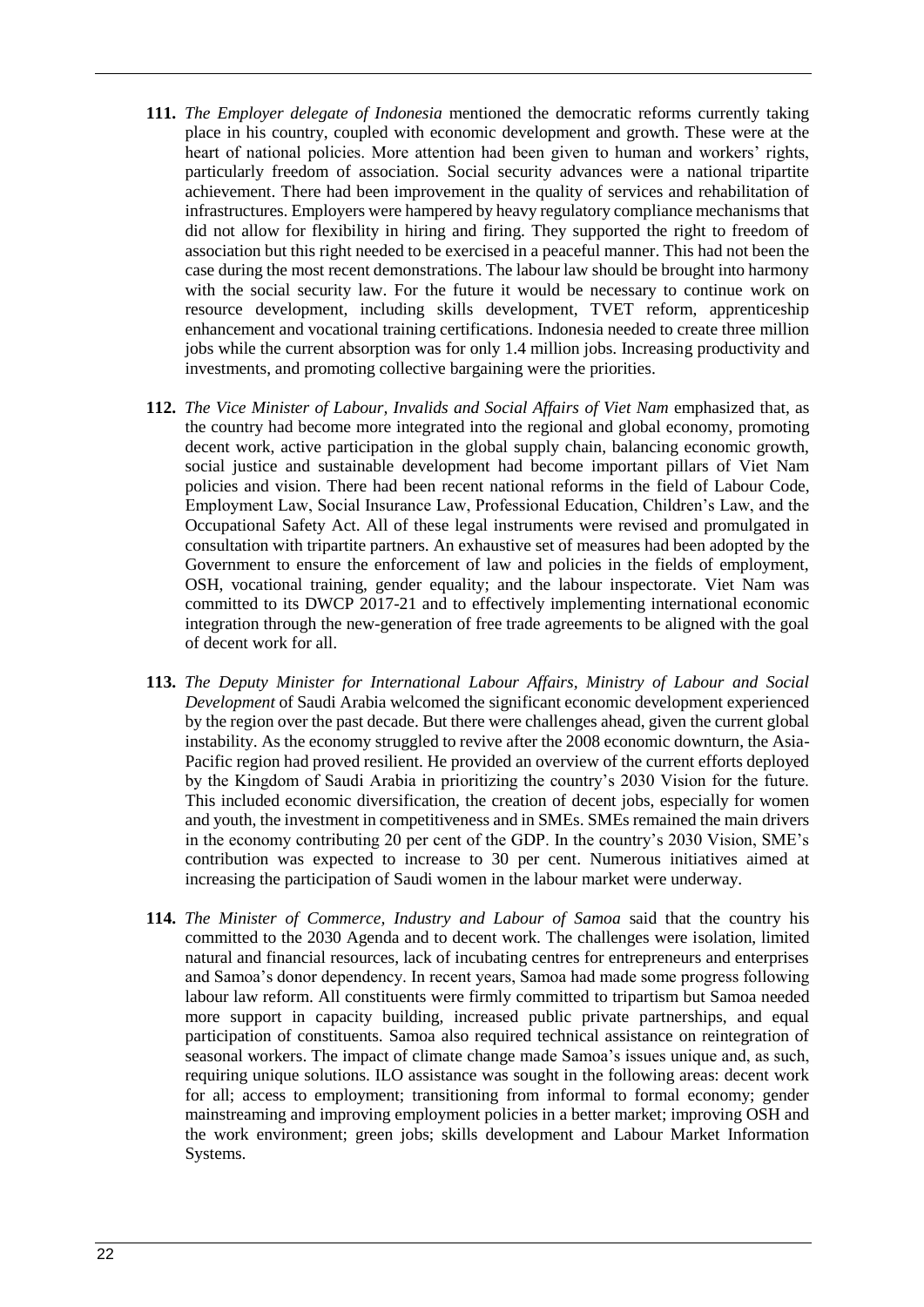- **115.** *The Worker delegate of Nepal* expressed concern at the exploitation, due to unregulated and unfair recruitment processes, of migrant workers. He called for better working conditions of Nepali migrant workers. He supported the SDGs and greater inclusion of women in the workforce. In 2015 the labour legislation of Nepal had been reviewed in this respect, but the result was not satisfactory, although it had the support of 90 per cent of voters, both female and male. Further reform, ensuring inclusion and non-discrimination at all levels should be engaged. Reconstruction following the last earthquake continued. 2016 marked 25 years of historic partnership with the ILO.
- **116.** *The Employer delegate of Bangladesh* said his country required skills development, apprenticeship programmes, market-based skills, inclusive growth with access to jobs for disadvantaged groups such as those with disabilities. Bangladesh had made remarkable socio-economic progress. The manufacturing and service sectors were major drivers of the economy. He congratulated the Global Business and Disability Network and pointed out that mainstreaming women in the labour force would add over 1.2 per cent to GDP by 2030. An 'employment-led growth strategy' had been adopted. The country should invest in both hard and soft infrastructure.
- **117.** *A representative of ITUC* said that the Government of India had proceeded to revise and abrogate legislation on trade union rights without recourse to tripartite consultation. Effectively, this eliminated freedom of association and collective bargaining in the country. Moreover, trade unions were excluded from labour legislation revision, and in particular that of the Apprenticeship Act. In recent years, decent and regular work had been shifting into the informal sector. Employers pressurised the Government into changing labour laws to the detriment of workers in the name of national development. This had provoked very widespread strike action. Workers believed the economic growth should have been inclusive and have generated decent jobs. He questioned the Government representative of India's statement regarding the increase of the national minimum wage from US\$3 to US\$5. The increased amount remained insufficient. Full respect should be given to all UN General Assembly and ILO instruments on freedom of association, collective bargaining and peaceful assembly.
- **118.** *The State Minister of Labour and Trade Union Relations of Sri Lanka* recalled the achievements in the region including higher life expectancy and per-capita income. However, youth unemployment, extreme poverty, informality, a lack of social security, and low participation of women in the workforce remained serious challenges. The nature of work was changing and it was necessary to adjust laws and policies in response to new employment relationships and opportunities, and the effects of globalization. With social partner support, Sri Lanka adopted its first ever National Minimum Wage Act in 2016 and its National Labour Advisory Council helped foster good industrial relations, most recently in the plantation sector. The Asia-Pacific region was diverse and the ILO should examine the various factors contributing to decent work deficits and provide tailored policy guidance.
- **119.** *A Government delegate of Cambodia* said that decent work principles were embedded in Cambodia's national development policies which sought to achieve inclusive and sustainable growth, expand social protection and strengthen tripartism. A Trade Union Law adopted in 2016 lowered the membership threshold required to obtain most representative trade union status. Moreover, a draft law on dispute resolution and a new mechanism for annual minimum wage reviews in the garment and footwear sector would enhance labour market governance. An anticipated minimum wage law would extend this same negotiation framework to other economic sectors. Cambodia also planned to introduce a pension scheme in 2017, while its National Employment Agency worked to provide improved labour market information services.
- **120.** *A Government delegate of Pakistan* highlighted his country's focus on human resource development to accelerate growth and development through skills development, especially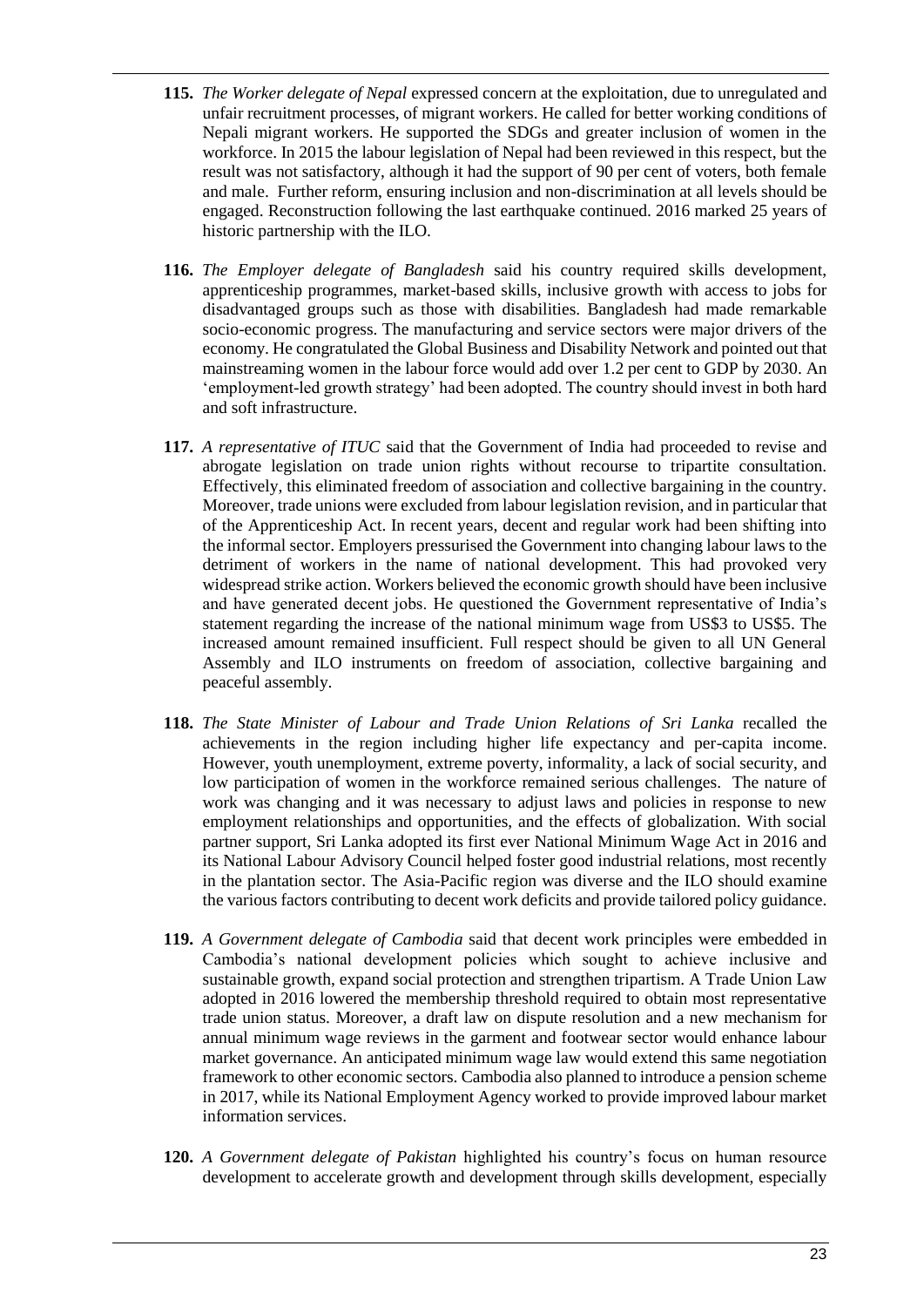for young workers. There was a need to improve the conditions of workers through legal reforms and the development of administrative and social protection systems, in fulfillment of Pakistan's obligations under international labour standards. Under its previous two DWCPs Pakistan revised its labour laws, encouraged trade unions in informal sectors including for domestic workers, developed action plans on OSH and emphasized gender equality and the prevention of sexual harassment. Its newest DWCP was recently launched with four priorities: promoting decent work in the rural economy; promoting jobs for youth and other vulnerable groups; strengthened compliance with International Labour Standards; and extending social protection. Most recently, the Government concluded multistakeholder consultations on the future of work across the country.

- **121.** *A Government delegate of Brunei Darussalam* noted that his country had one of the highest rates of high-skilled workers, yet skills mismatches persisted. A national effort was underway to reduce unemployment including through foreign direct investment (FDI) oriented towards job creation. Moreover, the Darussalam Enterprise (DARE) initiative aimed to foster job growth through local entrepreneurship. Brunei was committed to eliminating forced labour, human trafficking, and child labour. Sustainable and inclusive social protection measures were key to eradicate poverty. To this end, his Government had developed a Supplemental Contributory Pension Scheme, which complemented its Employee Trust Fund.
- **122.** *The Worker delegate of Cambodia* said that the viability of his country's social security schemes was uncertain. The work injury scheme currently covered one million workers; it should be extended to the informal and public sector. The Trade Union Law was adopted in the midst of industrial unrest and imposed restrictions on settling disputes and organizing strikes, requiring unions to share financial information with authorities. These measures violated ILO Convention No. 87 and would make the work of independent unions difficult. Cases on trade union violations had been brought to the ILO, but while the Government agreed to address the issues, little progress had been made and trade union leaders continued to be monitored and subject to criminal prosecution. The planned extension of the minimum wage to all economic sectors was welcomed, so long as the eventual law reflected worker interests and did better than the current minimum wage at meeting basic living needs.
- **123.** *The Employer delegate of the United Arab Emirates* noted that the private sector created millions of jobs for citizens and migrant workers and mirrored the country's socio-economic priorities in line with the principles of decent work. In fact, the non-oil sector accounted for 60 per cent of GDP in 2015, contributing to increased job opportunities and income. The Chamber of Commerce and Industry hoped to further develop the business sector and workforce skills to support the country's sustainable development. The Government was working to establish appropriate social security protections and reinforce social dialogue.
- **124.** *A Government delegate of Hong Kong, China* underscored that her Government accorded great importance to improving and safeguarding employees' rights and benefits. The statutory minimum wage, implemented since 2011, protected low-income workers without negatively impacting on labour market flexibility, economic growth or competitiveness. On social dialogue, the Government adhered firmly to tripartism in the deliberation of labour policies and legislation through the Labour Advisory Board (LAB) along with the active promotion of voluntary and direct negotiations between workers and employers or their respective organizations. For the LAB, the Government followed closely the principle of free choice by appointing employer and employee representatives freely chosen by employer associations and employee unions respectively. LAB worker representatives were freely elected by all worker unions in the Hong Kong SAR and no union was denied the opportunity to vote in the election. Workers' right to trade union membership and their right to take part in trade union activities were adequately protected under the labour laws.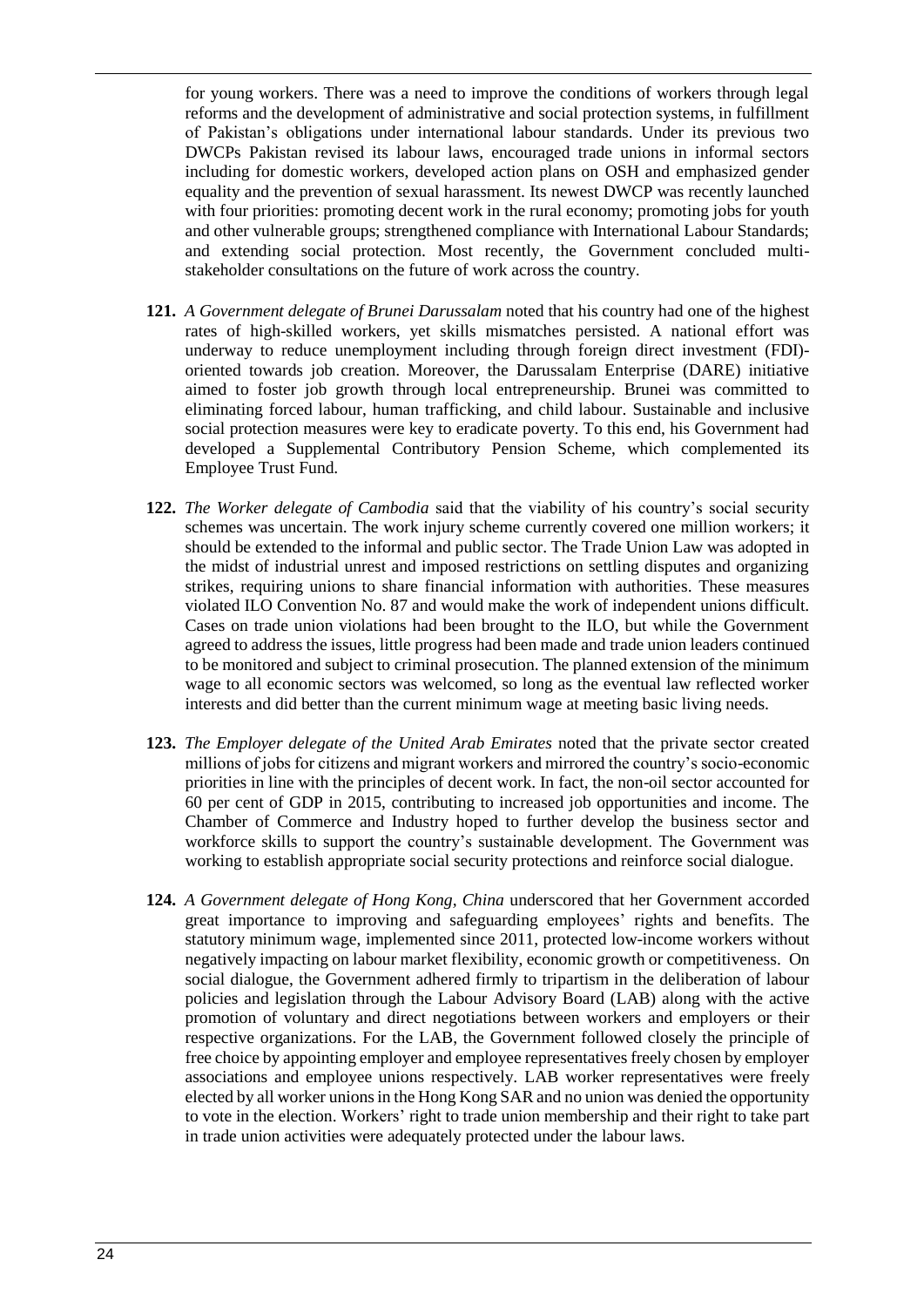- **125.** *The Employer delegate of Timor-Leste* emphasized that technical and vocational skills were weak in his country, where 60 per cent of the population were aged under 25 and only 19 per cent of jobs were in the formal economy – mostly in the public sector. The country needed to diversify its economy away from oil and gas through foreign direct investment and integration into global markets through membership in the ASEAN and the World Trade Organization. Building the private sector was also crucial for creating jobs, reducing poverty and tackling high levels of youth unemployment. In this effort, sound laws and good governance were needed to foster business development and fair competition between local and foreign companies. Support for entrepreneurship had to be institutionalized together with strengthening the education system to equip workers with the requisite skills.
- **126.** *A Representative of the International Confederation of Arab Trade Unions* called on the ILO, together with trade unions and employers' organizations, to do more to protect the rights of migrant workers. Despite progress in the region, too many workers remained in extreme poverty and too many young people were still unemployed. The low ratification rates of ILO Conventions only increased worker hardship, widened the gap between rich and poor and threatened social stability. The Director-General's report neglected to consider the role of foreign military intervention and occupation in the plight of workers. Terrorism had destabilized many countries in the region with devastating effects for workers. In addition, national development plans often did not address precarious work and prevalence of informality. Neglecting freedom of association and other worker rights further excluded workers from shared prosperity. This hurt not only workers, but consumption levels and ultimately social stability. The ILO needed to do more to support trade unions so they could fulfil their role of protecting workers.
- **127.** *A Representative of the Institution of Occupational Safety and Health* (IOSH) noted a growing stakeholder demand for transparency and accountability including in corporate reporting requirements. Global developments such as the UN Guiding Principles, the 2030 SDGs and the new ISO 45001 standard on health and safety management systems were welcome contributions in this regard. Many of the health challenges, including ageing societies and extended working lives were long term in nature. As such, health and safety management should be viewed as an investment in the future and not a cost. Resolving the big global challenges required socially responsible employers, governments and skilled workers and IOSH had developed free tools to assist these actors to develop skills to ensure that individuals, businesses and communities benefited from decent, safe, healthy and sustainable work.
- **128.** *A Representative of the International Young Christian Workers* said that investment in national, comprehensive and broadly supported social protection policies was needed to reduce inequality and social exclusion in line with the ILO's Social Protection Floors Recommendation, 2012 (No. 202). The region was particularly susceptible to the effects of climate change, suggesting the need to link social protection and disaster risk reduction with climate change adaptation policies. In particular, realizing the right to health care for all should receive priority attention. There was also a need for stronger more effective regulations for fair migration, including guaranteeing the right of migrant workers to organize and bargain collectively. Improving governance in global supply chains was another priority including the need for a single universal standard on business and human rights with an enforceable grievance mechanism. It was also time to revise existing ILO standards to reflect the need for living wages for workers.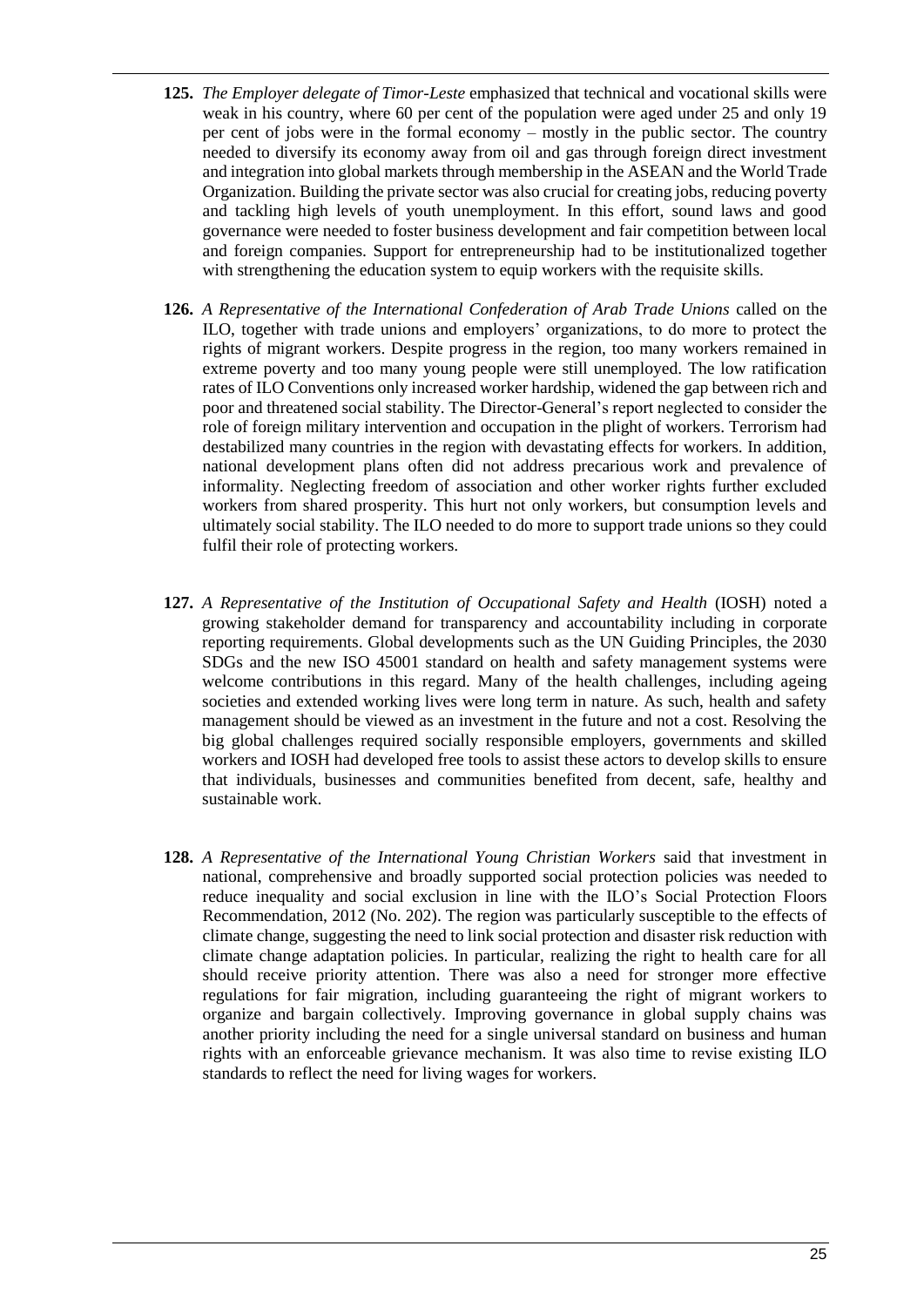# <span id="page-25-0"></span>**Special plenary debates**

**129.** The Regional Meeting held three special plenary debates on the following topics: Building a Future of Decent Work in Asia and the Pacific – Trends, challenges and policies for jobs creation, rights and equity; Skills for the future; and Strengthening social dialogue for inclusive and sustainable growth.

#### <span id="page-25-1"></span>**Building a Future of Decent Work in Asia and the Pacific – Trends, challenges and policies for jobs creation, rights and equity**

- **130.** The Government Vice-Chairperson chaired the special plenary debate, which was moderated by Ms Deborah Greenfield, ILO Deputy Director-General for Policy. The panel was composed as follows:
	- Mr Manish Gupta, Joint Secretary, Ministry of Labour and Employment, India;
	- Ms Lama Al-Sulaiman, member of the Board of Directors, Jeddah Chamber of Commerce and Industry, Saudi Arabia;
	- Mr Jianhua An, Director-General of the International Liaison Department, All-China Federation of Trade Unions;
	- Ms Maha Ali, Industrial Professor at the School of Management and Logistics at the German Jordan University, Jordan.
- **131.** *The Moderator* introduced key issues related to the topic of the debate. She listed a number of achievements in the region during the last decade, such as remarkable economic growth (average annual growth was 6 per cent in Asia-Pacific and 4.7 per cent in the Arab States), rising living standards, and removing 180 million workers from poverty. However, many challenges remained: 192 million workers were still in poverty, one billion workers remained in vulnerable employment with little or no access to social protection, sixty per cent of all workers in the region were in non-standard forms of employment, informality ranged from 62 to 85 per cent of total employment with larger shares in rural and agriculture areas, and persistent gender gaps such as in labour market participation.
- **132.** *Mr Gupta* responded to a question on the policy mix required to tackle poverty and inequalities by presenting a set of policies that were currently implemented or had been implemented by the Government of India. These included the development of rural employment programmes, formalization of the informal economy and expanding social protection. In India about 68 per cent of employment was rural and 48 per cent in agriculture. The Government had put in place public employment programmes that had lifted millions out of poverty, reduced migration, and reduced exploitation at work. However these programmes posed some challenges: they worked mostly with government subsidy, and it had proven difficult to identify the neediest persons for social assistance programmes. Moreover the viability of a number of micro finance programmes appeared questionable, while public funding to sustain them remained an issue. He gave the example of a policy strategy implemented by the Government of India that focused on increasing the penetration of mobile communication technology in rural areas, which helped in improving skills for farmers. When properly targeted, such policy interventions provided mobile applications and services for skills and productivity improvement, market related information, information and communication technology (ICT) applications, etc., and equally strengthened the existing employment services programmes.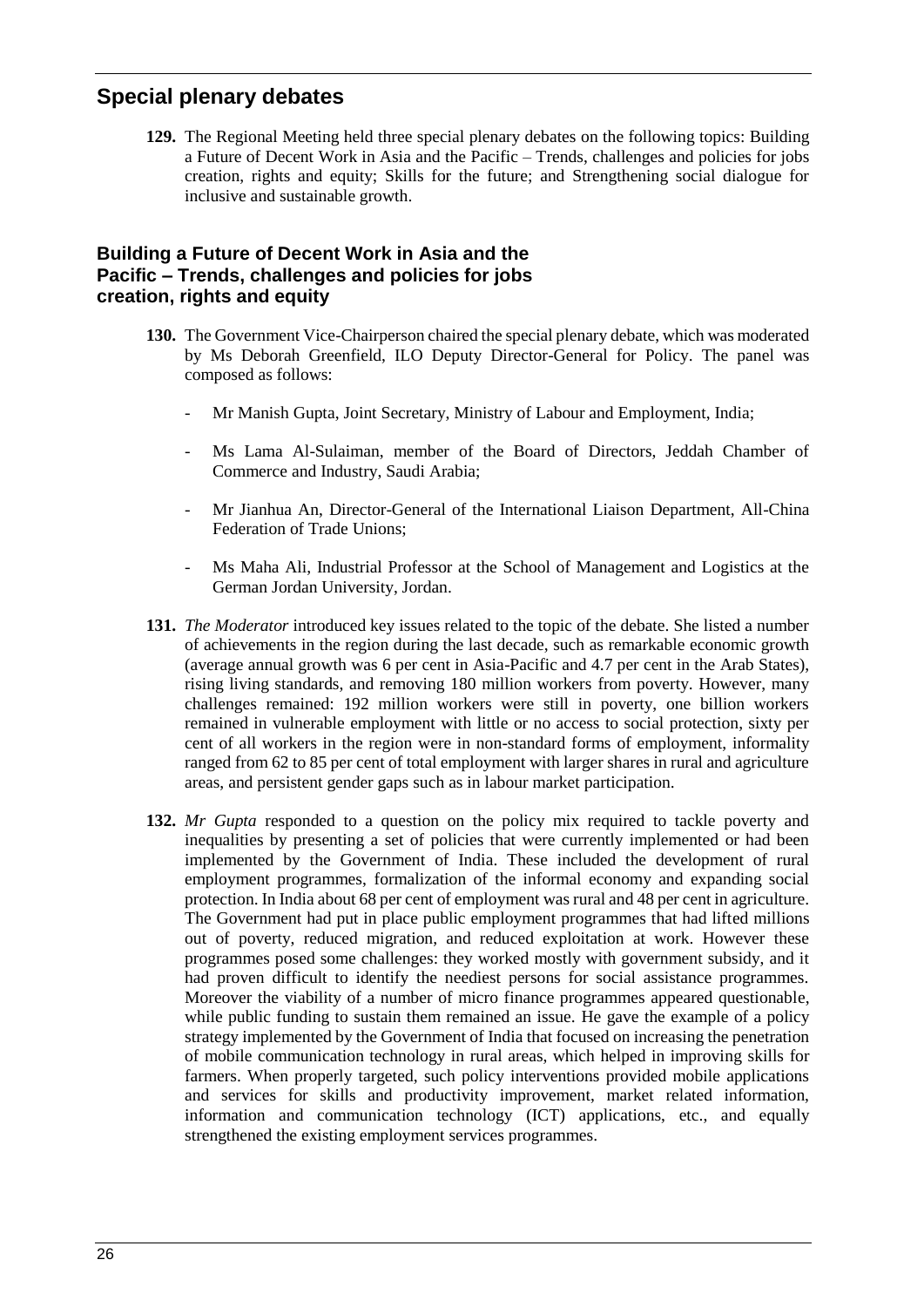- **133.** *Ms Al-Sulaiman,* provided insights on what Employers' organizations could do to support competitiveness, productivity and job creation in SMEs. Employers needed evidence-based reports that would help SMEs negotiate with the government. Employers needed a more conducive environment for growth. Having uncertain policies would impede growth. Employers needed to more fully embrace various kinds of transformation. For example, technology was transforming the manufacturing industry from an unskilled mass workforce to a technology-based skilled industry. Economic growth in certain sectors was dependent on migrants and Employers needed to change their attitudes to support more diversity.
- **134.** *The Chairperson* addressed a question on the millions of workers in the informal economy and vulnerable employment, and on how to reduce informality and vulnerability, particularly for migrants, women and short-term workers. Workers' Organizations were deeply concerned with persistent informal employment. But such concerns should be shared by all society, including Governments and Employers. Workers contributed to the creation of wealth and if they were not respected, the future of the region would be dim. Tripartite constituents should explore the root causes and work together to find solutions suiting different national contexts.
- **135.** *Mr An* said the report made and important point in highlighting this issue. Trade unions should enhance their capacity to participate actively in the decision making process. A number of strategies could be useful in reducing poverty and informality. These included minimum wage systems, extension of social protection coverage to all workers, including informal economy workers, and increased funding for social protection, so as to provide minimum social protection everywhere. He opposed the marketization of the labour force, labour brokerage, outsourcing and subcontracting as these increased informality. If labour brokerage could not be eliminated it should be regulated.
- **136.** *Ms Ali* began by stating that the region was diverse both culturally and economically, and economic growth had translated differently in different places in terms of job creation. While East Asia and the Pacific had seen an increase in unemployment, South Asia had experienced some decrease, and in the Arab States unemployment was stable. However, the general trend was that economic growth was not translating into the same levels of job creation, even at times characterized as jobless growth. She then provided some insights into the reasons behind such trends. The youth population, aged 15-24 years, which comprises up to 1.2 billion, posed a challenge. One out of every six persons was young, and it was difficult to find jobs for them for two reasons: the number of jobs being created was insufficient to absorb the new entrants in the labour force, and the quality of the jobs created did not match current youth skills.
- **137.** She also noted that other segments of the population were excluded due to poor education or skills, or due to discrimination, such as women and migrants. For economic growth to be sustainable and inclusive, there was a need for policies that promoted a proper balance between labour and capital, the two important factors of production. It was important to invest more in attracting capital and FDIs, to invest in projects and infrastructures, and to develop financial services that were inclusive, particularly for SMEs. But it was equally important to focus on education in developing new generations equipped with the required knowledge, professional and business skills. This was linked to the debate on how technology would affect current and new jobs. Technology should be viewed not as a threat, but as an opportunity, and policies had to be in place to leverage such opportunities. These would include developing the right skills to use new technologies and address businesses requirements.
- **138.** Ms Ali also stressed the importance of entrepreneurship in building both labour and capital resources. In building entrepreneurship, policy makers needed to focus on two aspects: infrastructure and, once again, education. Education would provide concepts and skills for entrepreneurship, and develop business mentality. The infrastructure for entrepreneurship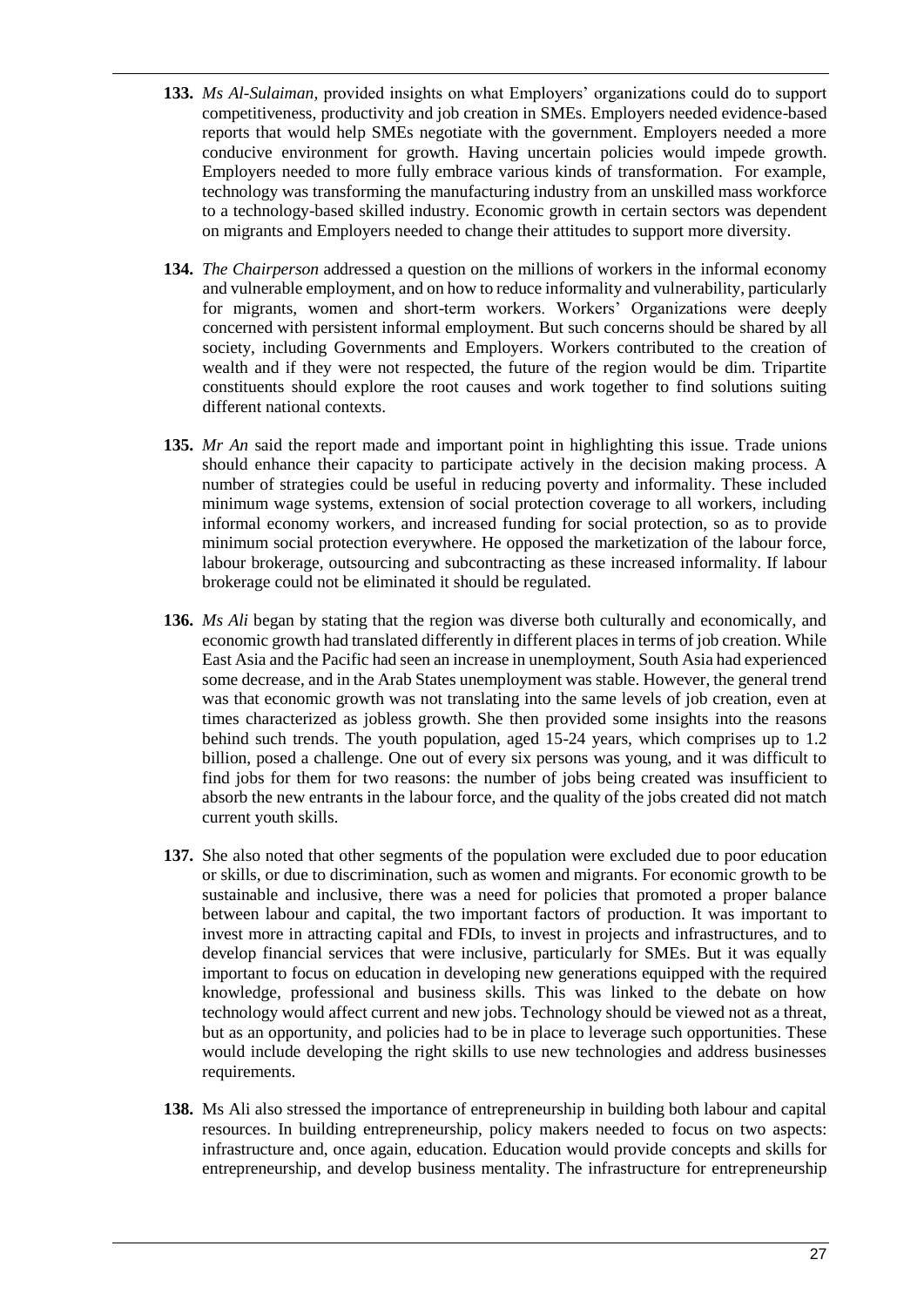and sustainable SMEs would consist of policies and provisions that helped SMEs to start and grow into medium and large enterprises for job creation, and sustain their businesses. Among these were: legal infrastructures (such as tax exemptions, support in government procurement, inclusive financial services, interest rates, preferential programmes by the banking system, etc.); support to business organizations (both government institutions responsible for business creation, and employers' organizations); support in marketing activities, etc.

- **139.** *The Moderator* addressed the last question on social protection to all panelists, referring mainly to both the financing and coverage of social protection. She indicated that while many countries in the region had devoted an increasing percentage of GDP to social protection programmes and were now expanding social protection mechanisms to protect the most vulnerable groups better, levels of investment in most countries in the region remained below the global average of 8.6 per cent.
- **140.** *Mr Gupta* indicated that social protection was a key ingredient of inclusive growth with reduced inequalities. Countries were increasing resources for social protection and extending coverage to varying degrees. The Government of India recognized social protection as a basic right which the State was obliged to provide. It had implemented many programmes including on food security, right to education, rural employment guarantee, mid-day meal programme for schools, rural water drinking programmes, and health and sanitation programmes. In the formal sector India had a robust system of a provident fund and state insurance programme which included unemployment benefits for formal workers.
- **141.** He added that social security coverage in the informal sector was a major concern for India, particularly since this sector included 90 to 95 per cent of the workforce. The legislation did not differentiate between formal and informal employees, and the principal employer was responsible for the social security system. India had introduced universal portability of benefits in order to handle issues of changes in employment and migration. This had led to widening the coverage in the formal sector. The Government had also introduced sectorbased social security funds, but sustainability and implementation remained an issue. Other government schemes targeted the most vulnerable groups, but had issues of limited funding and proper identification of beneficiaries. The Government had also introduced subsidized voluntary social protection schemes and was now moving from fragmented schemes to a comprehensive social protection system for both formal and informal employees, in line with recommendations on universal social protection system from the recent BRICS meeting on the subject. The comprehensive system would be contributory for people who could afford it and non-contributory for those in poverty.
- **142.** *The Employer delegate of Sri Lanka* referred to Article 3 of the Equal Remuneration Convention, 1951 (No. 100) that promoted performance-based reward systems, and asked how such systems could be improved. The moderator expanded the question to include clarifications on the relationship with minimum wage systems.
- **143.** *Mr An* responded by referring to China, where minimum wages were set at township level following broad consultations. Such consultations could lead to developing, through collective bargaining, minimum wage floors that included, or were based on, a performance reward system.
- **144.** *The Worker delegate of India* commended Mr Gupta for recognizing that the social security system in India had weaknesses arising from governance issues. Only 8 per cent of workers in India were in the organized sector, and therefore covered by social security. The remaining 92 per cent were not covered by the system. Since the Indian constitution included the fundamental right of association, the Worker delegate wondered what was preventing India from ratifying Conventions Nos. 87 and 98.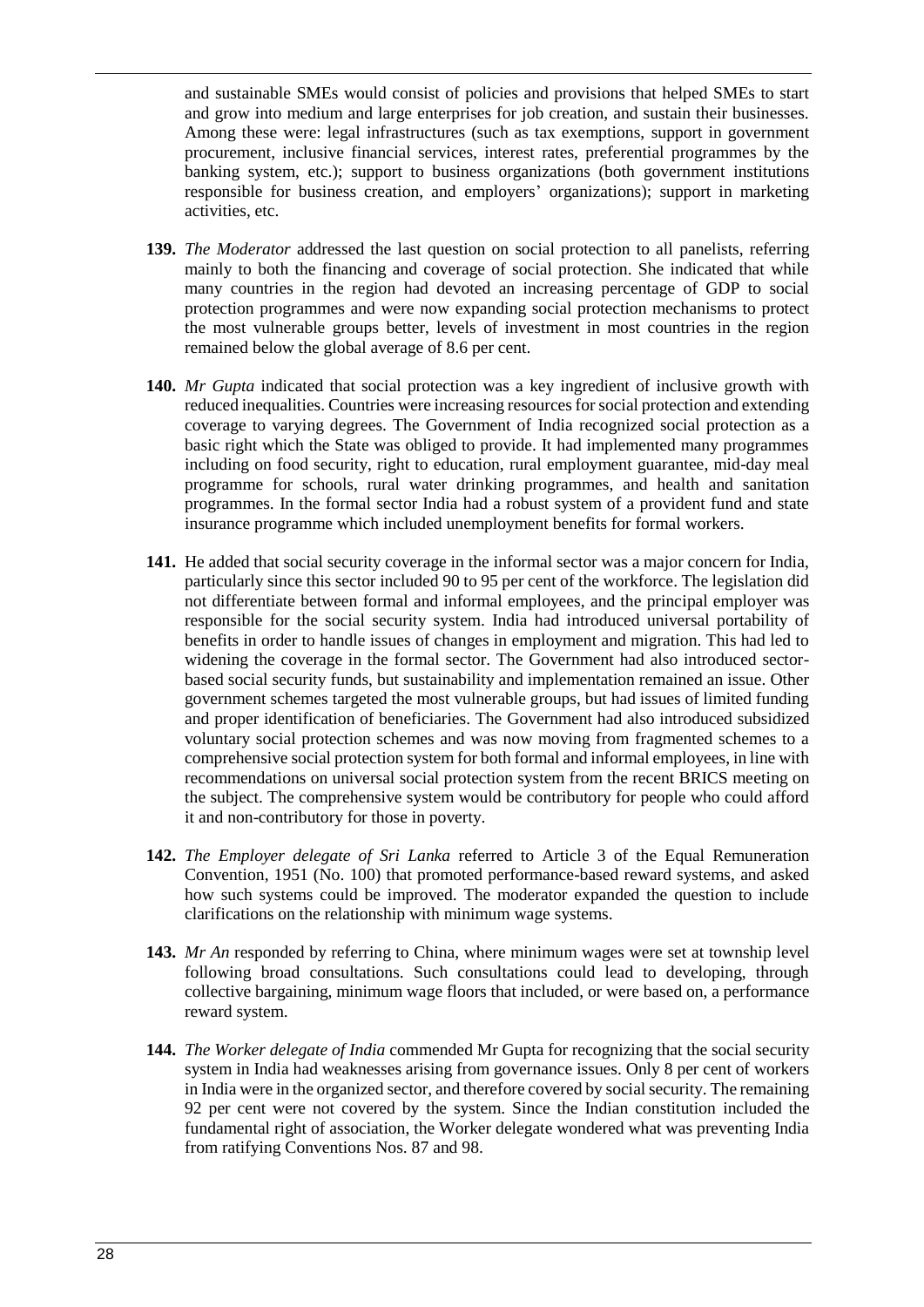- **145.** *Mr Gupta* replied that Government of India civil servants did not have certain rights that were included in the provisions of Conventions Nos 87 and 98. India had asked the ILO for technical assistance to address this issue. But for private sector employees the national laws were all in line with both instruments.
- **146.** *The Worker adviser and substitute delegate of the Republic of Korea* said that enterprise had a responsibility for building the world of tomorrow. Like that of many States, his country's economy was in recession. Yet corporate income had increased. Thus far, this had not resulted in a trickle-down effect. The corporate sector was not reinvesting its profits, using uncertainty as a pretext. He asked the panel how the law could be modified to strengthen CSR for job creation.
- **147.** *Ms Al-Sulaiman* responded by recalling the need for a business conducive environment and policies, and noted that in some countries in the region policies were making the environment more difficult for businesses.
- **148.** *The Worker delegate of Bangladesh* noted that the majority of workers were in the private sector and had no provisions to protect them. The minimum wages mechanisms could be one solution providing protection. Systems of subsidized rations of essential commodities could help workers finance their living costs, and this could act as a mechanism to supplement the minimum wages. Such schemes were however not always available to all workers living in poverty.
- **149.** *Mr Gupta* responded, explaining that in India a tripartite board, after reviewing the prices of commodities and inflation, recommended changes to the minimum wages. Through this procedure the minimum wage had recently been increased by 42 per cent. India was also contemplating sector specific minimum wages for all sectors. The country still had a scheme allowing for subsidized rations of food for persons below the poverty line. Though not universal, it was periodically reviewed and revised.
- **150.** *Ms Ali* added to that response by indicating that minimum wage policies were important to ensure that people were less poor, but also to ensure that benefits for the unemployed were available. It was essential to distinguish between social security benefits and the minimum wage system. Countries should share good practices on minimum wages that were suitable for employers and also responded to the needs of workers.
- **151.** *A Worker adviser from Singapore* said that outsourcing had caused workers to face unfair competition in the region. She said that her organization had embarked on awareness raising campaigns on the issue. She called on the ILO to promote better outsourcing policies.
- **152.** *The Worker delegate of the Philippines* raised the issue of emerging trade and new technology. He asked whether technology could really be used to solve political issues, such as what kind of jobs would be available in the future. He questioned the impact of trade agreements on the job situation, referring to new political developments in United States, United Kingdom, Germany and his own country, and the rise of nationalism.
- **153.** *A Worker adviser from Japan* addressed the phenomenon of "Karoshi" (overwork) and cited a recent tragic example in which a young woman in her twenties had committed suicide due to this regime. Clearly, management had not assumed its responsibilities in this case, and had neglected basic human rights. Unfortunately it was not an isolated case. In this context, she referred to the heavy burden many women bore, a common problem in Asia and the Pacific. Her organization had established a hotline to assist such cases, and was lobbying for reforms in legislation and improved working conditions.
- **154.** *Ms Al-Sulaiman* responded to the question on new technology and stressed again that whether we chose to use it or not, technology was here, our children were using it in our houses. Young people were not afraid of technology and would use it readily.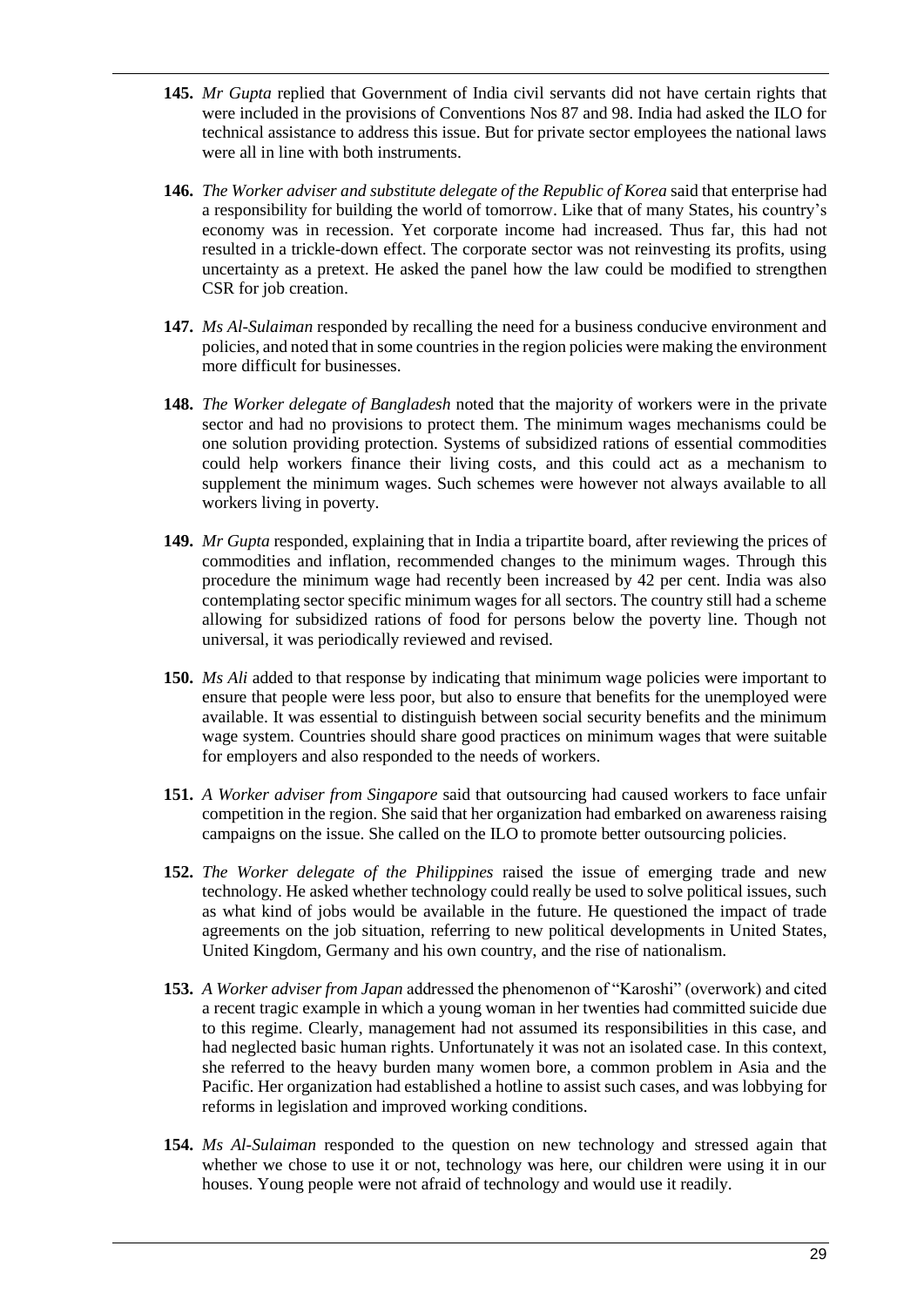- **155.** *Ms Ali* agreed and added that it was up to businesses to use technology in the global business environment. It was hard to avoid the use of technology. Its many advantages included allowing women to do their job at home, which meant that they could avoid commuting, or being present at the workplace. Technology could provide a way to avoid outsourcing, because it made possible more ways of doing work, without physical movement of workers or businesses.
- **156.** *Ms Al-Sulaiman* addressed the issue of women's overwork in Japan by highlighting the importance of the Women at Work Initiative. She pointed to the difficulty of obtaining the goals related to women in the SDGs, noting that this was a global challenge. She cited the "He for She" pledge, in which the "He" had to move to include the "She".
- **157.** She also raised the issue of the care economy, which was insufficiently discussed. Women staying at home were working, though this was not recognized as such. The care economy was an issue that the ILO should study more, and assess how it was linked to the informal economy. It was also important to look at how social protection should be extended to cover the care economy.
- **158.** *Mr Gupta*, in concluding, welcomed that the Meeting had addressed the important issues of working poverty and inequality. These should be tackled using a multipronged approach, supported by appropriate economic, fiscal and labour policies, including social protection, formalization, and focus on rural economy.
- **159.** *Mr An* stressed the need for greater engagement by all stakeholders. Action should now replace talk. Dialogue should continue, but it was important to upgrade skills. To find appropriate solutions to the problems faced by workers, research into the root causes was crucial. Workers' representation should be strengthened if policy making was to improve.
- **160.** *Ms Ali* summarized the following four important prerequisites: education to develop skills needed by young people to adapt to the changing labour market; financial inclusion of SMEs; sound gender equality practices and measures for both enterprises and their employees to increase women's participation in the economy; and economic integration through trade, important in a region that already had strong trade links.
- **161.** *The Moderator* concluded the session by summing up the following points to serve for developing policy recommendations:
	- The importance of the rural economy, highlighting the need for sustained and improved working conditions, better infrastructure, use of information technology, entrepreneurship development and the availability of microfinance.
	- The role of employers' organizations in promoting decent work. However, they needed more research for evidence-based policy. They should facilitate social dialogue as a means to increase productivity.
	- In terms of entrepreneurship, an enabling environment for decent work for all was important; suitable technology was another factor. Appropriate labour laws and good policies required social dialogue that involved the social partners, not only in consultations, but also in actual implementation. They should be actors rather than speakers.
	- The need to build a minimum wages system that was universal, regularly reviewed and adequately increased.
	- Social protection should be developed across the spectrum and be integrated (not fragmented). It should be extended to both the informal and formal economy;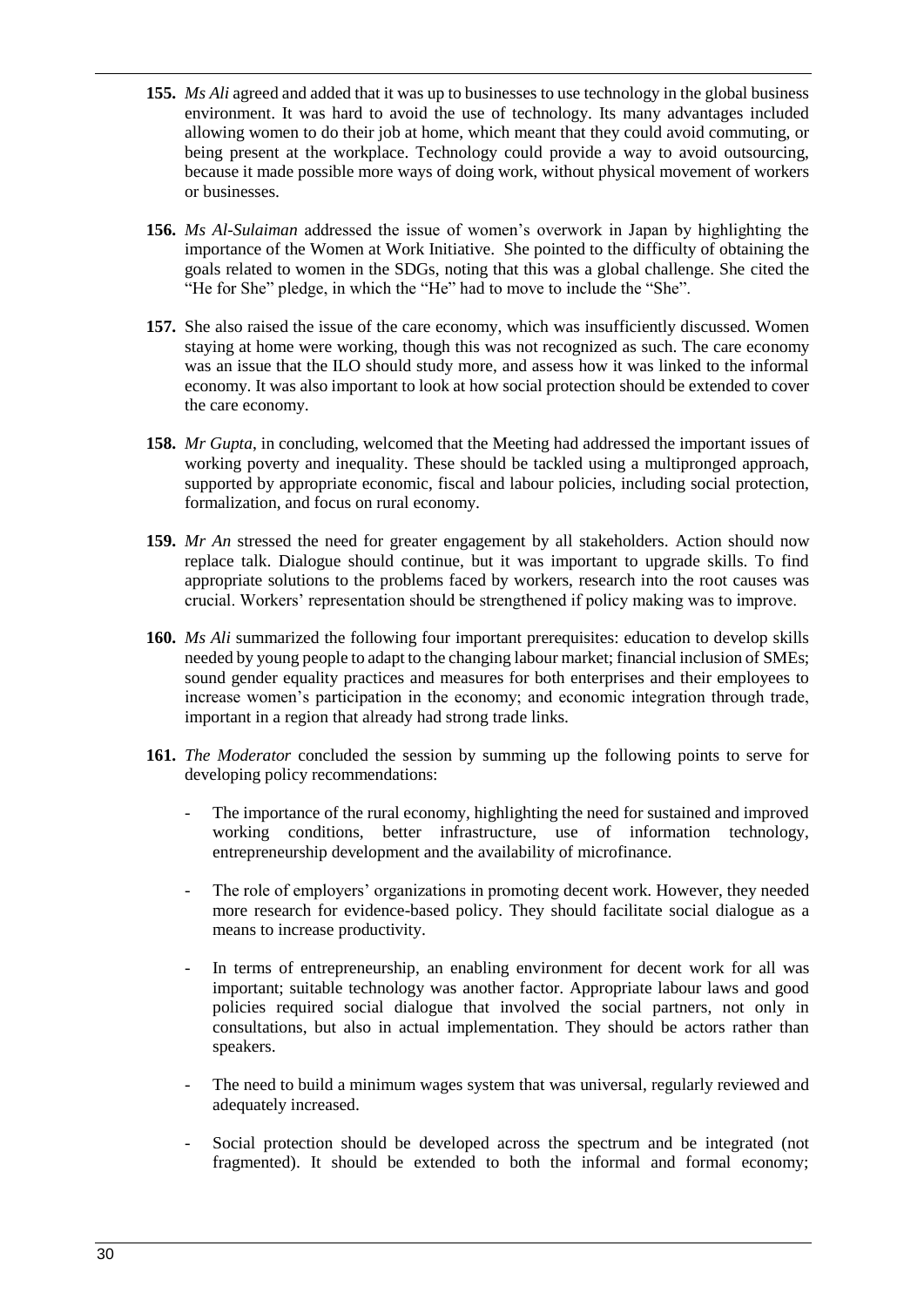governments should have the capacity not only to develop this system but also to implement it. Social protection benefits should be portable.

- Technological developments could not be avoided and should be embraced; they could facilitate non-standard forms of work. However, non-standard forms of work should come with adequate social protection.
- Increased attention to the care economy was required in view of changing demographics, with an increased number of older people needing care, and the work being predominantly performed by women. It had enormous potential for job creation, provided it was properly recognized and valued.

#### <span id="page-30-0"></span>**Skills for the future**

- **162.** The Government Vice-Chairperson chaired the special plenary debate, which was moderated by Ms Azita Berar-Awad, Director of the Employment Policy Department of the ILO. The panel was composed as follows:
	- Ms Sandra Parker, Deputy Secretary, Department of Employment, Australia;
	- Mr James Pearson, Chief Executive Officer, Australia Chamber of Commerce and Industry, Australia;
	- Mr Nabhan Albatashi; Chairman of the General Federation of Oman Trade Unions;
	- Mr Johnny Sung, Professor, Head of Centre, Centre for Skills Performance and Productivity, Institute for Adult Learning, the Republic of Singapore.
- **163.** *The Moderator* noted that the subject of skills had been a recurring priority theme in the APRM discussions, as skills development promoted economic growth, boosts employment, and reduced inequality. Skills for the future should be considered in the context of the discussions on rapid technological change, demographic change, fragility caused by climate change, natural disaster and other factors that were radically altering economies and causing sudden shifts in job creation and skill requirements. Thus, the main questions related to skills for the future were: what were the jobs of the future? Where would they will come from? What skills would be needed? How to prepare the workforce with those skills? Current challenges related to skills were also identified as the availability of skills or the skills base, the quality of education and vocational training, and the widespread skills mismatch between skills available on the market and the requirements of enterprises.
- **164.** *Ms Parker* highlighted the most challenging aspects for building skills for the future of work. Major drivers of the future of work required that immediate action should be taken to anticipate and prepare forthcoming generations with market relevant skills. Australian research showed that young Australians would change employers 17 times during their career. Consequently, it was better to focus education on creating clusters of occupations and skills that allowed workers to move between jobs and skills sets within the same job cluster. The job clusters proposed were the following:
	- Generators that entailed interpersonal skills in areas such as sales, entertainment, hotel management and other services;
	- Artisans focusing on manual tasks such as construction, maintenance, technical customer service and technical installation work;
	- Carers focusing on improving mental and physical health of others such as nurses, homecare, counsellors and psychologists;
	- Coordinators handling administrative processes, and public service tasks behind the scene;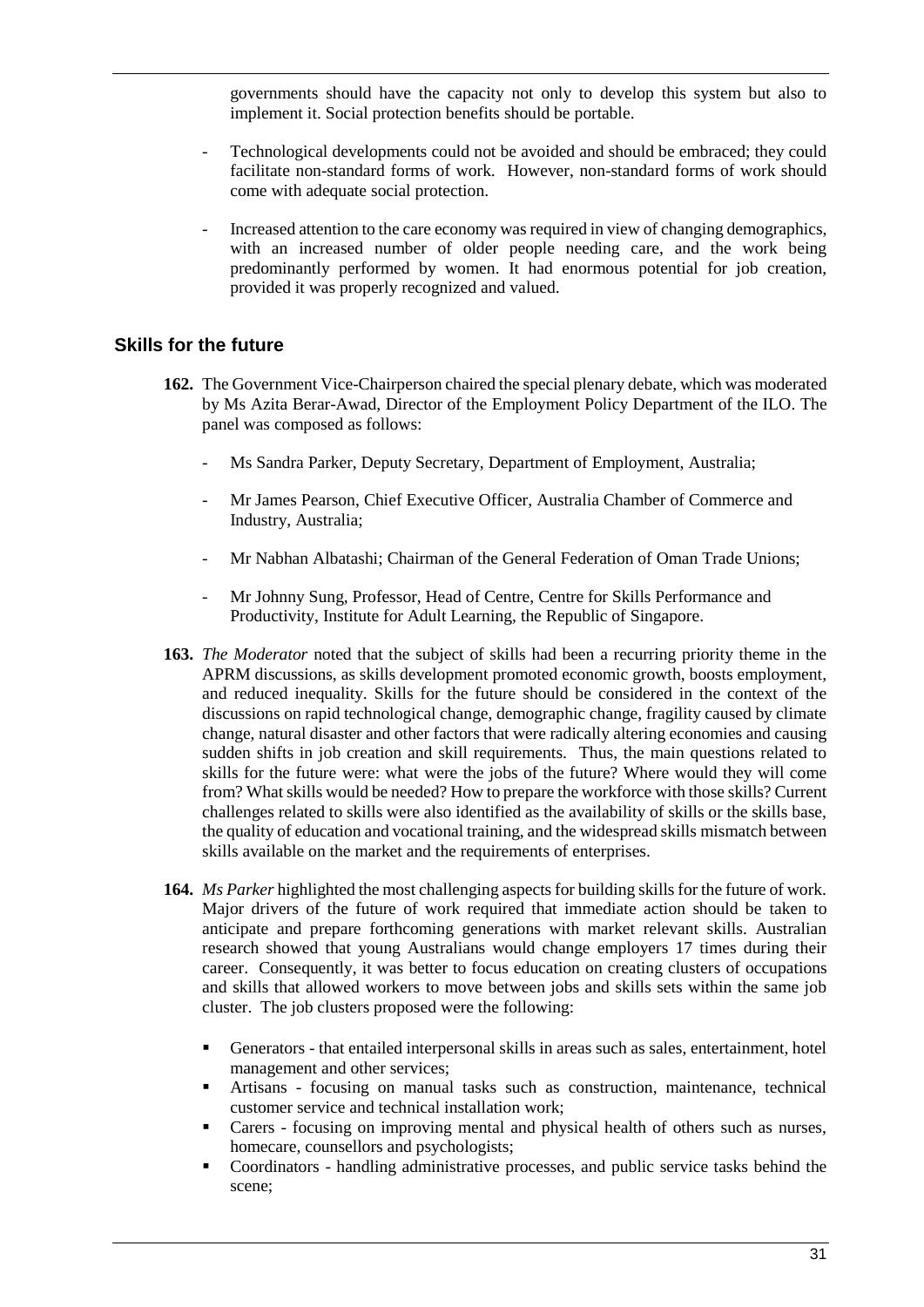- Designers including architects, engineers, clothing designers and graphic and advertising design;
- Performers such as business services, teachers, consultants;
- Technologists handling a range of work in the digital economy.
- **165.** Cluster approaches allowed people to move readily between different types of jobs and careers. The challenge was to create a flexible school curriculum focused on knowledge, skills, behaviours, and dispositions. Education should be comprehensive and cover ICT, critical thinking, ethics, intercultural skills which should cross cut all key learning clusters. In Australia, early childhood assessments were also available using national diagnostics in year one with a focus on phonetics, interpersonal relations and cognitive skills. They allowed for early education and career counselling at an early stage to develop a vision of possible careers. More generally, there was a need to provide skills that allowed people to move to growth as national economies shifted from traditional industries to industries of the future.
- **166.** *Mr Pearson* stressed that it was important to prepare workers and employers for the future, including making sure that required skills were available. The skills needs of both workers and managers should be taken into account. Technology would be a major driver of change, and STEM (science, technology, engineering and maths) skills would have a major importance, cutting across all occupations. Soft skills would also be required as workplaces became increasingly virtual. Future jobs would include project team work taking place in a variety of locations. Basic education in literacy and numeracy in primary education would remain of critical importance. Employers and workers must focus on the quality of education at the earliest stages. Greater investment was needed in primary and pre-primary education to lay the foundations for high-level skills in the future.
- **167.** *Mr Albatashi* noted that trade unions had an important role in economic matters by changing the political, cultural and social maps of the societies where they operated. Governments should engage trade unions in skills development, but often failed to do so adequately. This led to failures of skills programmes the design of which did not take account of the workers' knowledge of specific job-content. Workers could provide inputs on the skill required, on programme design, and help match skills with market needs. Trade unions were close to both workers and employers and were well positioned to deliver awareness-raising programmes related to skills. They should play a key role in designing, overseeing and evaluating skills programmes.
- **168.** *The Moderator* asked the panel to address the issue of young persons' transition from school to work.
- **169.** *Professor Sung* told a recent story from the New York Times in which an intern at an investment bank had developed an algorithm which could process information for investors that replaced the work of 4 or 5 bankers. The young person was the owner of the technology. Increasingly, the future of work would be shaped by the fact that ownership of technology would define wealth. This showed how important it was that innovation and entrepreneurship should be integrated into skills programmes. Mass education should be of quality and have market relevance. Rapid labour market changes also gave lifelong learning renewed importance. UNESCO defined the four pillars of learning as l*earning to be, learning to know, learning to do, and learning to live with others*. These should be adequately mainstreamed throughout skills programmes; learning needed to go beyond the instrumental aspect and empower workers to be change agents.
- **170.** *The Moderator* asked the panel to provide examples of successful strategies to address skills matching.
- **171.** *Ms Parker* explained that Australia had a long tradition of public private partnerships in the skills area. Industry was closely involved in the governance of skills programmes through a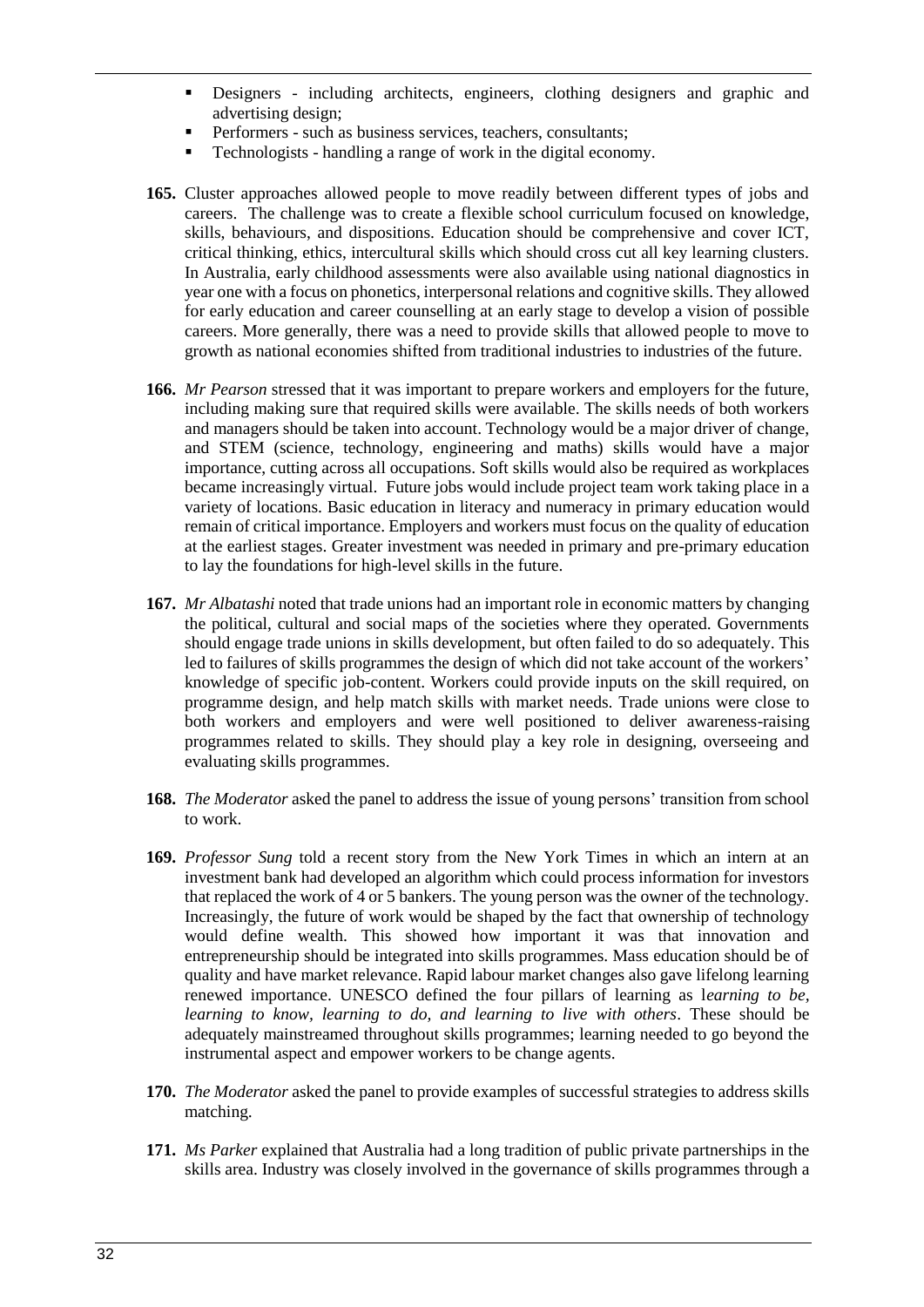formalized structure. This ensured that course content kept pace with the needs of industries. The TVET system had mechanisms to encourage strong industry involvement. Industries organized in sector groups had developed national competency standards. There was also a long experience of work-based learning and apprenticeship programmes. It was important, in particular for career counselling, to have good information and data on where the needs were and what people would earn in different areas. Overall, the system should remain flexible and not over-governed.

- **172.** *Mr Pearson*, responding to the question of how employers could best anticipate skills needs for jobs of the future, said employers should be constantly thinking and planning for the future. In his experience, large companies already had influence on skills policy or their own capacities to provide training. But employers' organizations had a role in representing the needs of small and medium companies. In Australia, some higher education institutions were offering both degree and vocational qualifications, and this could become a model for the future. Higher education institutions needed to adapt and ensure the people they trained had the flexibility and adaptability for the future.
- **173.** *The Moderator* asked about the roles unions could play in skills development systems and their governance.
- **174.** *Mr Albatashi* agreed that skills often failed to match the requirements of the current markets. People were also not employed in their areas of specialisation, causing dissatisfaction. Skills development was also important for the empowerment of women. Unions could contribute more to skills development, but they needed access to tools, information and statistics.
- **175.** *Professor Sung* said that the evidence in respect of skills mismatch was contradictory. Employers said that there were skills gaps in the existing workforce, but at the same time workers often felt they could do a lot more than the jobs they had. Both statements were true. While education programmes were not always in line with skills demand, occupations frequently did not allow workers to use the entire range of their skills. There was an inflation of skills levels; a large number of highly qualified people came onto the market, and were expected be absorbed by the system. However, work designs were slower to change than expected, while universities forged ahead with innovations. The result was a time lag in the absorption of skilled workers, giving a mismatch higher than was desirable.

## *General discussion*

- **176.** *The Employer delegate of Sri Lanka* said that the ILO needed to help constituents understand and anticipate labour market changes. The high level of technological transformation was accompanied by an important change in the workforce's expectations, towards more flexible forms of work. Technological changes had the potential to help women, youth and retired workers to participate in the labour force. He wondered in what ways the ILO could in this process.
- **177.** *A Government delegate of China* identified the low social status of vocational training as a challenge. He asked what could be done to enhance the status of TVET with the new technology revolution.
- **178.** *A Government representative of the Republic of Korea* noted that the fundamental changes brought about by the information society made it imperative to nurture talent for high value added industries. The mismatch of skills was a challenge shared by all countries. He asked what measures could be taken to enhance regional cooperation in this area.
- **179.** *The Employer delegate of Bangladesh* agreed that TVET had low social status. What methods were there to make the line between TVET and higher education permeable, as Australia had done? Technology could be used to equalize people from disadvantaged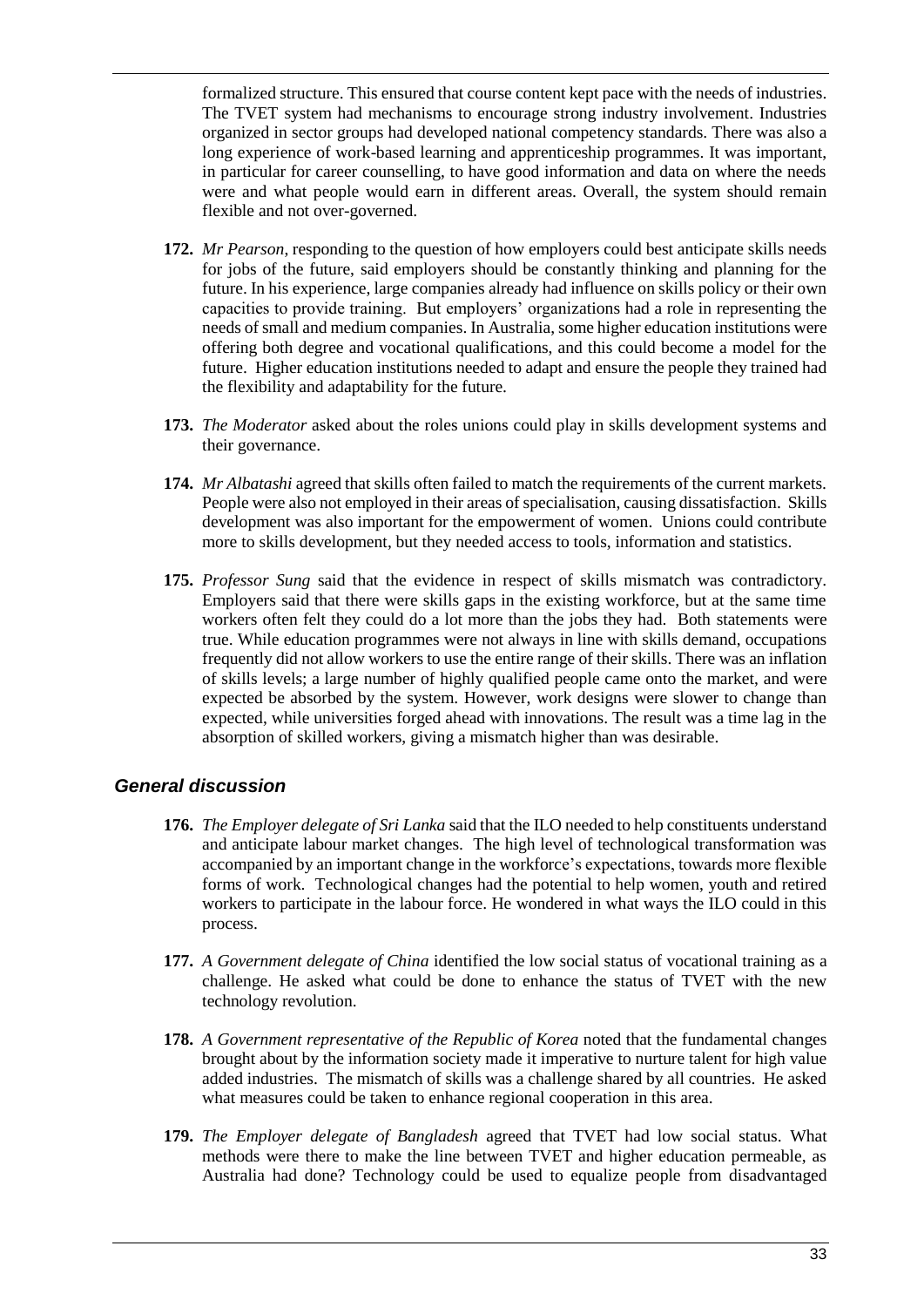groups, such as disabled persons, and bring them into the workforce to meet the SDGs. He urged the ILO to focus more on skills development for the future of work.

- **180.** *The Worker delegate of Bangladesh* noted the importance of skills development for migrant workers to improve their wages and increase remittances. TVET institutions in sending countries should improve migrants' skills, but at the same time proper certification of these skills was of crucial importance to ensure migrants' skills were adequately valued.
- **181.** *Ms Parker* answered that involving industry had helped to improve the status of TVET by ensuring the quality and consistency of national qualifications that kept their currency on the labour market. There were also ways to increase transferability between TVET and higher degrees, for instance through recognition of prior learning towards higher education qualifications. Australia's student interest-free loan scheme, under which loans could be repaid when people had good jobs, had improved access to both higher education and TVET.
- **182.** *Mr Pearson* stressed the importance of symbolism and of publicly celebrating the success of both TVET as well as tertiary students. Politicians and employers could both play a role in increasing visibility.
- **183.** *Professor Sung* agreed that the status of TVET was a problem in many countries. Germany was the best example of where the system was backed by legislation, institutions and employers. In seeking a solution, it was necessary to look not only at education and training but also at jobs. Singapore was trying to strengthen the concept of "career" so that career progression existed in all types of jobs.
- **184.** *Mr Albatashi* stressed that education should not lead to unemployment, but to productivity and skills matching. Oman had programmes for skills training but did not have career consultancy services.
- **185.** *The Moderator* highlighted some of the work the ILO was doing on methodologies for anticipating skills needs, as well as approaches to skills matching in different countries and contexts. She stressed the role that tripartism could play in identifying future skills needs.
- **186.** *The Worker delegate of Indonesia* stressed the poor employment conditions of state school teachers, with low wages, and contracts that did not provide social protection or allow collective bargaining. This situation impacted on the quality of education.
- **187.** *A Government delegate of Indonesia* noted the importance of migration and the need for regional cooperation to optimize human resources in different countries. Mutual skills recognition would facilitate labour mobility.
- **188.** *A representative of the ITUC* said that various regional initiatives on mutual skills recognition were underway, supported by the ILO, the Asian Development Bank (ADB) and International Organization for Migration (IOM). Better coordination of these initiatives was required. The ILO should undertake more work on lifelong learning in relation to the Human Resources Development Recommendation, 2004 (No. 195). Trade unions could play a role in developing a more flexible approach to skills recognition.
- **189.** *A Worker adviser from Singapore* asked about possible approaches to upgrade the apprenticeship system and improve the recognition of internship.

#### *Final panel responses*

**190.** *Ms Parker* said that Australia had a mutual skills recognition system which could be extended to individual countries, upon request. High standards, verification and governance should be maintained. It was important to focus on transferable skills, rather than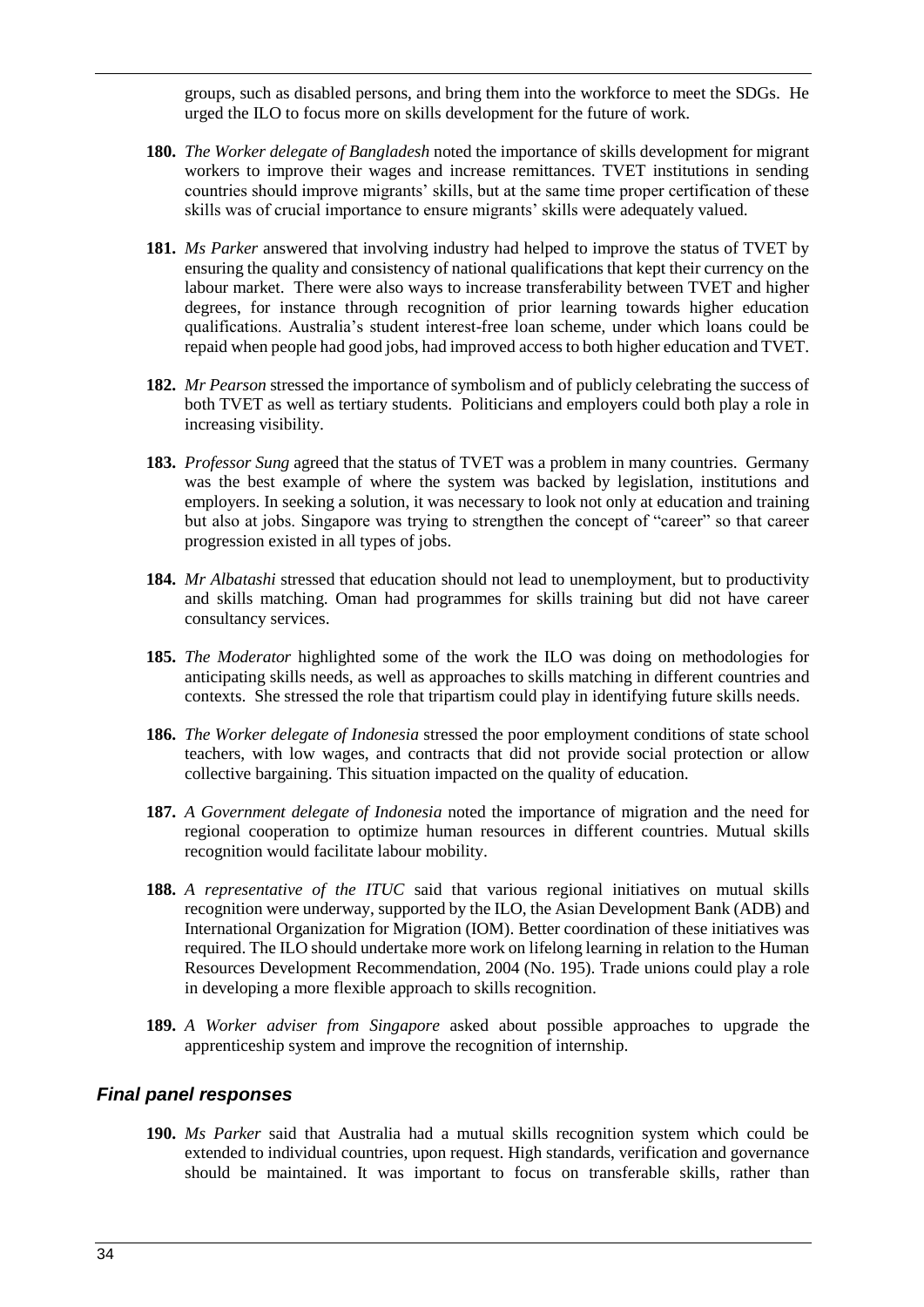occupations, and on foundation skills through interventions starting with early education. Vulnerable workers must not be left behind. To this end, it was critical to work together with industry, and maintain a high level of standards and governance.

- **191.** *Mr Pearson* stressed the need to look at opportunities for re-training of workers and supervisors, to palliate problems arising from mid-career uncertainty. Empowerment through education and training supported the SDGs. Tripartism had an important role to play in promoting skills development.
- **192.** *Mr Albatashi* said that there was a high proportion of migrant workers in management roles in Oman. They transferred skills to local workers. It was important for skills development to reach both migrant and local workers.
- **193.** *Professor Sung* stressed the importance of lifelong learning and different approaches to career as a way of dealing with uncertainty.
- **194.** *The Moderator* highlighted the importance of bringing industry and the private sector closer, making full use of the potential of social dialogue and tripartite mechanisms to face present and future challenges on inclusiveness, quality and effectiveness of skills development systems. The debate had shown the importance of new types of skills, core skills and soft skills including innovation and adaptability, in addition to technical skills. Constant reform of vocational training for improved quality and market relevance. The ILO could help bridge the gap between the world of work and that of education and training by promoting social dialogue in skills development, and by facilitating the sharing of good practices.

## <span id="page-34-0"></span>**Strengthening social dialogue for inclusive and sustainable growth**

- **195.** The Meeting held a third plenary debate on Strengthening social dialogue for inclusive and sustainable growth. The panel was moderated by the ILO Deputy Director-General for Management and Reform, Mr Greg Vines. The panel was composed as follows:
	- Ms Haiyani Rumondang, Director-General of Industrial Relations and Workers Social Security of the Ministry of Manpower, Indonesia;
	- Ms T. Florence Willie, Executive Director, Employers' Federation, Papua New Guinea;
	- Ms Ged Kearney, President, Australian Council of Trade Unions; and
	- Mr Ernesto Bitonio, Lecturer in management, labour law and industrial relations, University of the Philippines.
- **196.** *The Moderator* opened the discussion by noting that social dialogue and tripartism were recognized as one the greatest strengths of the ILO by the international community. Challenges for implementation of social dialogue in the region had been widely noted during previous interventions, yet considered vitally important for achieving the SDGs and addressing the future of work. The report highlighted progress, but showed that significant gaps in law and practice and weak institutions existed. The role of government was essential to create the necessary space and mechanisms for social dialogue, and to ensure that the fundamental principles and rights identified in the 1998 Declaration are respected.
- **197.** As an example, the strong reliance in some countries on minimum wages, which were vital to protect vulnerable workers, was noted. However, the space for collective bargaining over wages was still constrained. Social dialogue also needed to address gender issues, including the role of women in dialogue, discrimination at the workplace, or women's overrepresentation in certain vulnerable occupations. The issue of cross-border dialogue in the context of regional integration was also raised.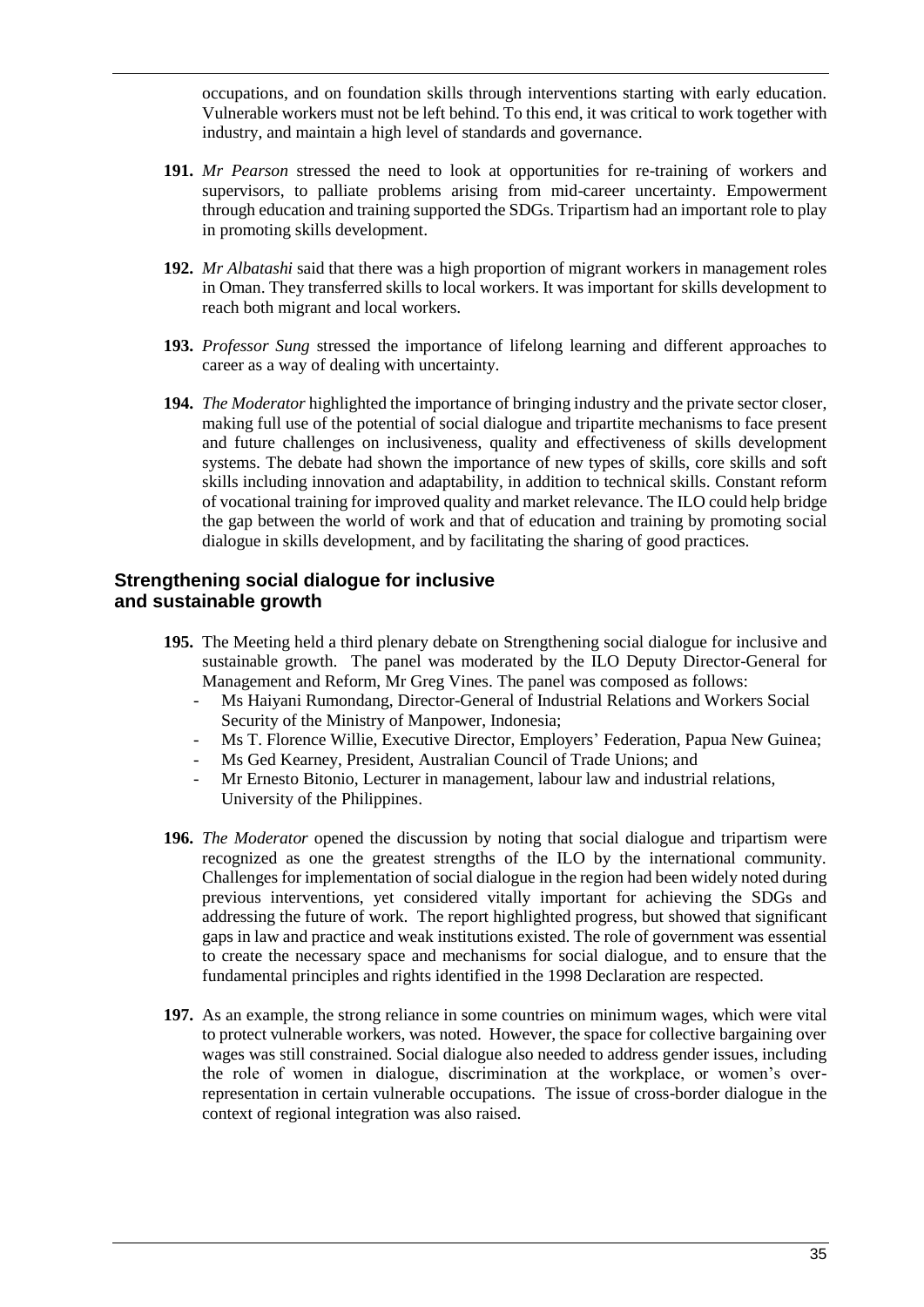- **198.** *Ms Rumondang* stated that social dialogue was important at national, regional and global level to achieve the ASEAN 2025 vision as well as the 2030 Agenda. However, regional mechanisms for social dialogue had not yet been developed.
- **199.** *Ms Willie* highlighted the importance of using dialogue to address the changing nature of work and employment. The importance of political will and the capacity of tripartite partners to ensure effective use of existing, statutory dialogue bodies was noted. As an example, labour law reform initiatives should be carried out through a transparent, well-informed consultative process to ensure proper understanding and implementation by workers and employers.
- **200.** *Ms Kearney* emphasized the need for strong and independent workers organizations, political will and a commitment to engage in – and appropriate institutions to support – dialogue. A crucial element was good faith; blocking or reneging in dialogue was as bad as not having dialogue at all. An example of successful dialogue could be found in the Australian coal fired power plants, drastically reduced due to climate change concerns. Workers, employers and government worked together to ensure a just transition, through a clear tripartite agreement. Other positive examples of dialogue and tripartism across the region included Jordan, Viet Nam, Oman and Occupied Palestinian Territory. However she also pointed to examples of dysfunctional dialogue, citing labour law reforms in India and Australia, and the erosion of minimum wage fixing bodies in other countries.
- **201.** *Mr Bitonio* said that dialogue and bargaining could be effective tools to achieve the 2030 Agenda, and contribute to inclusive growth and industrial peace. Low unionization and bargaining rates across the region presented obstacles. While countries in the region voiced support for fundamental principles and rights at work, low ratification rates of core Conventions meant that enabling environment to strengthen workers organizations were lacking. In addition to Conventions Nos. 87 and 98, other Conventions related to bargaining that countries could ratify included the Rural Workers' Organisations Convention, 1975, (No. 141), the Labour Relations (Public Service) Convention, 1978 (No. 151) and the Collective Bargaining Convention, 1981 (No. 154).
- **202.** He noted a number of serious challenges: threats and violence against workers and unions in the region: many cases had been brought to the notice of the ILO supervisory bodies. Inadequate legal frameworks and institutions hindered bargaining; and the rise of nonstandard form of employment posed challenges regarding how to bring them under the social dialogue and collective bargaining system. Labour law reforms could address some of these challenges: for example, removing legal restrictions on bargaining, ensuring fair procedures in union registration, and taking measures to prevent unfair labour practice. Migrant workers and those engaged in non-standard form of work must also be granted organizing and bargaining rights. Where issues were not conducive to bargaining, they should be addressed through social dialogue; examples include taxation, climate change, conflicts, financial crisis and others.
- **203.** *Ms Rumondang*, in response to a question on what government could do to promote social dialogue more effectively, stated that it must be committed to promoting both bipartite and tripartite dialogue. In Indonesia, which had formal statutory dialogue bodies at national, provincial and enterprise levels, discussions often began informally, in order to build trust and understanding. A major challenge in the country remained identifying representative parties to dialogue where multiple unions existed.
- **204.** At enterprise level, bipartite committees were required by law, but required good faith implementation by unions and employers to succeed; indeed good faith was essential for all forms of tripartite and bipartite dialogue. Collective bargaining in Indonesia took place at company level; 14,000 agreements had been registered. As the first country in the region to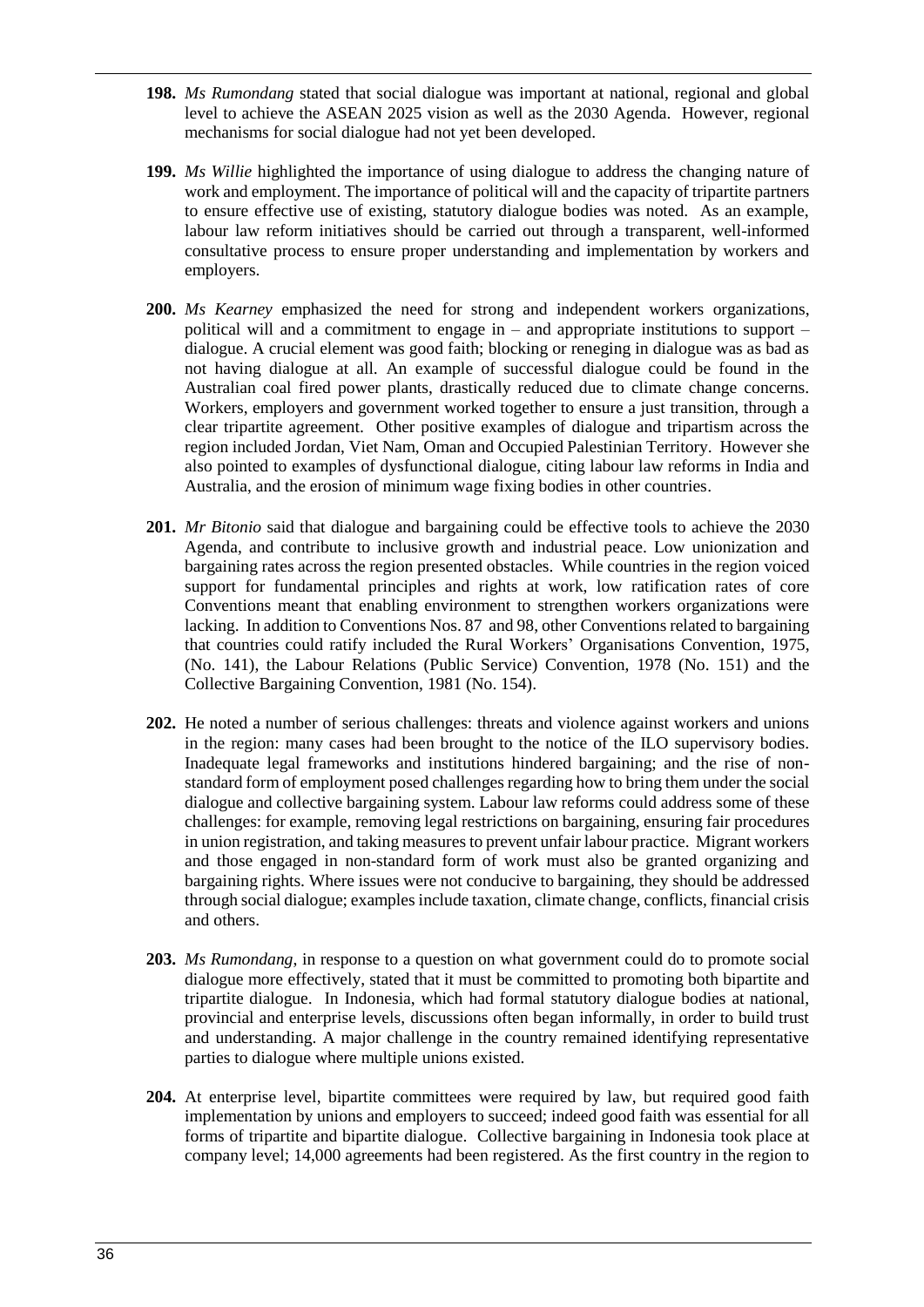ratify all ILO core Conventions, Indonesia was committed to promoting dialogue, but agreed that challenges still remained.

- **205.** *Ms Willie*, in response to a question on how social dialogue could facilitate the transition from the informal to the formal economy at local level, stressed that, in developing economies, many workers, in particular women and young people were forced into informality. She made reference to the Transition from the Informal to the Formal Economy Recommendation, 2015 (No. 204), and underscored the need to understand informal workers' aspirations and address the causes of informality. A national action plan involving social partners was necessary to tackle informality. She emphasized that to eradicate the culture of corruption and impunity, trustworthy public institutions were required, with authorities accountable for their decisions and actions, operating under rule of law.
- **206.** *The Moderator* asked what measures could be taken by the three groups to help close the representation gap for many categories of vulnerable workers, in order to ensure better protection for all.
- **207.** *Ms Kearney* emphasized that governments and employers could not hide behind economic growth at all costs. Inclusive growth meant jobs that delivered a decent living wage, dignity, safety and respect for workers. Governments must ensure that regulations in their countries maintained decent work for all workers including migrant workers, domestic workers and those in rural areas. All should enjoy the right to organize and collective bargaining, social protection, anti-discrimination laws, and true access to the tripartite process. Strong penalties should be exacted against employers who violated labour rights. Prosperous economies where everybody benefited had decent social protection, and fair taxation which allowed redistribution of wealth, decent wages and decent organized labour with true tripartism. Ratification of ILO standards must be a priority in the region. Promoting the SDGs could provide a blueprint for achieving inclusive growth in the region.
- **208.** She considered that trade unions might also have to do things differently, in order to bring migrants, youth, and other groups of vulnerable workers into formal union structures, by using new ways of organizing. In Australia a union of Korean workers had recently been established. This challenged established union structures, but also highlighted the need for unions to adapt. The newly-formed union for migrant domestic workers in Lebanon was another good example of giving vulnerable workers a voice; the Government of Lebanon should recognize this union.
- **209.** She highlighted the need to work at international institutional level, stressing the important role ILO could play in engaging with governments to promote social dialogue, interacting with institutions like ASEAN, APEC, ADB, the Arab League, and other Arab sub-regional structures. ASEAN has resisted engaging with worker organizations like ASEAN/ITUC, but had from the outset worked with employers' organizations.
- **210.** *Mr Bitonio*, in response to a question on the key elements to be included in social dialogue in order to impact minimum wages and collective bargaining, noted that in many countries in the region, the definition of "wage" was sufficiently broad to extend wage protection to vulnerable workers. Most countries that had minimum wage fixing mechanisms had defined these as a basic wage, not subject to compromise. Failure to comply with the minimum wage should make the employer liable to administrative and penal sanctions. It was up to the inspectorate to enforce minimum wages, though some countries were discussing the role unions might play in compliance and inspection.
- **211.** Minimum wages might apply only to a particular industry; in Cambodia, for example, the garment industry. Another approach was wage fixing as a general social floor, applicable to all workers, with some differentiation in rates in minimum wage levels across regions. Minimum wage mechanisms should also emphasize non-discrimination and equal treatment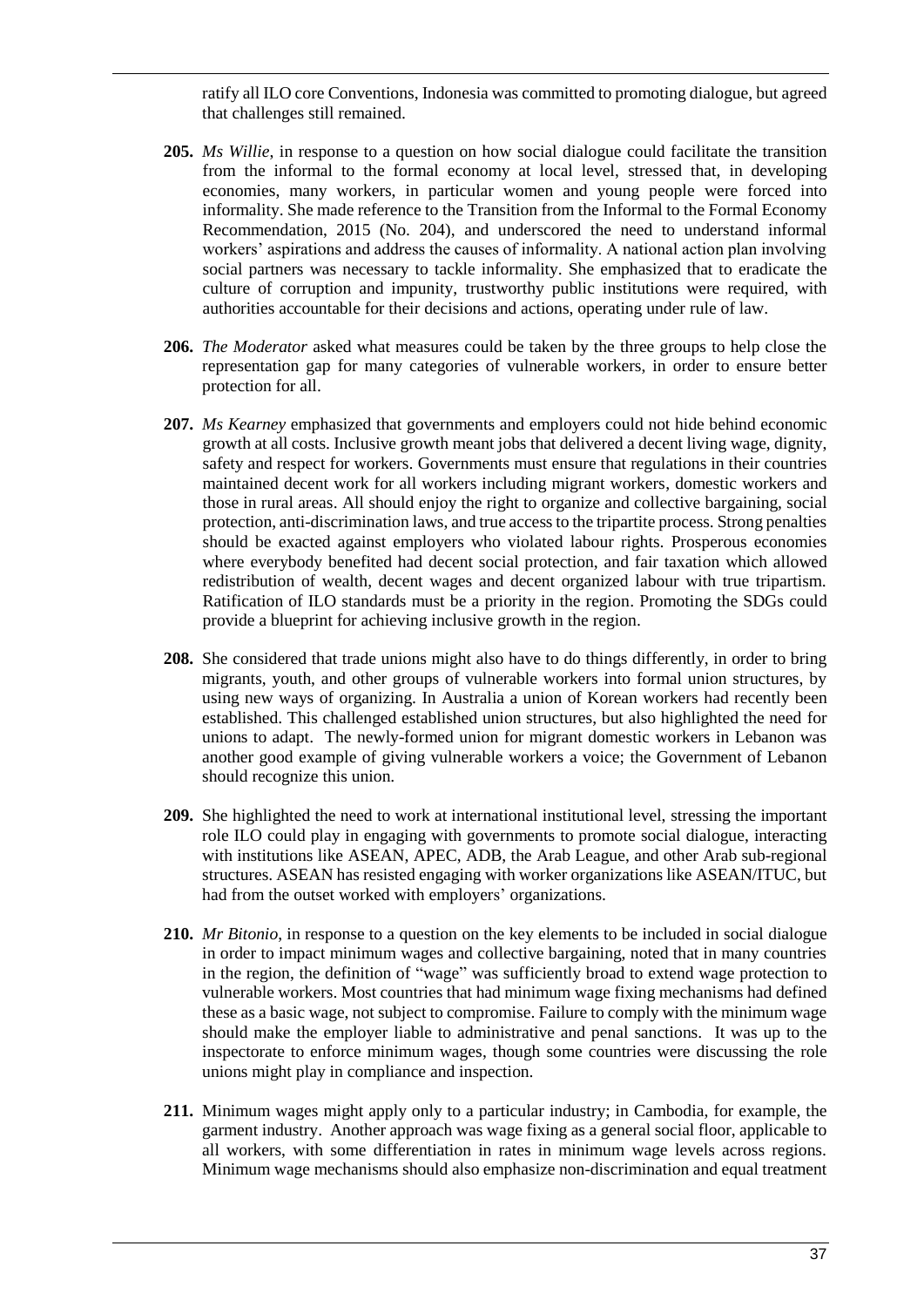in order to narrow gender wage gaps. This was especially important at the lower levels of the wage scale, where workers were mostly unrepresented in collective bargaining.

**212.** Minimum wage fixing should be tripartite, with governments and social partners on equal footing. Employers and workers confederations should also represent non-members. It should be possible to bargain collectively for wages above the minimum. In some countries these characteristics were all present, others had only a few, some had no institutionalized fixed wages mechanism at all.

#### *General discussion*

- **213.** *A Worker substitute delegate of Indonesia* referred to the palm oil industry, a major employer in the country. In reinforcing social dialogue, trade unions worked both with their traditional partners, the government and employers, and also with indigenous and environmental groups. However there had been conflicts with some groups. To increase the effectiveness of trade unions, their unique role must be clearly understood. Trade unions also collaborated with other civil society organizations in the National Steering Committee on SDGs. The SDGs should be incorporated into both bilateral and multilateral trade agreements.
- **214.** *The Employer delegate of Bangladesh* asked, in light of the Director-General's observation on the transformative changes anticipated in the world of work, what role could social dialogue play to meet these challenges? How could training of stakeholders increase effectiveness of dialogue in this regard?
- **215.** *The Employer delegate of Tonga* highlighted the clear need for capacity building on social dialogue for new member States.
- **216.** *A representative of ITUC* asked how the ILO could assist in determining the representativeness of trade unions. Challenges existed in Hong Kong in this regard. He further inquired how the legal framework for collective bargaining could be developed, and brought into compliance with Convention No. 98. Finally, he asked how social dialogue including trade unions could support the implementation of the SDGs.
- **217.** *Ms Rumondang* replied that trust was essential to any social dialogue process, including achieving the SDGs. The Government of Indonesia strove to engage in dialogue both at the formal and informal level. In bipartite settings, however, employers and workers had responsibility to strengthen the institutions.
- **218.** *Ms Kearney* stated that unions should engage with non-governmental organizations (NGOs) and civil society on specific issues, such as migration, trafficking, HIV/AIDS, and child labour. She emphasized that NGOs were not unions, and should not be taken as such. There was a danger that the business community would engage exclusively with NGOs, to the exclusion of unions. Confrontation was sometimes necessary, in order for workers to voice their demands and concerns clearly. However, unions were learning many innovative forms of engagement to achieve their objectives.
- **219.** *Ms Willie* drew on her own experience in stating that when parties came to the table, they must be willing to negotiate and try to find solutions. Listening was key; parties must develop win-win approaches in order to be successful.
- **220.** *The Worker delegate of Sri Lanka* noted that although his country had ratified all core Conventions, migrant workers faced obstacles in registering trade unions. EPZs were still excluded from freedom of association and collective bargaining rights.
- **221.** *The Worker adviser and substitute delegate of Japan* noted that Japan had built a sound and stable system of social dialogue and bargaining. Social dialogue in the public sector helped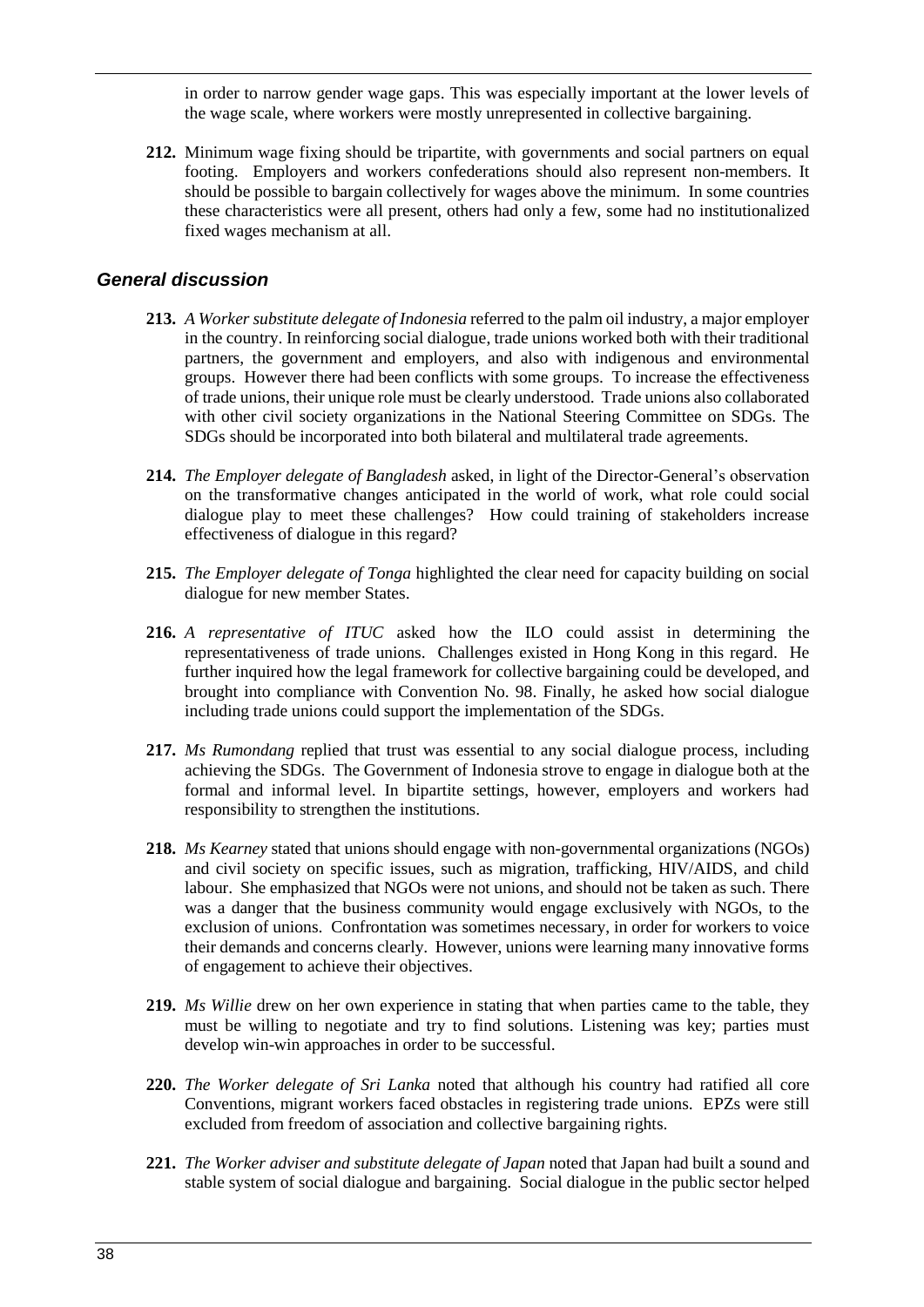to ensure delivery of high quality services such as health and education. However, the country was experiencing a decline in union membership due to the rise of non-standard forms of work. How could the ILO help to develop a mechanism that ensured organizing rights for these workers?

- **222.** *A Government delegate of China* said that the true goal of social dialogue was industrial harmony. The Chinese trade union system was well established; trade unions participated actively in law making and wage fixing. Over 20,000 tripartite bodies existed at national and sub-national levels, and over 2.7 million collective agreements had been registered.
- **223.** *The Moderator* said that the challenge of ensuring representation of workers in non-standard forms of work would be addressed in the Director-General's Future of Work Initiative.
- **224.** *Ms Rumondang* highlighted the importance of continuous efforts and strong commitment to improve the practice and institutions of social dialogue, and called on the ILO to provide support to overcome the technical and legal obstacles she had identified.
- **225.** *Ms Willie* noted the need for capacity building for all parties, and requested the ILO to provide such capacity building for the actors and institutions.
- **226.** *Ms Kearney* concluded by emphasizing the need for genuine dialogue and engagement.
- **227.** *Mr Bitonio* noted that the underlying foundation for dialogue must be freedom of association and collective bargaining rights. It requires continuous commitment to engage in problem solving, and a need to evaluate the outcomes.

# <span id="page-38-0"></span>**Special session on the promotion and application of the ILO MNE Declaration in Asia and the Pacific**

- **228.** The Regional Meeting also held a special session on the promotion and application of the ILO MNE Declaration in Asia and the Pacific. The session was chaired by the Employer Vice-Chairperson, and moderated by Mr Vic Van Vuuren, Director of the Enterprises Department of the ILO. The panel was composed as follows:
	- Mr Tomoaki Katsuda, Assistant Minister for International Affairs, Minister's Secretariat, Ministry of Health, Labour and Welfare, Japan;
	- Mr Hiroyuki Matsui, Japanese Business Federation;
	- Mr Said Iqbal, President of KSPI.
- **229.** *The Chairperson* introduced the special session on the promotion and application of the MNE Declaration in Asia and the Pacific referring to the ILO Governing Body decision to include in every ILO Regional Meeting a tripartite panel discussion on the topic. The aims of the session were to discuss the findings of the report prepared by the Office on the state of the promotion and application of the MNE Declaration in the region, based on responses received from the tripartite constituents to a questionnaire, and to provide a platform for exchanges among the constituents and for the formulation of recommendation on further promotion and application of the instrument in the region.
- **230.** *The Moderator* referred to the Director-General's report which noted that 60 per cent of economic outputs in the region were associated with global supply chains and increased FDI flows, creating opportunities for inclusive growth and decent work. The MNE Declaration was not only addressed to multinational enterprises but also to governments of host and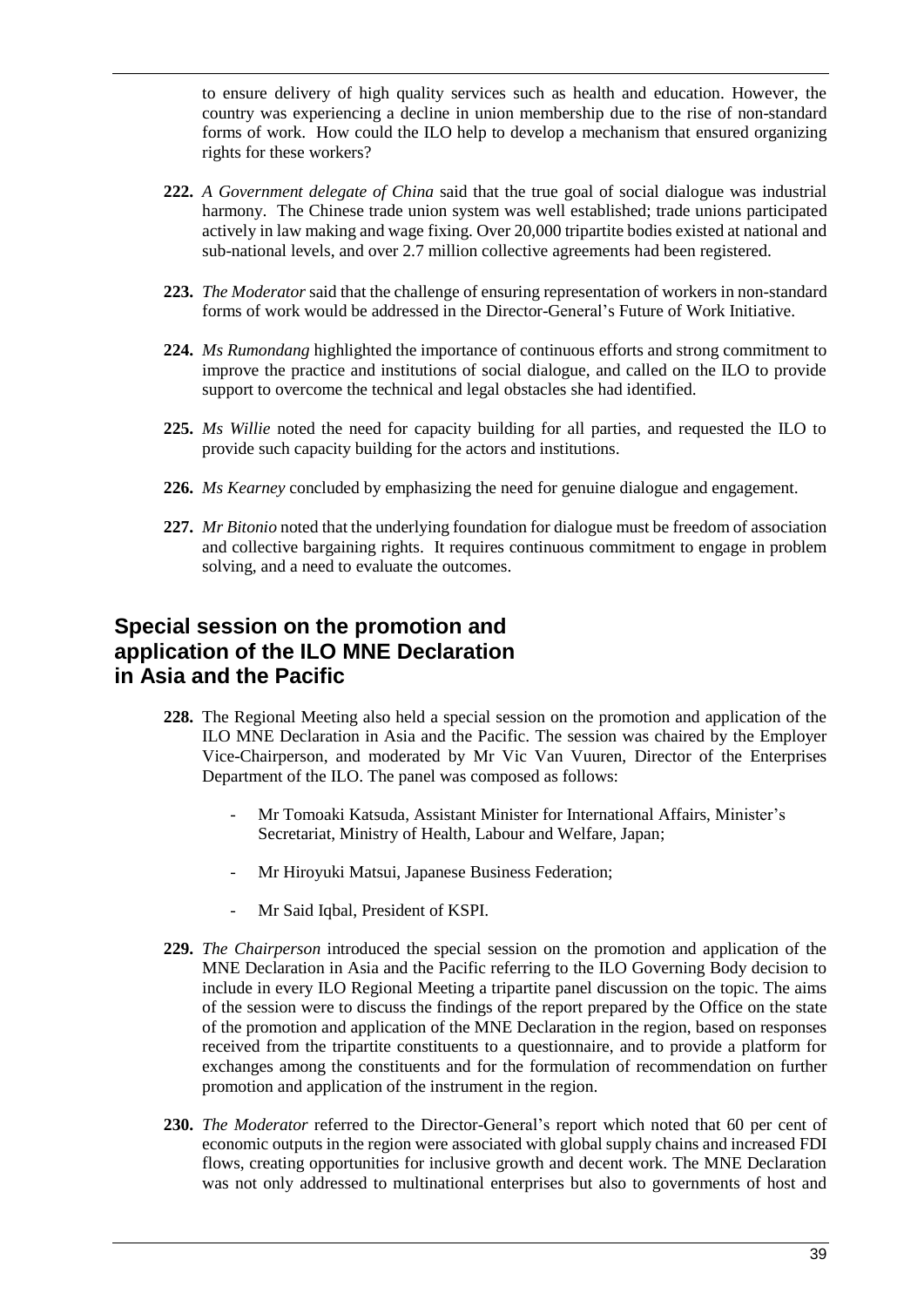home countries, and workers' and employers' organizations, covering areas of employment, training, conditions of work and life, and industrial relations.

- **231.** *Ms Githa Roelans, Head of ILO Multinational Enterprises and Enterprise Engagement Unit* introduced *Multinational enterprises, development and decent work – report on the promotion and application of the MNE Declaration in Asia and the Pacific*. She recalled the aims of the MNE Declaration and highlighted its increased relevance in the context of the SDGs, especially SDG 8, with international investment being seen as a key driver for sustainable development when more closely aligned with public development priorities. She noted the rise of FDI inflow and outflow in the region and the growing intraregional FDI flows, due to the increasingly prominent role of MNEs in the region. The Report indicated that tripartite constituents agreed on the important role of MNEs in training/skills development, employment promotion, and wages and other conditions of work; but also pointed to different views regarding the importance of respect for freedom of association and collective bargaining, that were key priorities for the workers. The effective application of the MNE Declaration required social dialogue and the report documented the dialogue and consultation mechanisms at the national level as well as the international cooperation among home and host country governments, and among employers' organizations and workers' organizations, mainly through their international organizations and bilateral exchanges. The tripartite constituents recommended increased efforts to promote the MNE Declaration in the region, capacity building, knowledge-sharing and exchange of experiences, a more appropriate regulatory and policy framework and more effective advocacy based on further research on the impacts of MNE operations in host countries. The presenter provided a brief overview of current ILO technical support in seven countries in the region including the Japan-funded cooperation project on socially responsible labour practices with activities in host countries.
- **232.** *Mr Katsuda* reflected on earlier efforts by the Government of Japan to dialogue with foreign MNEs operating in Japan and with Japanese MNEs operating overseas. Many of these dialogues focused on labour issues. Since then many Japanese MNEs had placed high importance on compliance with national law and on CSR in their operations abroad, thus reducing the need for formal dialogue. However, Japan still organized seminars and workshops, often together with the ILO, on the MNE Declaration, the OECD Guidelines for Multinational Enterprises (OECD Guidelines) and other CSR instruments. A new challenge however was the increasing number of SMEs that had become MNEs, with operations in various countries, and the difficulty of reaching out to these entities. Moreover in the region there were now MNEs from Korea, China, Malaysia and other countries that might have a different approach to compliance and CSR. This had led to the increased need for a level playing field among MNEs from different countries of origin that committed to upholding the same principles and practices. Capacity building of host countries had therefore gained importance. The Government of Japan therefore supported ILO development cooperation projects designed to promote the MNE Declaration in member States in addition to Japan's own bilateral cooperation in the region.
- **233.** *Mr Said Iqbal* highlighted the importance of the report for the region, where MNEs from different parts of the world were operational. He said that the operations of these MNE's raised concerns for the workers in the areas of wages, security of employment, discrimination, social protection and social security, operations in EPZs and industrial relations in general. Often these MNEs behaved in a different way in developing countries compared to their home countries or developed countries. He underlined that while the MNE Declaration stated that MNEs should uphold the highest standard of OSH, this often was not the case, as demonstrated by the Rana Plaza tragedy and other industrial accidents in the region. However, governments did not seem to take any action, thus rather protecting the interests of the MNEs than the well-being of the workers. The outsourcing practices of MNEs in global supply chains further contributed to job insecurity. He provided examples of factory closures where workers' contracts were terminated without severance payment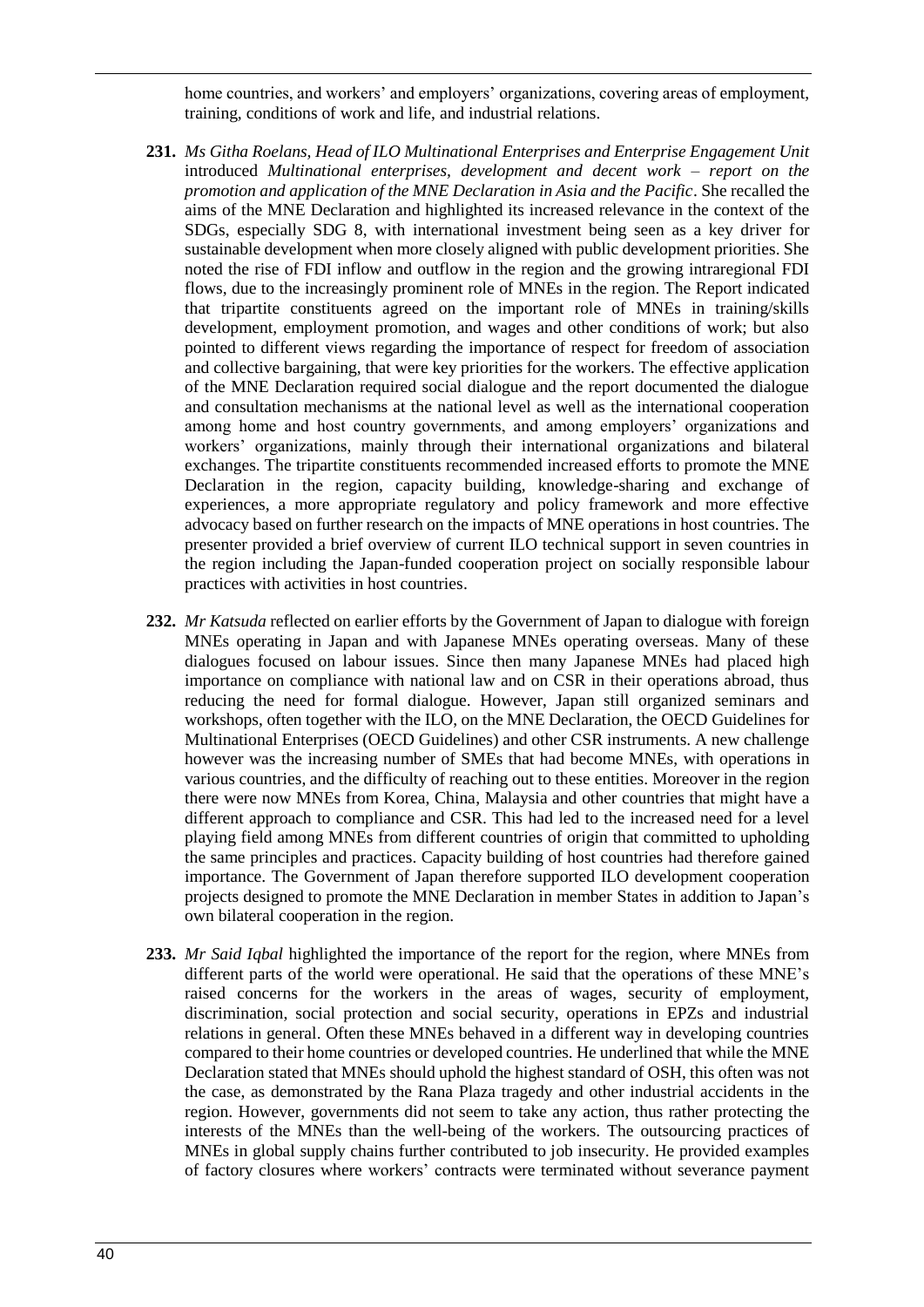and the discriminatory practices from which female workers and migrant workers often suffered. The ILO should be more active in regional fora such as ASEAN and the GCC and the governments and employers should do more to respect workers' rights. DWCPs were the ILO programming instrument to address the decent work challenges related to MNE operations.

- **234.** *Mr Matsui* recalled the purpose and importance of the MNE Declaration and its tripartite nature, highlighting the different roles and responsibilities of the various actors. He invited participants to also look at the good practices of MNEs in the region as these should be further promoted. Japanese MNEs were committed to complying with regulations on working conditions and OSH in the host countries, thus improving working conditions. Good governance in the host countries was important and MNEs were not alone in having responsibilities. All companies should comply with internationally recognized principles even in host countries that had not ratified the relevant ILO Conventions. He noted that the MNE Declaration might not be well known among the Japanese companies but that they were committed to comply with its principles, as the Charter of Japanese Employers included many of its principles as well as the fundamental principles and rights at work. He invited the ILO to compile and disseminate best practices in the region and indicated the relevance of the operational model of the Japan-funded project on socially responsible labour practices.
- **235.** *Mr Katsuda*, in response to the moderator's question on how further promotion of the MNE Declaration could help towards policy coherence at the national level and a closer alignment of private sector actions with public objectives, emphasized the importance of an effective application of the principles by governments. Many paragraphs in the MNE Declaration were addressed to Governments, mostly host country governments. This raised the question of how to increase the capacity of the host country in the areas of labour and employment and how to promote dialogue between MNEs and the host country government. He shared his experience as an adviser to the Indonesian Minister of Manpower on consultations with a Japanese MNE in Indonesia, underlining the relevance of the Japan-funded project in the electronics sector in Viet Nam to promote Japanese MNE-Viet Nam Government dialogue. Japan had bilateral cooperation with other governments but the ILO had an important role to play because of its global and tripartite constituent membership, allowing for more effective home-host country dialogues.
- **236.** *Mr Iqbal* responded that there were obviously also some good practices of MNEs in the region and that in his view more respect for worker's rights, freedom of association and collective bargaining, underpinned by effective policies, would be the best way forward. He agreed with Mr Katsuda that it was critically important for the host government to be in a position to enforce its laws. However, the principles of the MNE Declaration were in many cases clearly not upheld by the government nor by the MNE. He also recalled the government's role in effective implementation of labour law in EPZs and industrial estates, where often local workers are prevented to strike.
- **237.** *Mr Matsui* highlighted the role of employers' organizations in the promotion of the MNE Declaration through the sharing of good practices He gave as an example the ILO electronics project in Viet Nam, where research indicated that Japanese companies generally complied with all legislation in Viet Nam and moreover were paying higher wages and upholding higher OSH standards than local companies. This allowed the Japanese companies to attract and retain a motivated workforce. But he stressed that a level-paying field for all enterprises was needed and called again on the host country governments to make every effort to enforce legislation.
- **238.** *A representative of the ITUC* disagreed with the panelist that MNEs were complying with the regulations, citing the case of a Japanese car manufacturer in India involving an industrial accident which left several workers dead.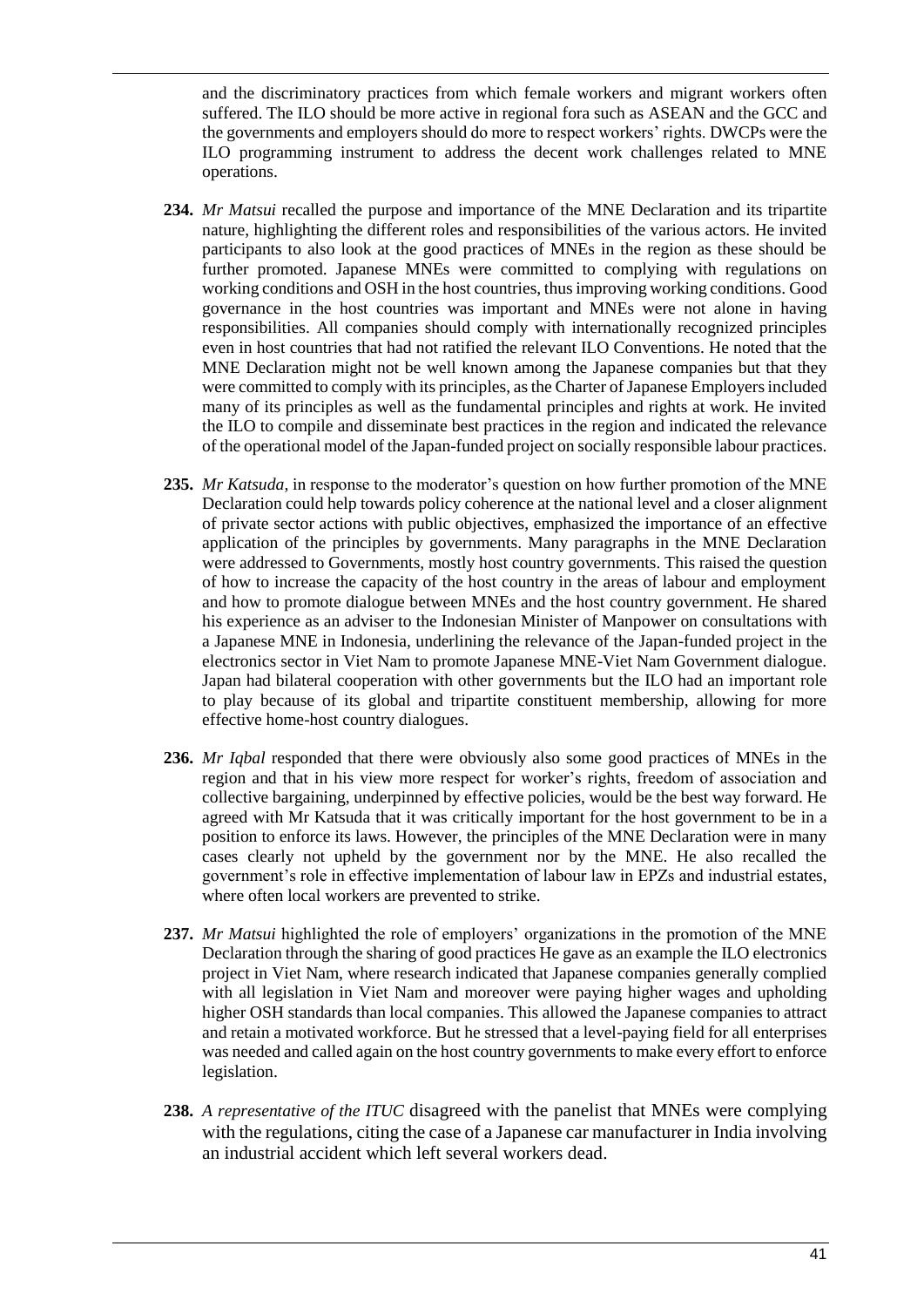- **239.** *The Employer delegate of Cambodia* informed the Meeting of the recent minimum wage increases in Cambodia. He pointed out that many MNEs were not familiar with the principles of the MNE Declaration. He asked how the ILO had promoted the instrument and how ILO could provide support to and collaborate with employers organizations. He also requested more information on the ILO's Helpdesk for Business.
- **240.** *A Worker adviser from the Republic of Korea* pointed to governments that weakened labour standards, especially freedom of association and collective bargaining, to attract foreign investment. The MNE Declaration should be supported by national legislation to make its principles effective, and complemented by a compliance mechanism. She also emphasized the importance of global supply chains and the responsibilities of MNEs for the workers in these complex chains. The review of the MNE Declaration should include the responsibilities of MNEs in global supply chains.
- **241.** *The Employer delegate of Viet Nam* shared the experiences of the ILO project on the MNE Declaration in her country, which had brought together the host and home country, the tripartite constituents and the MNEs. This collaboration had led to the establishment of a task force on socially responsible labour practices in the Viet Nam electronics sector, following a high-level tripartite plus policy dialogue. This had been a good opportunity for the government and the social partners in Viet Nam to discuss new opportunities in Viet Nam in the areas covered by the MNE Declaration. She believed this approach could also be applied in other labour intensive sectors in Viet Nam and other countries. She requested further ILO technical assistance in coordinating the task force and implementation of the action plan.
- **242.** *An Employer adviser and substitute delegate from Bahrain* said that multinational companies moved to certain regions or countries by invitation and on the basis of agreements concluded with the host countries. He highlighted that most workers in host countries preferred to work with MNEs because of the generally higher standards. But over the years expectations from governments and unions on MNEs had changed and here ILO could play an important role in supporting tripartite dialogue to discuss challenges.
- **243.** *Mr Matsui* reemphasized that efforts should be focused at the level of the host country rather than at the international level, as global supply chains were very complex, involving many suppliers over whom buyers often did not have control.
- **244.** *Mr Iqbal* agreed that many MNEs had good practices based on a good corporate culture, but that this culture seemed to change when MNEs moved to other countries. This was partly due to incentives given by the host country and the general business and governance culture in the host country. However, exploitation of workers and violations of labour rights should be effectively dealt with and the review of the MNE Declaration provided an opportunity in this regard.
- **245.** *Mr Katsuda* stressed that in relation to violations of labour rights in EPZs, the TPP had an independent labour charter stating that member countries should respect workers' fundamental rights and prohibiting them from lowering labour standards to attract investment. The MNE Declaration might not be a binding instrument but its principles became binding when included in such international legally-binding agreements. He also reemphasized the commitment of Japanese enterprises on compliance with national law and respect for internationally recognized standards.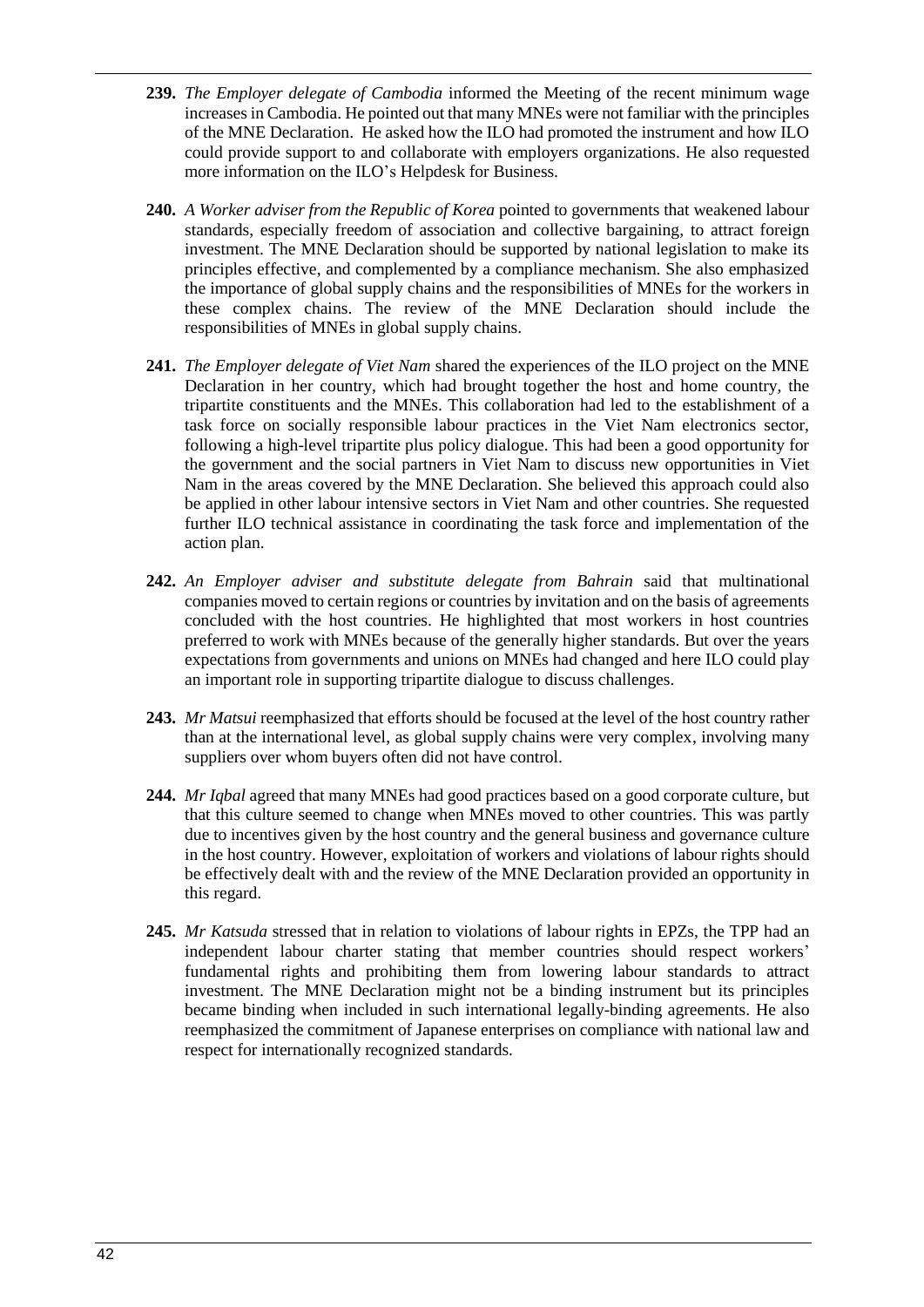# <span id="page-42-0"></span>**Presentation of the report of the Credentials Committee**

- **246.** *The Chairperson of the Credentials Committee* pointed to the large number of participants at the Regional Meeting with 351 accredited delegates from 37 member States including 24 ministers and vice-ministers. Since the last meeting, three countries from the region had become new ILO member States (the Cook Islands, Palau and Tonga), though only Tonga was able to attend the meeting. Participation by women had doubled since the last Regional Meeting but still fell short of the 30 per cent ILO target and efforts to achieve gender parity and greater involvement of women in decision making. The Credentials Committee received one objection related to a worker nomination, one complaint related to the non-payment of travel costs for a worker delegate, and three complaints concerning incomplete delegations. Twelve member States did not attend the meeting and four member States were represented by government delegations alone. There was no valid reason to deprive employer and worker representatives from attending the Meeting, which was crucial for effective tripartite dialogue.
- **247.** *The Meeting took note of the report of its Credentials Committee*.

# <span id="page-42-1"></span>**Adoption of the conclusions of the 16th Asia and the Pacific Regional Meeting**

- **248.** *The Employer spokesperson* recalled the major trends in the world of work discussed during the meeting. Faced with these trends, the Bali Declaration charted a strong and shared course of action for the region towards achieving the 2030 Agenda. It was short, concise and actionoriented and a useful basis for constituents to reflect their own unique priorities and needs. It recognized the role of economic growth and an enabling business environment and the need for strengthened labour market institutions, private sector engagement, the removal of structural barriers and elimination of corruption. Facilitating growth required boosting competitiveness through skills development and fair migration and by empowering women, youth and migrant workers. The Declaration not only included actionable ILO work, it was the first time a region had given a clear message to the Office on how to track progress and follow-up action.
- **249.** *The Employer delegate of New Zealand* welcomed the brief, positive, targeted and actionoriented conclusions, which spoke to the needs and realities of the region. Various ILO actions in the Declaration were of particular importance to employers, namely: promoting an enabling business environment; building the capacity of employer and worker organizations; and developing an implementation plan for the Office and constituents with periodic progress reporting to the Governing Body. The Declaration would serve as a blueprint to build on the region's positive developments while addressing its remaining challenges.
- **250.** *The Worker spokesperson* supported the draft Declaration. It demonstrated that despite diverse views, a political commitment could be reached in the interests of all constituents of the region. The document would help each partner and the ILO to develop programmes that built an inclusive future based on the principles of decent work. The Declaration was time bound and had a useful reporting feature, but should also require, in paragraph 14, that reports be submitted to constituents and the Governing Body. While it did not take up all of the workers' concerns, it addressed a number of critical challenges. Respect for labour rights as human rights was crucial in the context of growing trade union abuses and worker rights violations. Increasing informality weakened trade unions and greater efforts were needed to ensure ratification and implementation of ILO's fundamental Conventions, particularly Conventions Nos. 87 and 98. Industrial relations required improvement and the ILO should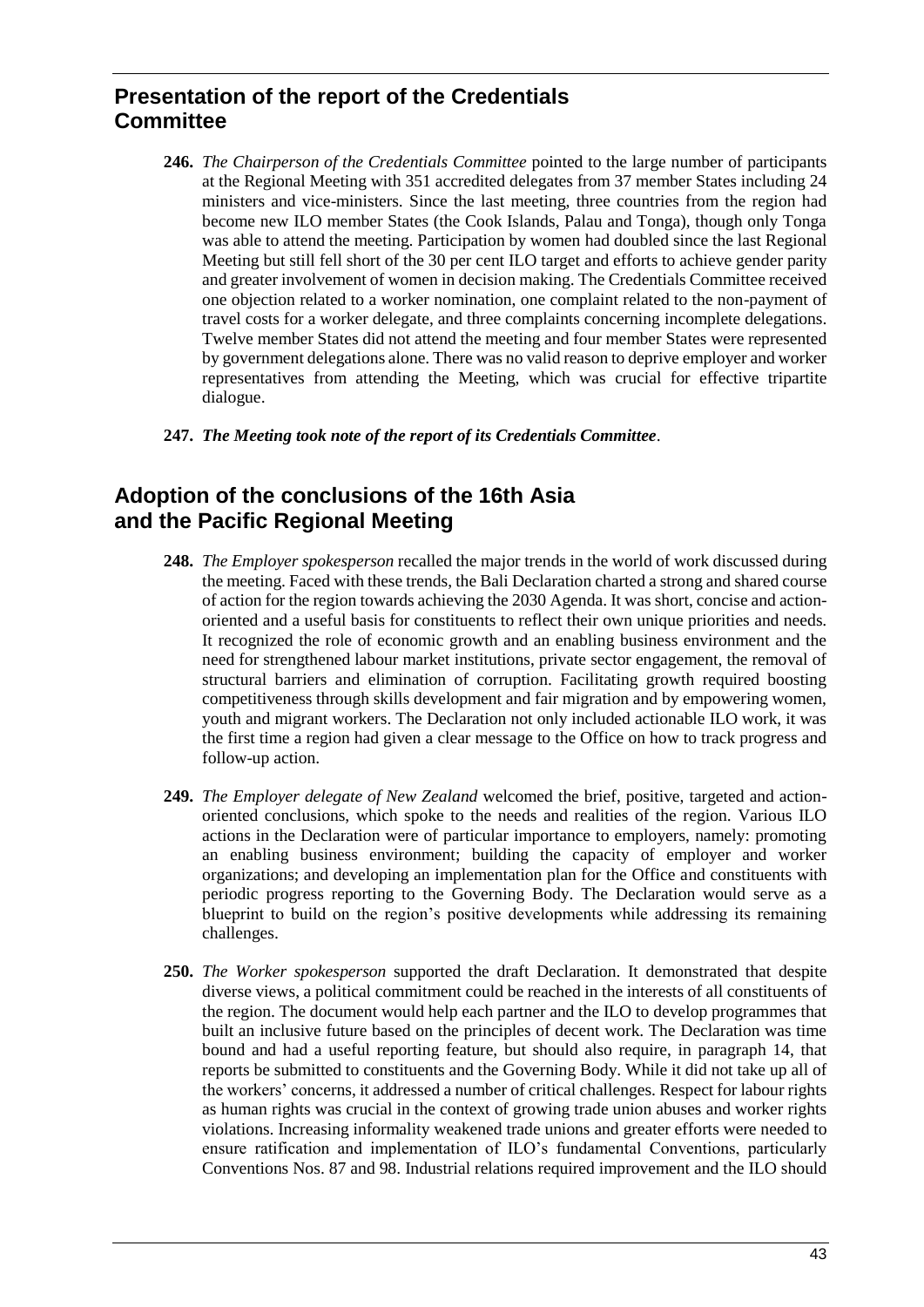study the number and nature of disputes to devise targeted action. Moreover, job creation should be based on decent work principles, and trade unions involved in policy design. Efforts to eradicate forced labour and child labour must continue, and working conditions for migrant workers improved. Tackling inequality was a priority to be addressed through strengthened collective bargaining, minimum wages and by establishing and extending social protection floors. This included reducing the gender pay gap and providing maternity protection. The DWCP process should be reviewed to ensure the needs of the social partners were addressed. All actors had an interest and role in ensuring the Declaration's successful implementation and to that end, a "score card" should be devised to monitor its outcomes.

- **251.** *The Government spokesperson* welcomed the Declaration, which provided policy recommendations that should be prioritized by member States for achieving inclusive growth. It also contained welcome guidance on ILO support to constituents. After consideration of the conclusions, the Government group wished to share some additional points. Paragraph 2(d) could have made reference to workers in occupied territories among the list of disadvantaged categories of workers. Government representatives from Papua New Guinea had hoped to see a reference to "climate induced natural disaster" in paragraph 6, which dealt with resilience to crisis. Lastly, Government representatives from Malaysia registered a reservation concerning paragraph 8(b) and the no charging of recruitment fees and related costs to migrant workers and the entitlement of migrant workers to keep travel and identity documents in their possession. The government group supported the Bali Declaration and stood ready to work with the ILO and social partners in its implementation.
- **252.** *The Government delegate of Jordan* recalled the earlier comments from the Government representative from Palestine and supported the suggestion to add "workers under occupation" as a principle category of traditionally disadvantaged workers in paragraph 2(d). The Chairperson noted the suggestion.
- **253.** *The Chairperson* alerted delegates to an amendment in paragraph 14 to replace the term "biannually" with "every two years" to clarify the period of review. The Workers' representative from Fiji added that the submission of the implementation plan and review to constituents and the Governing Body of the ILO should also appear in paragraph 14. The Government representative from Australia and Employer representative from New Zealand supported this. Paragraph 14 was adopted as amended.
- **254.** *The Meeting unanimously adopted the Bali Declaration.*

# <span id="page-43-0"></span>**Closing ceremony**

**255.** *The Government Vice-Chairperson* reminded delegates that building a future with decent work coupled with sustainable and inclusive development was important for the world, not just the region. While the region had generated tremendous wealth, it had not been fairly divided. The Director-General's report highlighted the urgent need to promote inclusive policies to create decent jobs, close the gender gap, reduce income inequality and extend social protection for all. Ensuring that nobody was left behind was only possible, however, through genuine social dialogue. The region had made huge strides in lifting living standards, with decent work at the centre and in line with a shared commitment to the 2030 Agenda. Technology should be leveraged to create jobs and good governance and the rule of law pursued for stability and a sound investment climate. The Future of Work and Women at Work initiatives were of fundamental importance. The strength of the Meeting's conclusions lay in the tripartite negotiations that produced them. They gave practical guidance on how to achieve inclusion, decent work and sustainable development, and reflected the concerns and aspirations of delegates.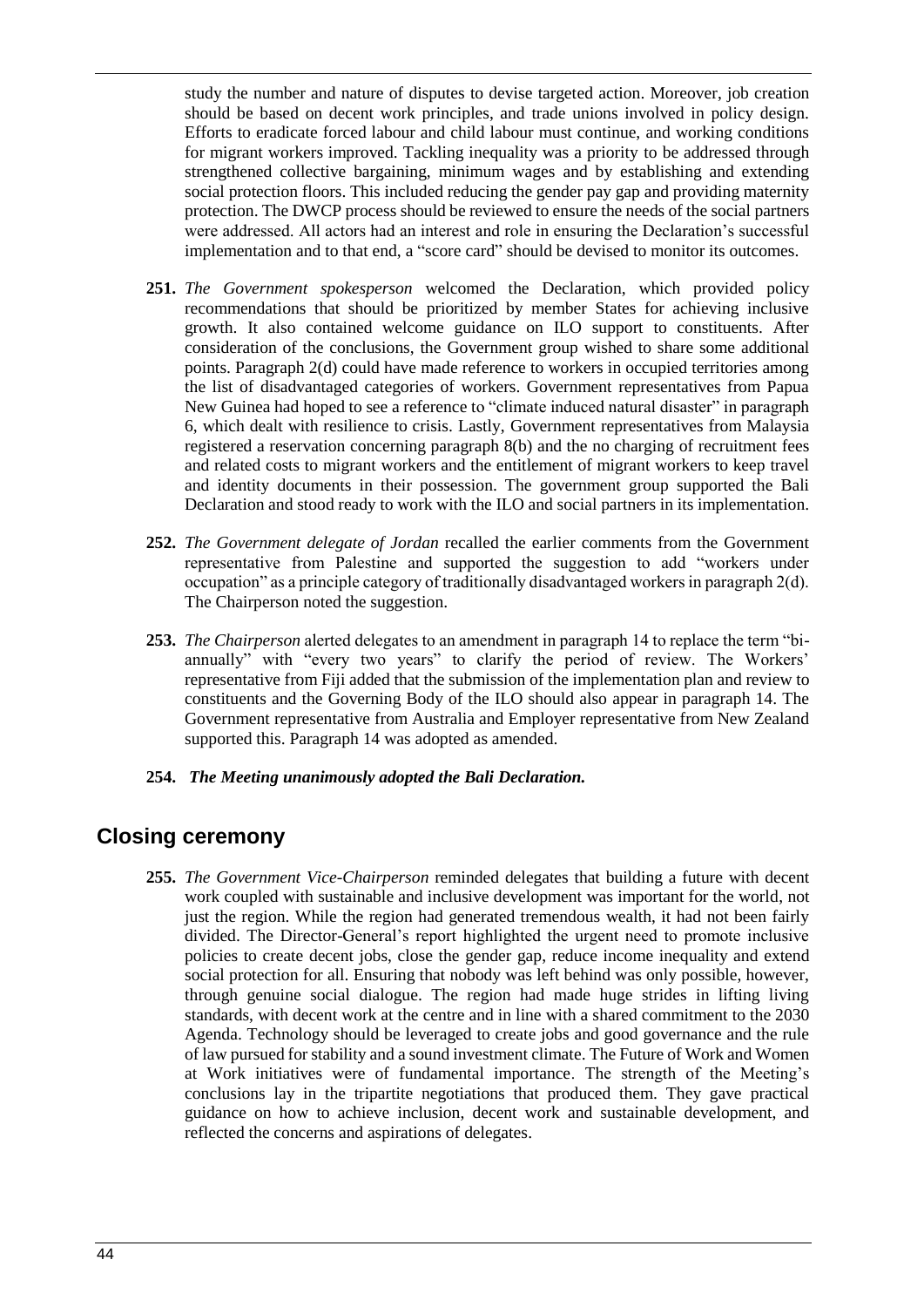- **256.** *The Employer Vice-Chairperson* acknowledged the region's progress over the last decade in terms of labour productivity and the decline in extreme poverty. Challenges remained, particularly for businesses, given the current geopolitical context and disruptive effects of technology. Private enterprise and investment had shown their potential to contribute to inclusive growth and the 2030 Agenda gave the private sector a role in growth and development. Business should be a fully-fledged partner with countries, to help steer and amplify national development efforts. It was critical to acknowledge the diversity of national circumstances in the region and develop policies accordingly. As follow-up action, employers emphasized the need for inclusive economic growth through effective labour market policies that created an enabling environment for sustainable enterprises and job creation. The pursuit of fair recruitment of migrant workers based on established guidelines was also important in this region. In the context of the Future of Work initiative, labour market developments across the region should be tracked to better understand the effects of technological change and the matching of skills to labour market needs. The Bali Declaration's strong and shared commitment would help constituents and the ILO develop more effective action to address the region's specific needs.
- **257.** *The Worker Vice-Chairperson* emphasized the importance of the Meeting to review and discuss future work of the ILO in the region. While there was much talk about strong growth in Asia and the Pacific, it had not led to improved living standards for workers. Rather, the labour share of GDP was declining and wages had not kept pace with productivity. Increased harassment and attacks on trade unions together with violations of workers' rights were a serious concern and contributed to greater inequality including a widening gender pay gap. An institutional approach was required to address low social protection coverage and the large number of workers in the informal economy. Women in particular faced difficult working conditions and were absent from leadership positions, including in trade unions. Improving the working conditions of migrant workers was a joint responsibility. The conclusions were the result of tripartite social dialogue, a unique feature of the ILO within the UN system. As such, there was no excuse for not sending full tripartite delegations to the Meeting, especially the exclusion of worker delegates. The conclusions would guide the ILO in its efforts to help implement the conclusions. The Workers' Group was pleased to note the campaign for the ratification of fundamental ILO Conventions given the low ratification rate in the region. The conclusions' attention to industrial relations, collective bargaining, gender equality, child labour, forced labour and the protection of migrant workers was also welcomed.
- **258.** *The Chairperson* congratulated the delegates on a successful Meeting noting that despite the region's diversity, they were united by dialogue, which had led to consensus conclusions. The Meeting benefited from the discussion on a variety of subjects that were pertinent and useful to the region. Constituents were urged to put the conclusions to work in their respective countries, with their clear and strong emphasis on full and productive employment, decent work and sustainable development.
- **259.** *The Director-General* recalled the challenge of the Indonesian Vice President to use decent work to build societies in which the fruits of growth were available to all. Constituents also challenged themselves to deliver sharp, focused and actionable conclusions. The Meeting had succeeded on both counts and demonstrated that tripartism worked. It established clear regional priorities while setting expectations for the work of the Office for which the ILO would be accountable. These same conclusions were a useful reference for the upcoming Governing Body debate on the 2017-2018 Programme and Budget proposals. The Bali Declaration critically stated that governments, employers and workers in the region agreed that action to promote decent work fostered inclusive growth and social justice, stimulated economic dynamism and innovation, and drove sustainable development. While this consensus should not be underestimated, it was only through implementation that the commitments in the Declaration could improve the lives of millions of workers and their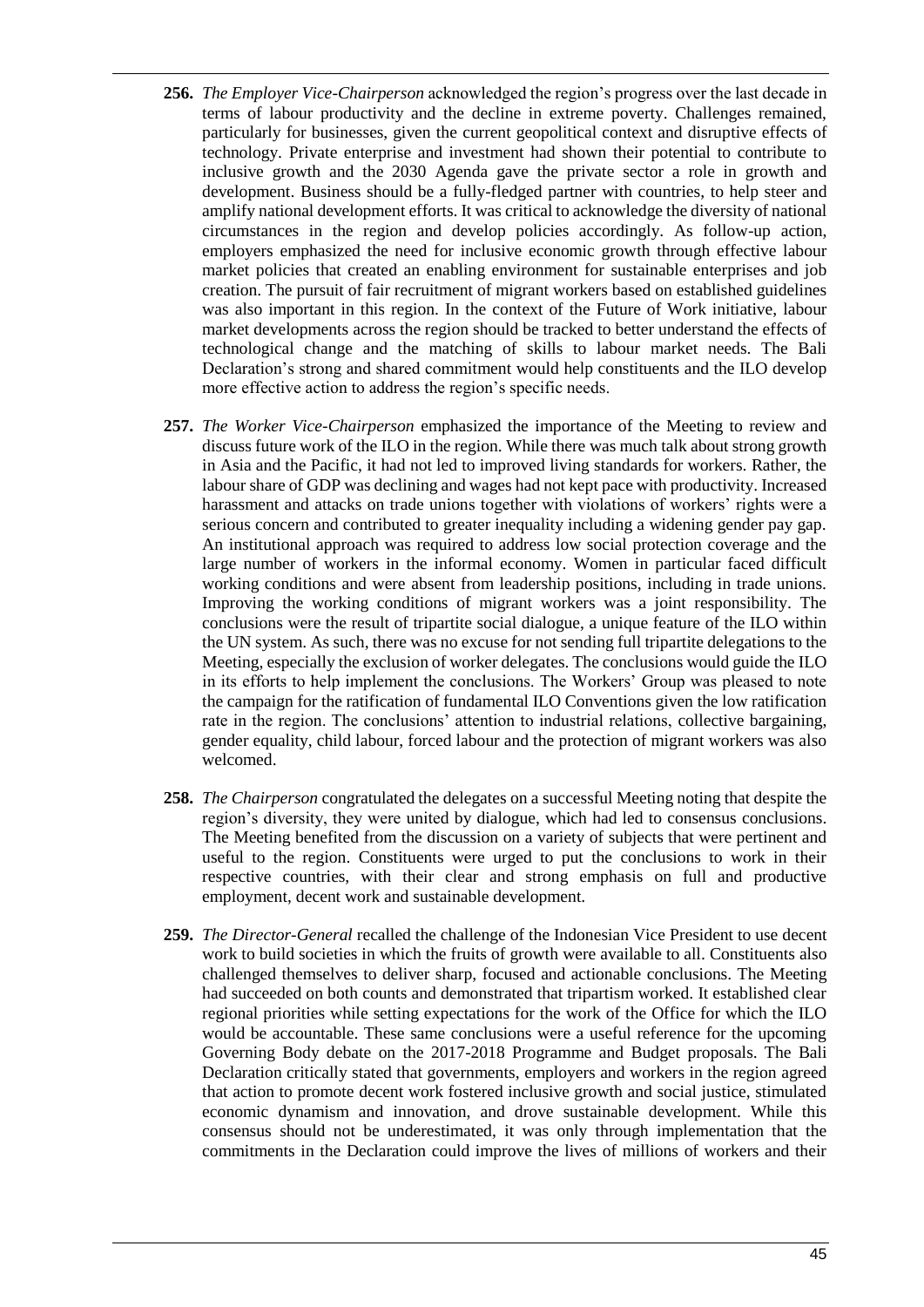<span id="page-45-0"></span>families and begin to create the 249 million decent jobs needed to achieve Goal 8 of the 2030 Agenda.

**260.** The full diversity of circumstances in the region needed to be addressed, including challenges of Arab member States in the face of crisis and conflict; the challenges of economic powerhouses which had an enormous economic impact but faced uncertainties; and the challenges of the least developed countries and small island States. Regional diversity also meant gender equality and while the Meeting had not met the minimum goal of 30 per cent women delegates, the improvement since the previous APRM was good news. The Governing Body was reviewing the functioning of regional meetings and constituents were urged to bring their experiences from this meeting to bear in that process of evaluation. While the meeting was a success it was tinged with sadness upon hearing the news of the Aceh earthquake tragedy and he had written to the Minister of Manpower of Indonesia to formally convey the ILO's condolences. Unless otherwise decided, the next APRM would be held in 2020 shortly after the conclusion of the ILO centenary celebrations. This milestone was a crucial juncture in the future of the ILO and constituents were urged to make every effort for the success of the Future of Work initiative to meet the expectations of this historic milestone for the benefit of the organization, its member States and social partners.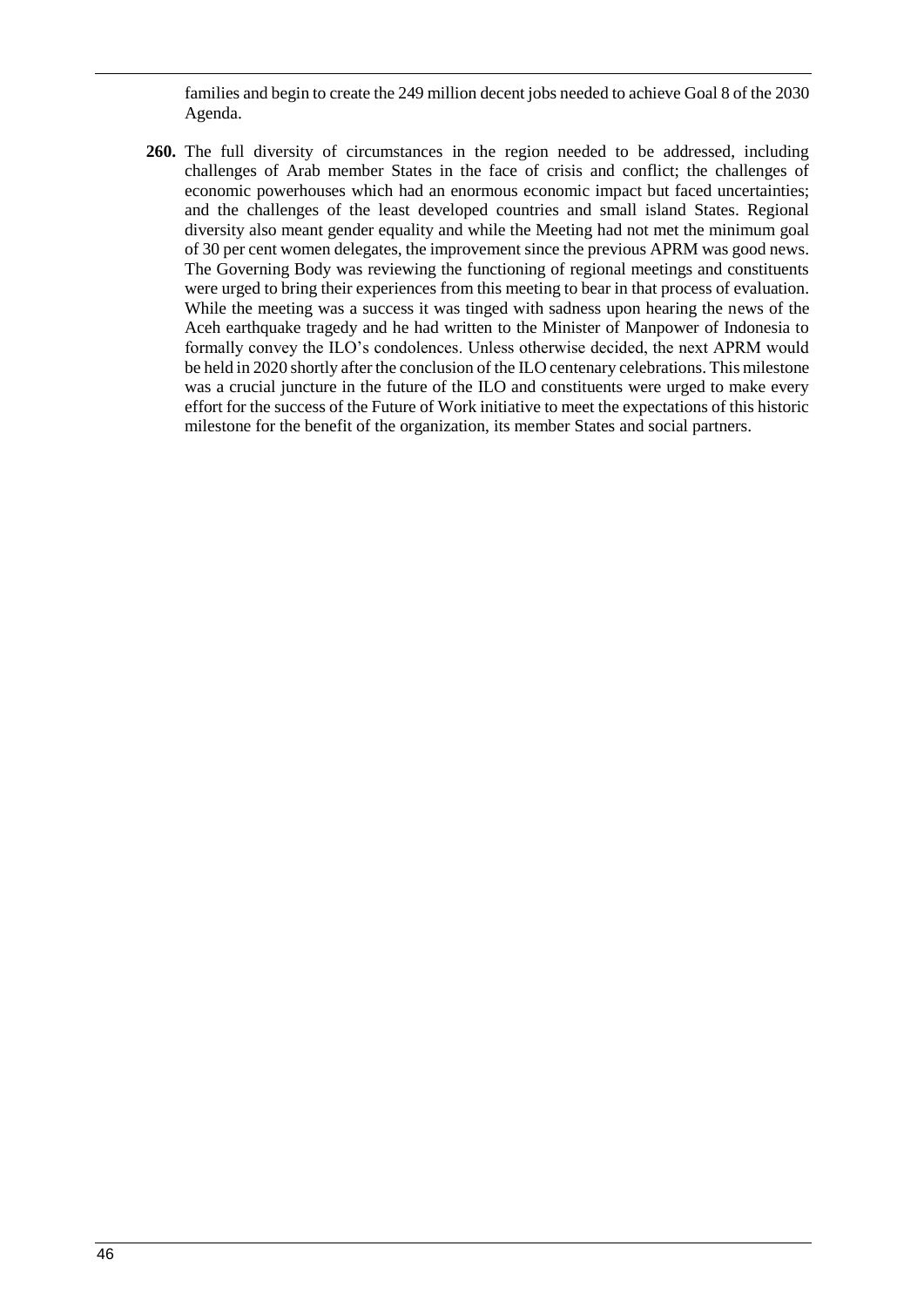# **Appendix**

## **Information session on Fair Migration with a Focus on Recruitment**

- 1. The information session on fair migration with a special focus on recruitment was chaired and moderated by Mr Houngbo, Deputy Director-General for Field Operations, ILO. The presentation was made by Ms Michelle Leighton, Chief, Labour Migration Branch, ILO. The panel was composed of:
	- Mr Phongsaysack Inthalath, Chair, Labour Officials Meeting and ASEAN committee on migrant workers;
	- Dr Omar Alnuaimi, Assistant Undersecretary for Communication and International Relations, Ministry of Human Resources and Emiratization, UAE;
	- Mr Ray Jureidini, Research Director, Migration, Ethics and Human Rights, Hamad Bin Khalifa University, Doha.
- 2. *The Chief of the ILO Labour Migration Branch* highlighted the increase in volume of migrant workers in the interrelated regions of Asia and the Arab States, and within Asia. The majority of the estimated 18 million migrant workers in the Arab States originated from Asia, while two thirds of the 9.5 million international migrants in ASEAN came from other ASEAN countries. The high volume of migration in these corridors and the poor bargaining position of low-skilled migrants, gave rise to unscrupulous practices by local recruitment agents and their foreign counterparts.
- 3. The key features of the *General Principles and Operational Guidelines for Fair Recruitment (2016)* applied to national as well as migrant workers. The nonbinding guidelines were intended as a central means to address recruitment abuses. The principles stated that recruitment should take place so as to respect human rights and fulfil international labour standards, and in particular fundamental principles and rights at work. They called for taking measures against abusive and fraudulent recruitment methods, including those that could result in forced labour and trafficking. Here, the key role of employment contracts, labour inspection, and the use of standardized registration, licensing and certifications systems was important. The guidelines underscored the ILO standard that no fees or costs should be paid by job seekers and workers. The guidelines identified responsibilities of different actors of the recruitment process - governments, public employment services and enterprises, with a need to develop laws and policies that regulated recruitment comprehensively, and across borders through bilateral and multilateral agreements. Within enterprises, specific responsibilities were outlined for labour recruiters and employers.
- 4. The ILO Governing Body had authorized the dissemination of the guidelines and their use as a basis for capacity-building programmes and cross-border cooperation to implement the guidance, working with employers' and workers' organizations. The SDGs recognized that eliminating the costs of recruitment was central to management of migration. The ILO and World Bank were developing the methodology to help member States measure these costs under SDG indicator 10.7.1.
- 5. The ILO Governing Body had also asked the Office to use the guidelines in follow-up to the UN General Assembly High-Level Summit on refugees and migrants that took place in New York in September 2016. The UN General Assembly agreed to develop, for adoption in 2018, two Global Compacts on refugees and migration respectively. The Migration Compact would be the first global instrument to be adopted at the UN by Heads of State to guide global migration governance**.** The present discussion was particularly relevant, as consultations for the development of the Migration Compact, including at regional level, would begin in early 2017.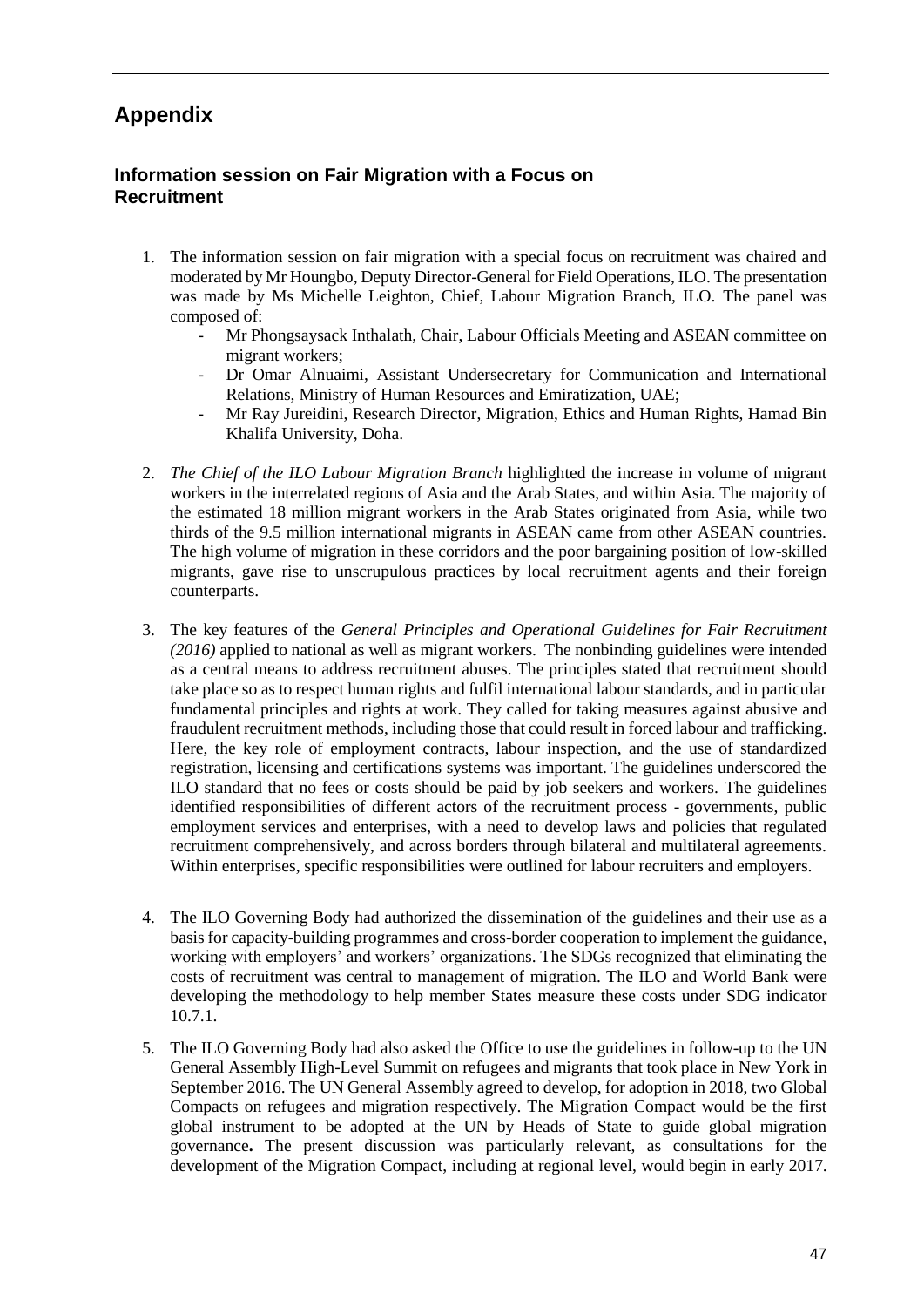ILO constituents would need to play a key role to ensure ILO standards and approaches, including on recruitment, were adequately reflected.

- 6. *Mr Inthalath* said that protection and promotion of the rights of migrant workers were high on the ASEAN agenda. In 2007, ASEAN Leaders had signed the ASEAN Declaration on the Protection and Promotion of the Rights of Migrant Workers or the Cebu Declaration. The Cebu Declaration called for sending States to regulate recruitment of migrant workers and eliminate recruitment malpractices through legal and valid contracts, regulation and accreditation of recruitment agencies and blacklisting of negligent or unlawful agencies. For receiving States, the Declaration called for the facilitation of migrant workers' access to resources and remedies. Receiving States should promote fair and appropriate employment protection and provide migrant workers with adequate access to legal and judicial system when they faced discrimination, abuse, exploitation and violence.
- 7. The Cebu Declaration was not just a political statement but provided guidance for action, including the finalisation of the ASEAN instrument on the protection and promotion of the rights of migrant workers, and the work plan of the ASEAN Committee on the Implementation of the ASEAN Declaration on the Protection and Promotion of the Rights of Migrant Workers or ACMW. The ACMW Work Plan 2016-2020 addressed four thematic areas, translated into activities and projects that ASEAN would work collectively on over five years. The four thematic areas were: governing mechanism of labour mobility; social protection of migrant workers; protection and promotion of the rights of migrant workers; and labour dimension of trafficking in persons.
- 8. *Dr Alnuaimi*, from a destination country perspective, recalled key drivers of current recruitment practices which resulted in abuse of migrant worker rights and which needed to be addressed: (1) In most corridors in the region there was an imbalance of supply and demand, with high numbers of low-skilled migrant workers and far fewer job opportunities, resulting in illicit fees and kickbacks imposed on migrant workers, and often resulting in a skills mismatch; (2) Migrant workers were poorly informed about their future job and destination; (3) Employers were driven by lowering worker costs, including through illegal means; (4) Regulation of the recruitment of migrant workers remained unresolved at the high political level, making enforcement a challenge; (5) Business relations between recruiters and employers were non-transparent and could escape legal scrutiny.
- 9. In absence of government-to-government recruitment modalities in the region, governments of countries of origin and destination needed to find ways to increase the transparency between recruiters and employers, and standardize recruitment processes with letters of demand for workers, selection of candidate workers and their placement through government oversight. Partnerships between countries of origin and destination should be leveraged and customized to the Asia-Arab states corridor, and these could draw from models such as the Memorandum of Understanding between the Philippines and three provinces in Canada, or that between Saudi Arabia and Bangladesh.
- 10. *Mr Jureidini* emphasized that both countries of origin and destination needed to show commitment to fair and ethical recruitment with the objective of eliminating all worker payments for recruitment in line with the Private Employment Agencies Convention, 1997 (No. 181). It was unacceptable that the poorest low-skilled migrant workers were those fraudulently charged for their recruitment, far in excess to actual costs, when the vast majority of higher-skilled workers were not. Such charges were a form of extortion and amounted to a multi-billion dollar industry at the expense of low-skilled migrant workers, and could lead to debt bondage and forced labour. Employers who profited from this recruitment model, in particular in the construction sector, were motivated to recruit the maximum number of migrant workers.
- 11. To change the culture of workers expecting to pay for obtaining their jobs abroad required governments in countries of origin to repeal current regulations that allow private recruitment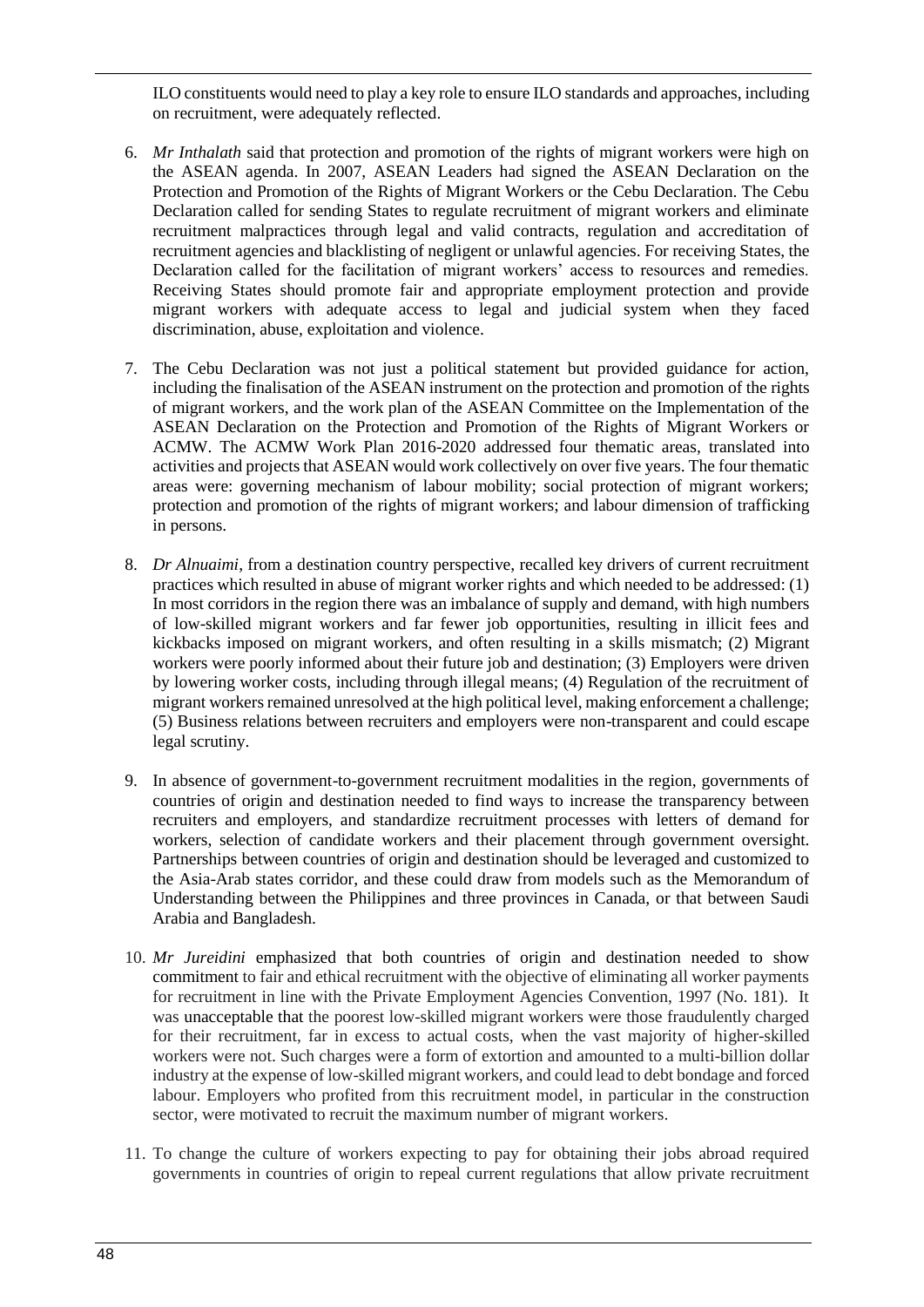agencies to charge migrant workers, making such charges illegal and punishable by law, and informing prospective migrant workers accordingly. The culture of employers expecting not to pay the costs of labour recruitment also needed to change; beginning with reforming the tendering process for projects in countries of destination. Bilateral and multilateral agreements should specify the supply of labour at no cost to migrant workers, and be underpinned by consistent legislation and enforcement on recruitment charges. To reduce the number of intermediaries, increased government-to-government labour recruitment should be encouraged, setting benchmarks for the private sector. Maximum recruitment fees - to be paid by employers - should be set and made transparent for all stakeholders. Accreditation programs to establish and source exclusively from trustworthy, fair, ethical and compliant recruitment agencies was also recommended.

12. Fair recruitment provided benefits for all stakeholders. For employers these included minimization of reputation risks, reduction of fraudulent activities, improved productivity, and contributions to a more socially just society. For agencies, fair and ethical recruitment had proven to be commercially viable and would produce less competition with economies of scale. For employees, labour rights and freedom of movement would be easier to achieve with the elimination of debt bondage. For governments in countries of origin, it would mean the elimination of hundreds of millions of dollars currently disappearing through corruption, less abuse of nationals abroad and compliance with international standards. For governments of destination countries, it would reduce fraudulent behaviour, better satisfied workers, increased productivity, compliance with international standards and improved reputation.

## **General discussion**

- 13. *The Secretary General, Bangladesh Employers*, stated that having clear and transparent national immigration laws and policies that did not hinder the free movement of labour were greatly beneficial to all stakeholders. Both workers' and employers' organizations should be strict in advocating as well as implementing fair recruitment process. Communication among employers' organizations should be established to exchange useful information. To ensure fair recruitment processes many companies and industry bodies had their own codes of conduct. The World Employment Federation (previously known as the Confederation of Private Employment Agencies or CIETT) had its own Code of Conduct to promote ethical recruitment. The IOE had played a pivotal role in the International Recruitment Integrity System (IRIS) and Fair Recruitment initiatives.
- 14. In addition to supporting the implementation of the principles and guidelines, the ILO should support member States in analysing labour market needs, identify gaps, and take effective steps for free movement of workers across the region. The ILO should also play a significant role in providing capacity building and technical assistance to its constituents in promoting fair recruitment. The ILO could assist in establishing jointly collaborated training centres by sending and receiving countries with mutually acceptable certification systems to enhance and standardize the skills of migrant or potential migrant workers.
- 15. *The Secretary, General Federation of Nepalese Trade Unions,* noted that the triple win situation mentioned in the Director-General's report, potentially benefitting, migrants, countries of origin and destination was currently not being realized. Agricultural and domestic workers were not recognized as workers; high recruitment fees were paid by workers; there were restrictions around job changes; freedom of association and collective bargaining were often curtailed or absent. The win for sending countries was also absent as remittances did not compensate the loss in investment (in education) and social costs. Recruitment agencies should be monitored and held accountable. Countries of origin should have policy coordination on wages to prevent a race to the bottom; Memorandums of Understanding should be developed through a consultative process and be transparent.